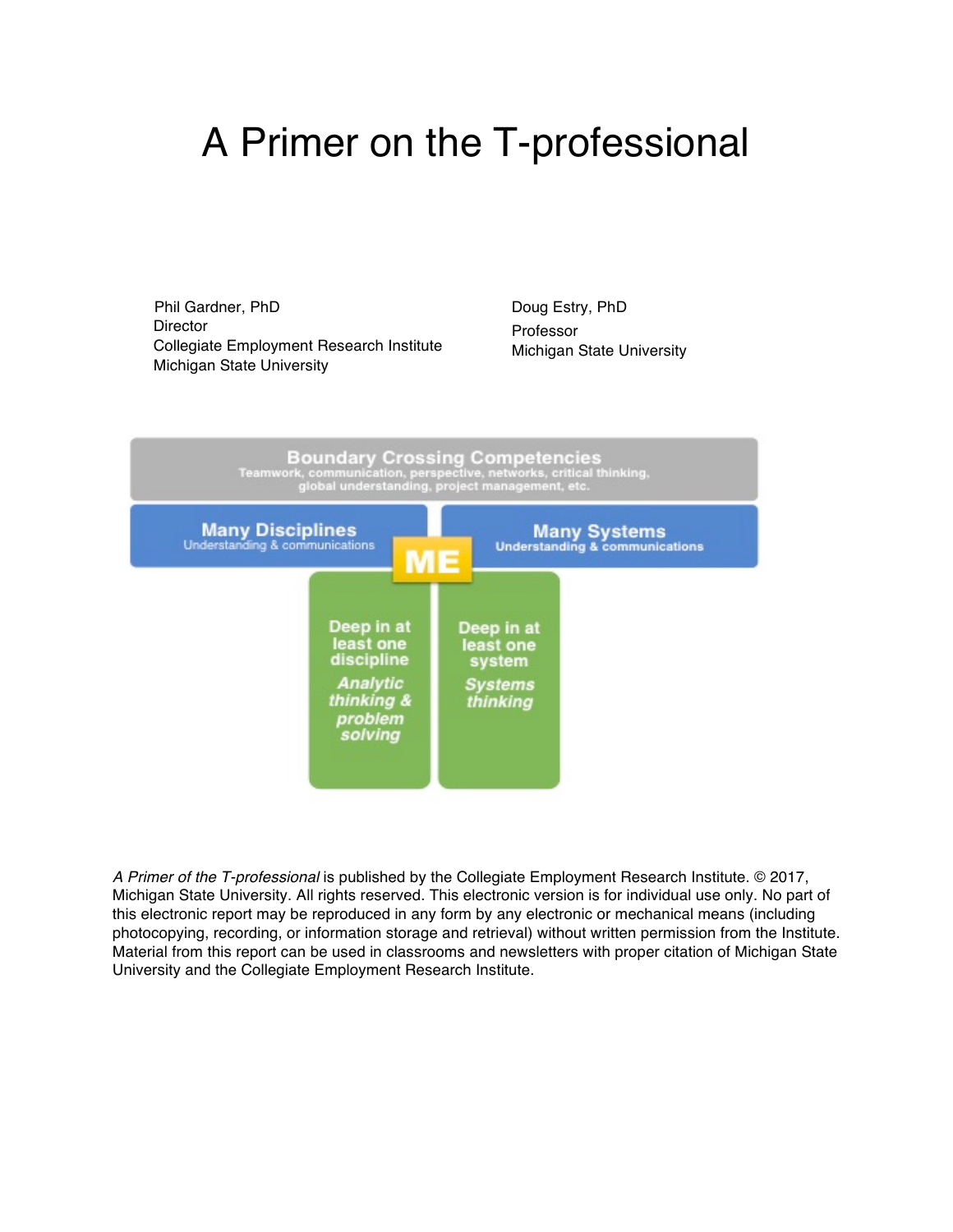#### **What is a T-professional?**

The T-professional, often illustrated as a large block T, integrates depth, defined in terms of disciplinary knowledge and the ability to understand how individuals with that knowledge function and interact to accomplish a desired outcome within or across a system(s), and breadth, defined as the professional abilities that allow someone with profound disciplinary knowledge to interact meaningfully with others who possess different disciplinary knowledge in order to affect an outcome that might not otherwise be possible. The T-model provokes a conversation on the degree to which innovative approaches to learning design encompasses alternatives for shaping and aligning the talent between the higher education experience and post-graduation opportunities. Enthusiasm for the potential for the T to serve as a constructive model around the design of visionary new models of curriculum and learning, coupled with the application of evidenced based practices for teaching and learning emerged from a collaboration between Michigan State University and IBM.

Three successive T summits gathered industry and education professionals to discuss the Tmodel. Throughout the summits, a concern arose that the discussions failed to establish a common language for the components of the T and a foundation of core T-principles. Even with a venue allowing participants to share differing mindsets, vocabulary, and definitions, the cacophony surrounding discussions only added to the confusion. Up until this moment, the discussion only superficially addressed the T and its components; little thought focused on the underlying research and support that defines each of the T-components and the T-model in whole cloth. Therefore, the purpose of this monograph is twofold. First, it provides an historical perspective that weaves together the various singular threads that guided the authors and their colleagues to advance the T as an important educational mindset. Second, it provides supporting research that underlies our attempt to add substance to the definition of the individual T-components. The T-model does not merely mean adding professional abilities and work-based experiences to the curriculum and calling it good. As a model, the T requires the innovative and intentional use of technology, space, and context to design learning experiences that can be integrated to chronicle a learner's development into a T.

#### **The Context for Defining the T**

During the last 25 years, the economy has been undergoing major transformations. In the early 1990s, the economic changes appeared to be no more than gentle and manageable breezes. Ten years later the winds of change became gale force propelled by the convergent forces of an easily accessible global workforce, reduced friction in global financial transactions, and rapid advances in labor saving technologies (see Smil, 2013, for example). American workers, both blue and white collar, found themselves unprepared for the rapid shift in employment options. Employers did not simply eliminate or outsource jobs, they demanded workers possess higherlevel skills and additional education for the jobs that remained available (Friedman, 2016). The traumatic recession of 2008 exposed the crisis many workers faced. Into this churn, higher education experienced growing criticism over increasing costs, poorly prepared graduates, and limited job opportunities for many majors (Bok, 2008, Arum & Roksa, 2011). What has emerged since the recession and has continued during the recovery has been a call for a differently educated and prepared college graduates who can quickly adapt to innovation and rapid change in the workplace.

As the economy and workplace began to change in the early 1990s, David Guest introduced the term "T-shaped" to describe the technology savvy employee that would be needed in the immediate future. The T is a model meant to address emerging needs for talent in the workplace. Pryor and Bright (2011, p. 61) find such metaphors very helpful in "illuminating an aspect of reality" without capturing reality. Because of the complexity of the workplace, different observers may discern different patterns that either augment the T-model or propose a completely different one. The T-professional has become more widely embraced by corporate leaders, especially at IDEO, IBM (International Business Machines), Cisco, and at ISSIP (International Society of Service Innovation Professionals).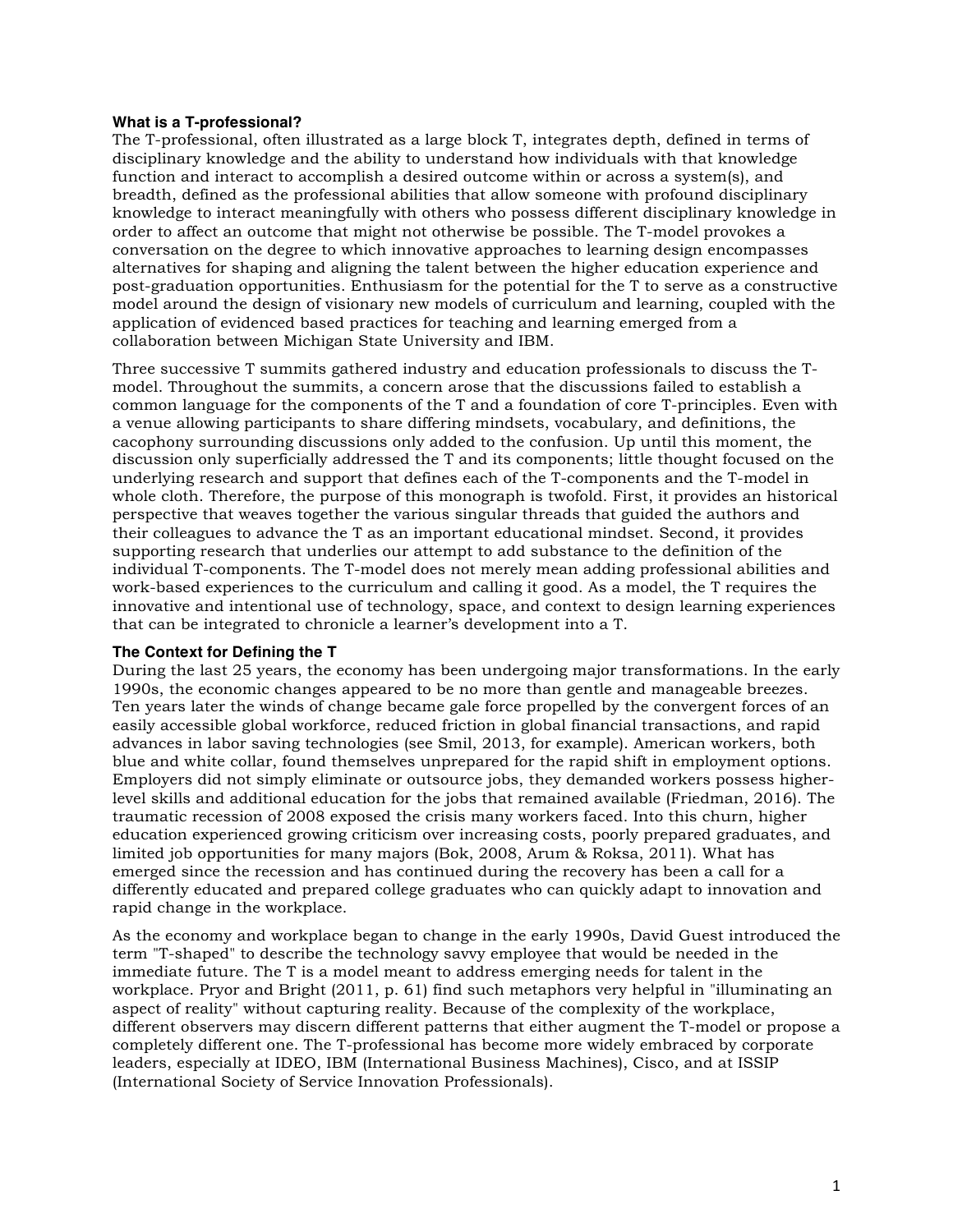In our work, we cast the T-professional as an organizing principle, a vision or framework that embraces efforts to create a strong liberally educated college graduate/professional. The model brings together years of work by organizations such as the Collegiate Employment Research Institute (CERI) and the Association of American Colleges & Universities (AAC&U) that has transformed the conversation about the importance of a liberal education and fostered the implementation of learning outcomes. The T-model validates extensive research on the critical importance of deep disciplinary knowledge and extends that thinking to encompass the importance of knowledge and interaction within and across disciplinary domains. It highlights why the essential professional abilities delineated in the generally accepted goals for a liberal education are essential to student professional success.

The T-model adds two components that expand the conversation on the role of postsecondary education. First, it stresses the importance of developing a deeper knowledge of the systems, skills, and abilities needed to work within and across disciplines. Virtually no problem can be solved without crossing disciplinary boundaries, whether found in a single system or across diverse ones. Second, and the most important aspect, the T-model focuses on the ME (the individual).

The T-model frames the essential components of a rigorous postsecondary education. It highlights the knowledge, attitudes, and abilities that must lie at the core of a 21st century learning experience. It helps students develop the skills to survive and thrive in a complex and challenging world where adaptive innovation and boundary spanning are the keys to success.

Critically, it points us toward a fundamental truth about how institutions should function if they intend to foster adaptive innovation and boundary spanning, strive to address complex global problems, and educate the next generation of professionals. The T is

# **ME**

# **The Focus on the Individual**

Develop confidence in your ability to contribute and take risks. Understand that powerful learning often comes through failure. Understand how your purpose fits into the world beyond your immediate environment. Seek and strive to understand the perspective of others; that is, develop empathy.

the definition of student success! Although simple in theory, this model in practice requires significant cultural shifts as we determine what constitutes the learning experiences needed to develop the breadth of abilities characterized by the T. It requires top-down, bottom-up, and inter- and intra- institutional thinking along with fundamental philosophical and structural changes in the way we work and engage with others inside and outside our areas of expertise to solve problems.

We plan to produce a monograph in two parts. Included in Part I of the monograph are two sections. In section 1, we cover the various threads that shape the T-model. The evolution of the skills-gap literature rests on solid research of the need for breadth and depth. From the corporate perspective, the information is more anecdotal. It is from these anecdotal observations that the model emerged. The heart of this monograph is section 2 that centers attention on defining the different components of the T-model. We describe what each component represents from the perspective of higher education.

In Part II of the monograph our focus centers on the implications for undergraduate education (section 3) and the collaborative pipeline between higher education and organizations that seek T-professionals (section 4).

# **Section 1. Understanding the Threads that Shape the T**

Different strands of thought, some well-grounded in research, provide enlightenment into the formation of the T-model. First, the emphases on deep knowledge combined with skills, competencies, and attitudes that broaden the individual's reach have resonated through workforce development discussions since the early 1990s. Second, today's workplace dynamics require individuals to take responsibility for their career advancement. This shift requires selfknowledge, awareness of highly connected systems, and the impetus to learn constantly. The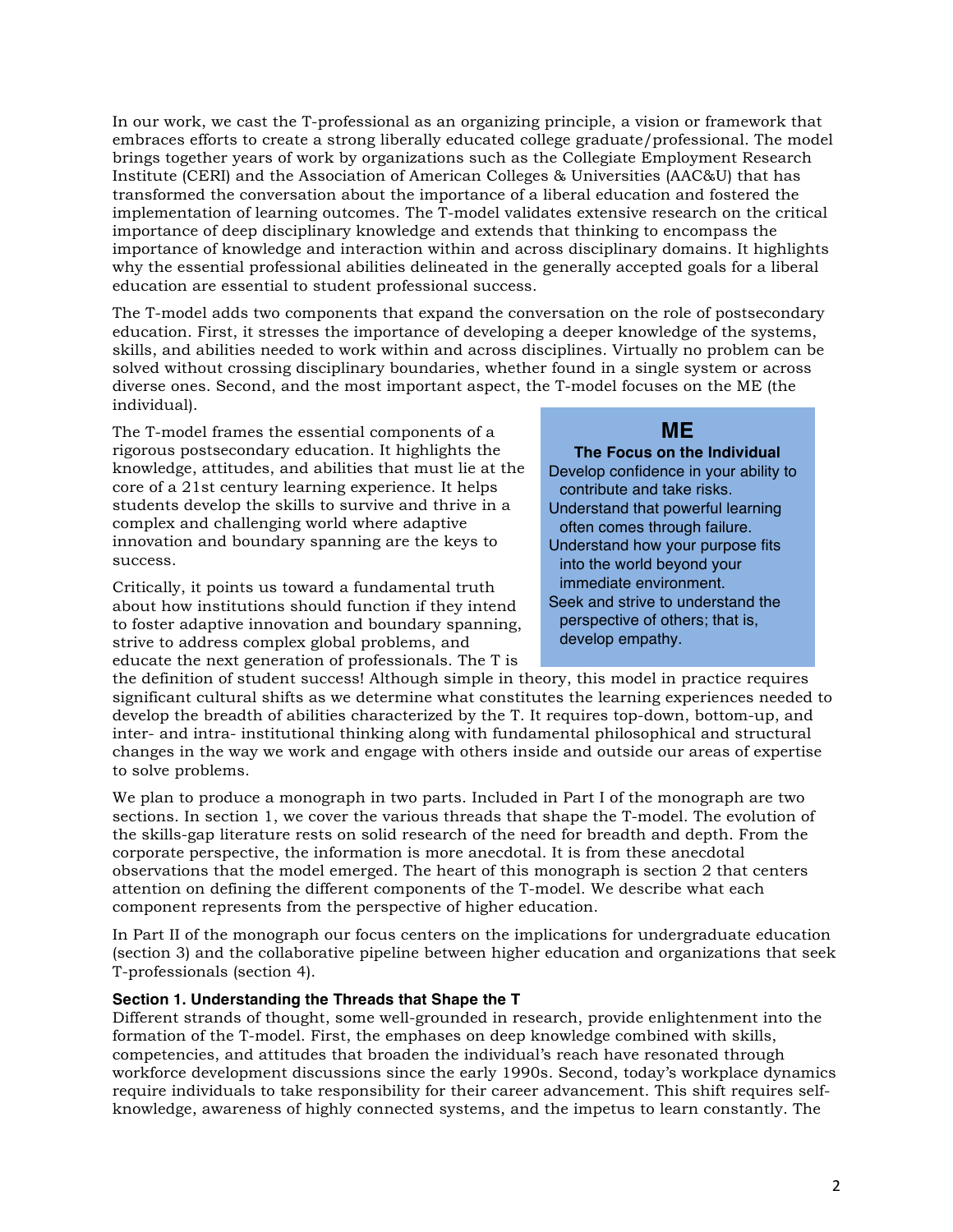conclusion centers on the development of a new professional identity to sustain one's career aspirations.

This section highlights these individual threads. We could have included additional sources in some cases, but have chosen to provide fewer references for focus. The last segment of this section traces the origins of the T-model as it evolved in the business sector.

*Skills and competencies that shape college graduates* Interest from industries and policymakers in shaping workforce development provides a critical context for the advancement and use of the Tmodel to develop T-professionals. These efforts have often framed the U.S. education system as both a source of labor market deficiencies and a promising site for solution strategies. Efforts to establish criteria, outcomes, and skill sets for postsecondary students have been decades in the making.

*Skills and competencies (1983-1991)*. *A Nation at Risk*  — a report issued by President Ronald Reagan's National Commission on Excellence in Education declared that chronic student underachievement threatened American economic competitiveness. "If only to keep and improve on the slim competitive edge we still retain in world markets," the introduction read, "we must dedicate ourselves to

To avoid confusion we are using the terms skills and abilities interchangeably. The term competencies cast a wider net, embracing a collection of abilities, attitudes and behaviors. For this monograph we have employed the following definitions:

Skills are learned abilities that vary in complexity and require different degrees of training, experience, and practice. They demonstrate "what" an individual can do.

Competencies encompass a set of knowledge, attitudes, and abilities essential to becoming proficient at a set of skills. They tell us "how" an individual can do it.

the reform of our educational system for the benefit of all... Learning is the indispensable investment required for success in the 'information age' we are entering" (NCEE, 1983). Critics of the report decried an ideological focus on "lazy students and unaccountable teachers" while leaving the impact of poverty and systemic inequality unexamined (Banones, 2015). Few of the report's recommendations were ever enacted.

Less than ten years later, the Department of Labor Secretary's Commission on Achieving Necessary Skills (SCANS, 1991) focused more explicitly on identifying competencies and foundational skills deemed necessary for graduates to succeed and contribute in the workplace (Table A).

SCANS was innovative for its time and remains relevant today. The authors identified the importance of systems thinking as a critical workplace competency. While the other skills and competencies named in the report surface in later treatments of this issue, systems thinking has gotten rather less attention, possibly because of a continuing focus on disciplinary knowledge over the knowledge, attitudes and abilities essential to working within and across system barriers and boundaries.

SCANS also included a glossary of educational terms for the foundational competencies it references. As educational reforms often stall when stakeholders fail to agree on defined terms, this committee's success in reaching consensus is noteworthy. This glossary of basic skills and competencies has been quite resilient. While SCANS served as the foundation for later studies, most failed to cover any significant new ground. Instead, their findings echoed the same industry concerns over the widening gap between a graduate's skill set and industry needs.

*Accreditation (1990s)*. While the SCANS report provoked heated debate among K-12 educators, employers, and policymakers, it had little immediate impact on higher education. Pressure to address the postsecondary skills gap came instead through the efforts of an external accreditation group.

The Accreditation Board for Engineering and Technology (ABET) established global standards for academic programs of applied science, computing, engineering, and applied engineering. In the mid-1990s, ABET identified eleven outcomes (A to K), which insured that graduates from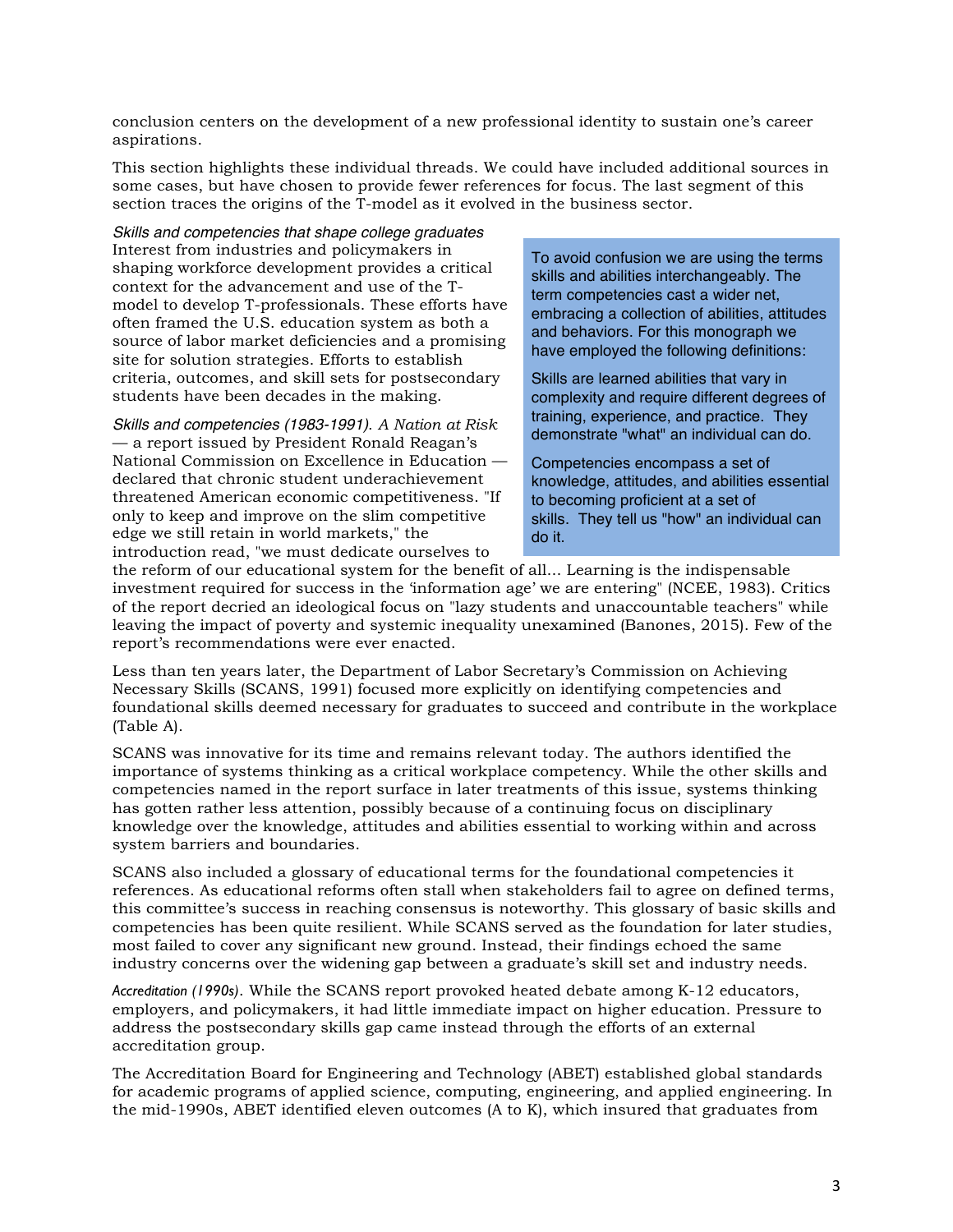ABET-accredited programs would have both demonstrated mastery of disciplinary knowledge and broadening experiences that provide the professional abilities to work across functional and organizational boundaries (Table B).

| Table A. Workplace competencies and basic foundational skills, SCANS, 1991 |                                                                                                                                                                               |  |
|----------------------------------------------------------------------------|-------------------------------------------------------------------------------------------------------------------------------------------------------------------------------|--|
| <b>WORKPLACE COMPETENCIES</b>                                              |                                                                                                                                                                               |  |
| Resources                                                                  | Identifies, organizes, plans, and allocates (time, fiscal, material, human)<br>Resources                                                                                      |  |
| Interpersonal<br>skills                                                    | Effective team player, able to teach others, serves clients/ customers, exercises<br>leadership, negotiates, works well with people from culturally diverse backgrounds       |  |
| Information                                                                | Acquires and evaluates information, organizes and maintains files, interprets and<br>communicates data, uses technology to process information                                |  |
| <b>Systems</b>                                                             | Knows how social, organizational, and technological systems work and operates<br>effectively with them; monitoring and correcting performance; designing/improving<br>systems |  |
| Technology                                                                 | Selecting equipment and tools, applying technology to tasks, maintaining and<br>troubleshooting technologies                                                                  |  |
| <b>BASIC FOUNDATIONAL SKILLS</b>                                           |                                                                                                                                                                               |  |
| Basic skills                                                               | Listening, speaking, quantitative literacy, writing and reading                                                                                                               |  |
| Thinking skills                                                            | Reasoning, seeing things in the mind's eye                                                                                                                                    |  |

# **Table B. Expected outcomes for graduates of accredited engineering programs, ABET, 1995**

A: An ability to apply knowledge of mathematics, science, and engineering

B: An ability to design and conduct experiments, as well as to analyze and interpret data

C: An ability to design a system, component, or process to meet desired needs within realistic constraints such as economic, environmental, social, political, ethical, health and safety, manufacturability, and sustainability

D: An ability to function on multidisciplinary teams

E: An ability to identify, formulate, and solve engineering problems

F: An understanding of professional and ethical responsibility

G: An ability to communicate effectively

H: The broad education necessary to understand the impact of engineering solutions in a global, economic, environmental, and societal context

I: A recognition of the need for, and an ability to engage in, lifelong learning

J: A knowledge of contemporary issues

K: An ability to use the techniques, skills, and modern engineering tools necessary for engineering practice

NOTE: See also http://www.abet.org/accreditation/accreditation-criteria/criteria-for-accreditingengineering-programs-2017-2018/#general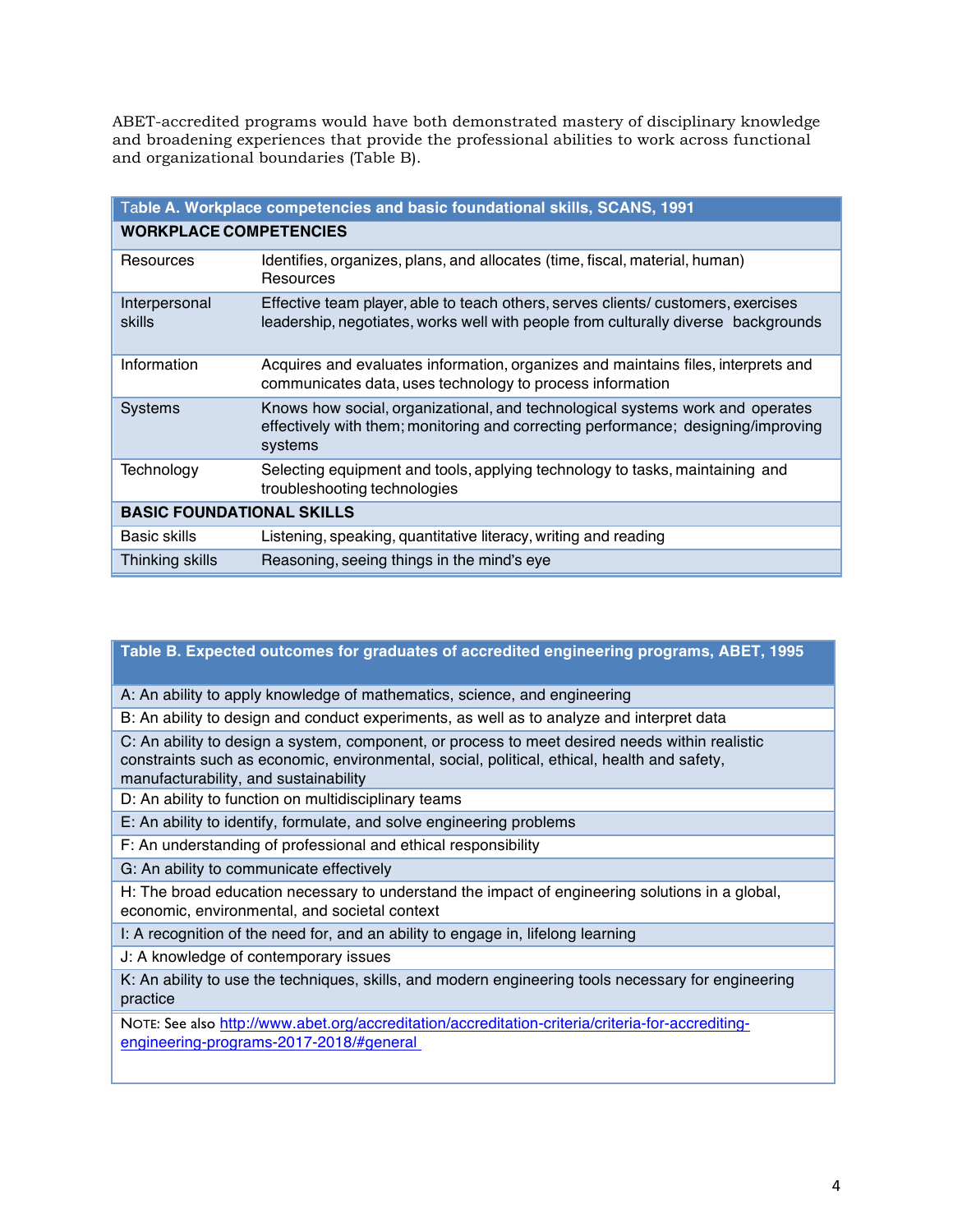A critical aspect of A to K is the careful wording of the outcomes. Most statements lead with able (revised to an ability to). The wording implies that, no matter how difficult, these outcomes must be measurable.

The ABET criteria captured the basic foundations skills from the SCANS report as they applied to engineering sciences, while also tapping into several of the broader workplace competencies like integrity, teamwork, and systems thinking. ABET's adoption and use of these criteria has had a significant impact on postsecondary engineering and computer science programs. Moreover, A to K has served as a useful model for other discipline-based accrediting bodies, many of which began developing similar outcome-based criteria. In the decades since SCANS employers have placed higher demands on the range of workplace competencies required of engineers; therefore ABET standards have recently been updated and consolidated.

*Bases of Competence (1990s)*. Fred Evers (1996) at the University of Guelph (Ontario, Canada) led an initiative, hoping to better understand the employability of Canadian postsecondary graduates. Evers surveyed Canadian students and graduates at different times in the late 1980s. He found a growing gap between the skill sets students acquired at Canadian postsecondary institutions and those needed to thrive and contribute in the workplace. Building on the SCANS framework, Evers identified four skill sets – or "bases of competence" – that he found were most desired by Canadian employers when filling advanced-level positions (Table C). As with the SCANS report, Evers (1998) also created a glossary of terms, hoping to provide a common language that educators, employers, and policymakers could use in creating "educational experiences of practical and enduring value."

| Table C. Bases of competence, Evers, 1996                                                                                                                                                             |                                                                                                             |  |  |
|-------------------------------------------------------------------------------------------------------------------------------------------------------------------------------------------------------|-------------------------------------------------------------------------------------------------------------|--|--|
| <b>Competence</b>                                                                                                                                                                                     | <b>Skill set</b>                                                                                            |  |  |
| Managing Self: Constantly developing practices<br>and internalizing routines for maximizing one's<br>ability to deal with the uncertainty of an ever-<br>changing environment                         | Learning; personal organization and time<br>management; personal strengths and problem-<br>solving/analytic |  |  |
| Communicating: Interacting effectively with a<br>variety of individuals and groups to facilitate the<br>gathering, integrating, and conveying of<br>information in many forms (e.g., verbal, written) | Interpersonal; listening; oral communication;<br>written communication                                      |  |  |
| Managing People and Tasks: Accomplishing the<br>tasks at hand by planning, organizing,<br>coordinating, and controlling both resources and<br>people                                                  | Coordinating; decision making;<br>leadership/influence; managing conflict;<br>planning and organizing       |  |  |
| <b>Mobilizing Innovation and Change:</b><br>Conceptualizing, as well as setting in motion,<br>ways of initiating and managing change that<br>involve significant departures from the current<br>mode  | Ability to conceptualize; creativity/<br>innovation/change; risk-taking; visioning                          |  |  |

*Essentials for Success (1990s)*. Researchers at the Collegiate Employment Research Institute (CERI) at Michigan State University examined the critical skills and competencies that employers were seeking and how prepared seniors were perceived to be (Gardner, 1997). CERI found approximately 20 competencies were necessary for every graduate to show some level of ability as they entered the workforce (Gardner, 1997). Through a series of exercises with representatives from organizations that partner with MSU's Career Services office, the list was refined to 12 essential competencies that were defined and illustrated in a guide designed for students and advisors (Table D).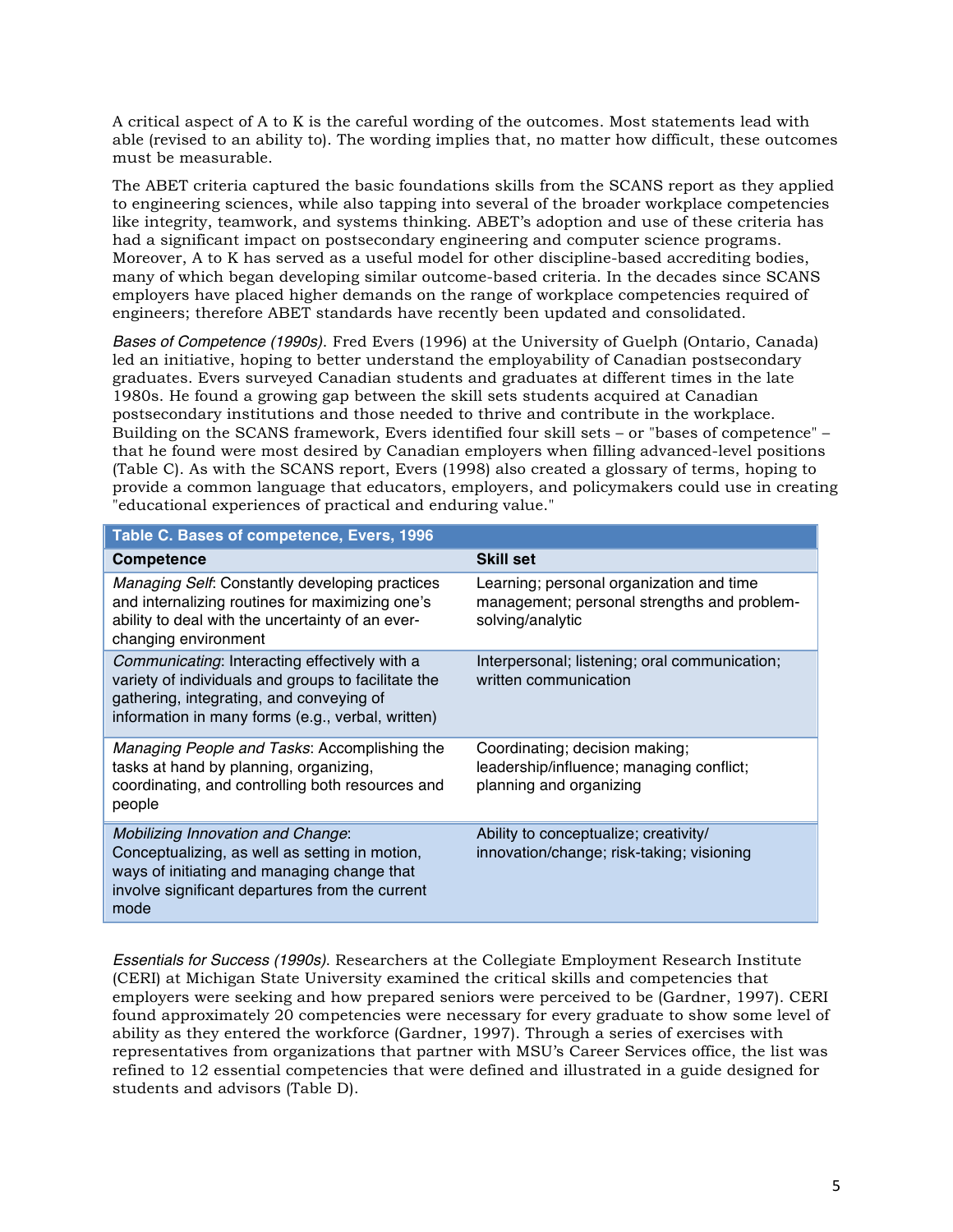| Table D. 12 essentials for success, CERI, 1997                   |                                                                                                                                                                                                                                                                                                                                                    |  |  |  |
|------------------------------------------------------------------|----------------------------------------------------------------------------------------------------------------------------------------------------------------------------------------------------------------------------------------------------------------------------------------------------------------------------------------------------|--|--|--|
| Working in a Diverse Environment                                 | Learning from people who are different from you - and recognizing<br>your commonalities - is an important part of your education and<br>essential preparation for the world you will join.                                                                                                                                                         |  |  |  |
| <b>Managing Time and Priorities</b>                              | Managing how you spend your time, and on what, is essential in<br>today's world. Learn how to sort priorities so you stay in control of<br>your life.                                                                                                                                                                                              |  |  |  |
| Contributing to a Team                                           | In the workplace each person's contribution is essential to success.<br>Having the ability to work collaboratively with others is vital. This<br>includes identifying individual strengths (yours and others) and<br>harnessing them for the group building consensus, knowing when<br>to lead and when to follow and appreciating group dynamics. |  |  |  |
| Navigating Across Boundaries                                     | Life is filled with boundaries - good and bad. Discover how to<br>avoid the boundaries that become barriers so you don't hamper<br>the ability to collaborate with other people.                                                                                                                                                                   |  |  |  |
| <b>Acquiring Knowledge</b>                                       | Learning how to learn is just as important as the knowledge itself.<br>No matter what your future olds, you'll continue to learn every day<br>of your life.                                                                                                                                                                                        |  |  |  |
| <b>Thinking Critically</b>                                       | Developing solid critical thinking skills means you'll be confident to<br>handle autonomy, make sound decisions, and find the connection<br>between opportunities you have to learn and how those<br>opportunities will affect your future.                                                                                                        |  |  |  |
| Performing with Integrity                                        | It only takes one bad instance to destroy years of good faith and<br>good relationships. It's important to develop a code of ethics and<br>principles to guide your life.                                                                                                                                                                          |  |  |  |
| Developing Professional<br>Competencies                          | The end of college is the beginning of a new education. Build on<br>what you already know and keep learning new skills - your job will<br>challenge you to grow and develop in ways you haven't imagined                                                                                                                                           |  |  |  |
| <b>Communicating Effectively</b>                                 | Developing listening, interpreting, and speaking skills is just as<br>important as reading and writing.                                                                                                                                                                                                                                            |  |  |  |
| <b>Solving Problems</b>                                          | You may only have thought about problem solving when you're<br>faced with a crisis. Understand the process and mind-set of<br>successful problem solving and you'll more easily handle the<br>bigger challenges that come your way.                                                                                                                |  |  |  |
| <b>Balancing Work and Life</b>                                   | You've got a lot to accomplish in limited time. How do you get it all<br>done and still stay sane? The key is maintaining balance among<br>the different parts of your life.                                                                                                                                                                       |  |  |  |
| <b>Embracing Change</b>                                          | Just about every aspect of life is in a constant state of change.<br>Sometimes it may seem that no sooner do you get caught up than<br>you have to start all over again. No matter how you feel about<br>change, you have to learn to deal with it.                                                                                                |  |  |  |
| NOTE: See also http://careernetwork.msu.edu/pdf/Competencies.pdf |                                                                                                                                                                                                                                                                                                                                                    |  |  |  |

*The Nine Work Strategies (1990s)*. During the 1990s, Robert Kelley and Janet Caplan (1993) investigated the performance of engineers and computer scientists at Bell Laboratories. They identified the qualities correlated with highly productive, innovative employees — a class of professional they dubbed star performers (Table E). They found that performing at a high level requires mastery of discipline (deep learning) and higher-level cognitive abilities (associated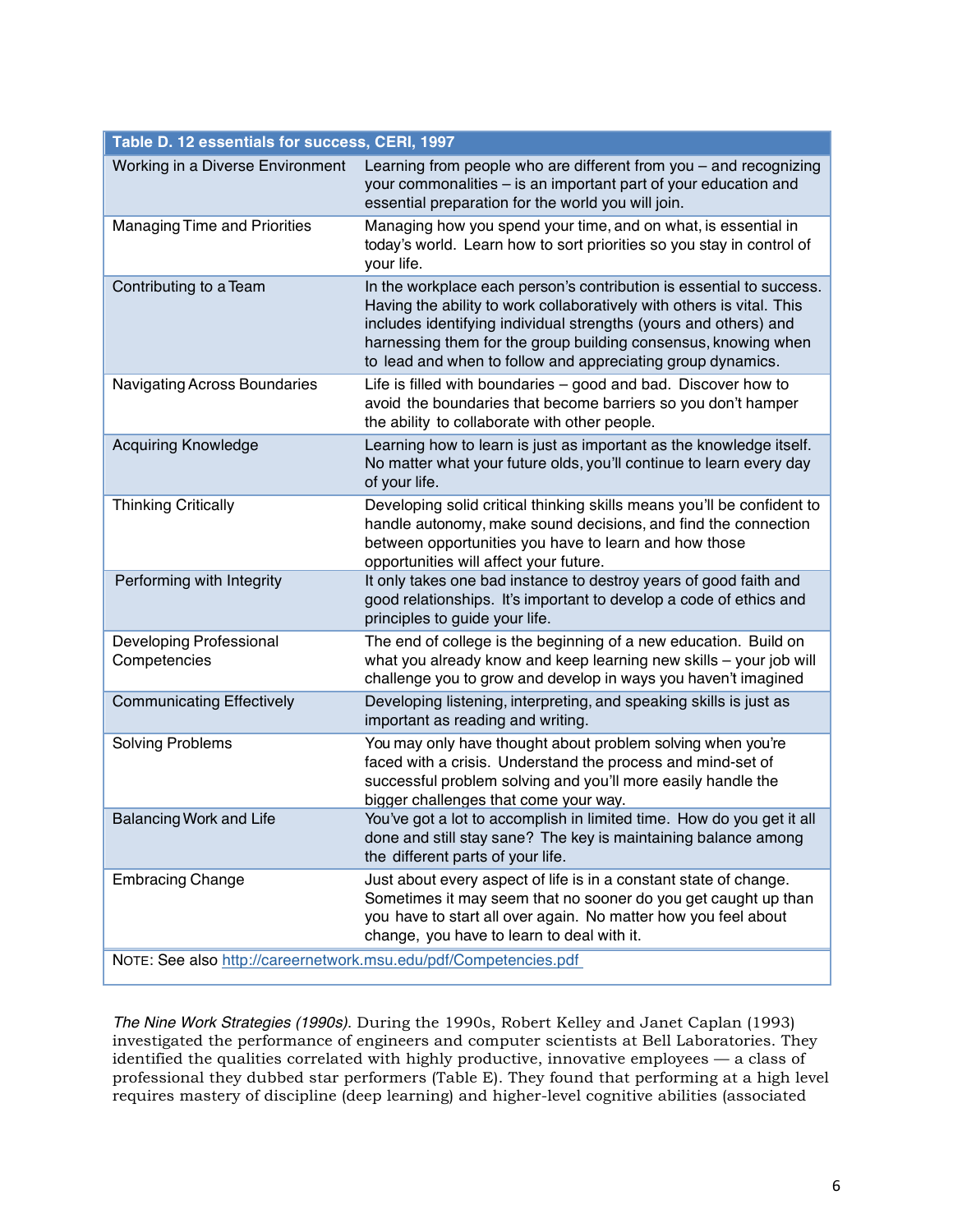with the higher levels in Bloom's taxonomy), coupled with the ability to demonstrate initiative. These core strategies were supported and enhanced by communication skills for persuading others, self-management, leadership, followership, teamwork, perspective, and — even before the social media revolution that delivered Facebook and LinkedIn – networks (or social capital).

| Table E. Nine key work strategies of star performers, Kelley & Caplan, 1993 |                                                                                                                                                       |  |
|-----------------------------------------------------------------------------|-------------------------------------------------------------------------------------------------------------------------------------------------------|--|
| Taking initiative                                                           | Accepting responsibility above and beyond your stated job, volunteering for<br>additional activities, and promoting new ideas                         |  |
| Networking                                                                  | Getting direct and immediate access to coworkers with technical expertise and<br>sharing your own knowledge with those who need it                    |  |
| Self-management                                                             | Regulating your own work commitments, time, performance level, and career                                                                             |  |
| Teamwork<br>effectiveness                                                   | Assuming joint responsibility for work activities, coordinating efforts, and<br>accomplishing shared goals with coworkers                             |  |
| Leadership                                                                  | Formulating, starting, and building consensus on common goals and working to<br>accomplish them                                                       |  |
| Followership                                                                | Helping the leader accomplish the organization's goals and thinking for<br>yourself rather than relying solely on managerial direction                |  |
| Perspective                                                                 | Seeing your job in its larger context and taking on other viewpoints like those<br>of the customer, manager, and work team                            |  |
| Show-and-tell                                                               | Presenting your ideas persuasively in written or oral form                                                                                            |  |
| Organizational savvy                                                        | Navigating the competing interests in an organization, be they individual or<br>group, to promote cooperation, address conflicts, and get things done |  |

*2000 to present: back to the future?* The loss of public funding for public higher education has corresponded with higher tuition levels across all types of institutions. Limited financial resources have presented challenges to sustain and expand career resources, especially for the increasing number of students from economically challenged households. Not surprisingly, rising costs have amplified student concerns about the value of money spent for a degree and the earning potential a degree confers. This has resulted in significant pressure on higher education to address stakeholder concerns about the gaps between college preparation and work readiness. These pressures have arisen during a period when members of the workforce are having to continually skill up to find or hold on to meaningful employment.

A number of studies released during this period have largely repeated the conclusions drawn by similar reports in the 1990s. The following studies are representative of those conducted over the past decade.

*CERI*. Researchers at CERI focused on the changing demands for skills and competencies throughout the workplace. In a series of studies researchers addressed the pace at which skills, abilities, work attitudes, and behaviors were changing and the importance recruiters placed on emerging skills during talent acquisition activities. Researchers compared job postings over a ten-year period, held focus groups with employers, and surveyed employers as part of MSU's national labor market study. The results showed that the starting positions for new graduates in 2007 more closely resembled Kelly and Caplan's star performers than starting positions in 2000. Today's requirements for internship and co-op positions, however, are the same as the requirements were for full-time starting positions five to seven years ago. Further evidence revealed that these competencies were becoming increasingly more important among employers throughout the early 2000s (Table F).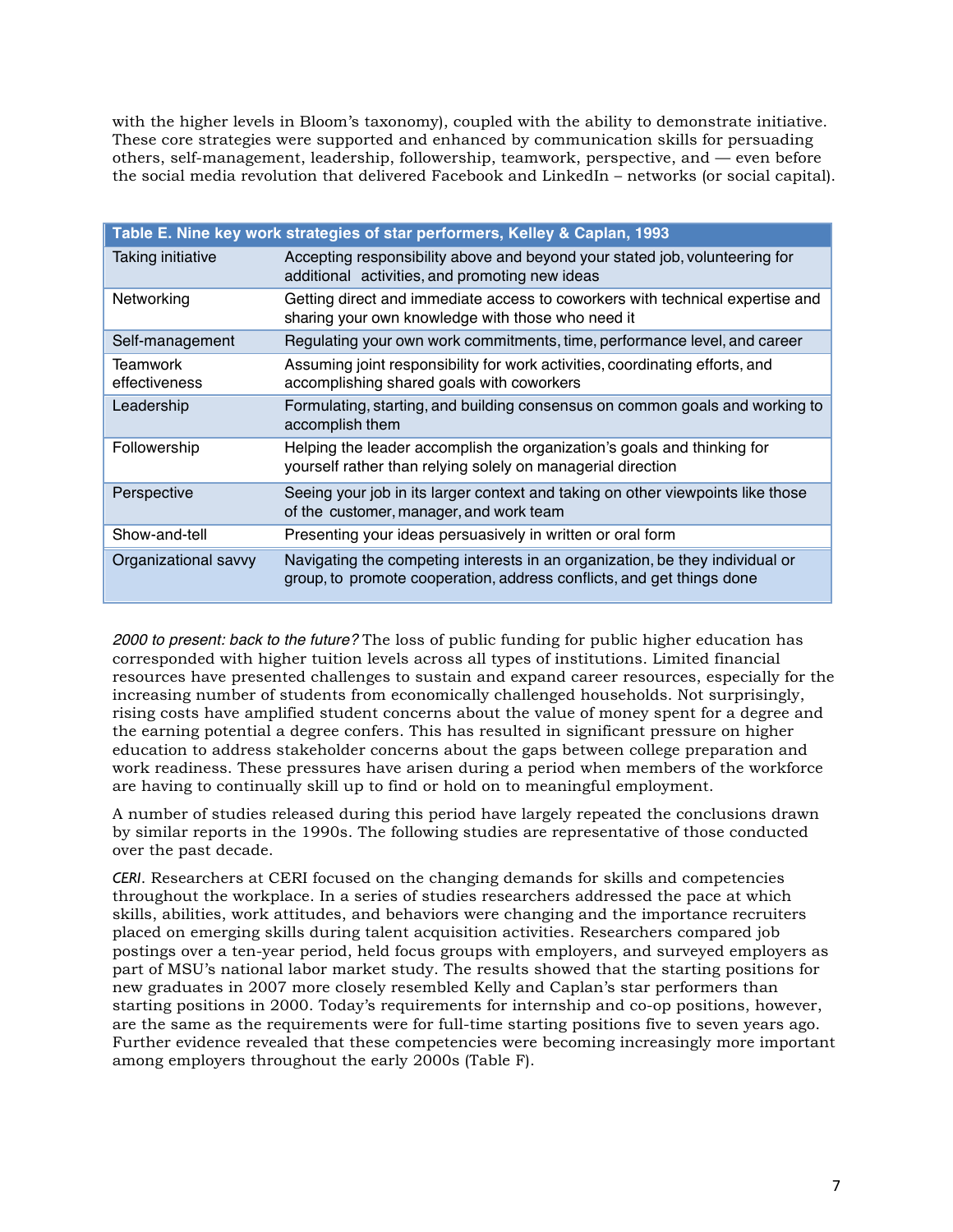| Table F. Competencies growing higher in importance among employers, CERI,     |
|-------------------------------------------------------------------------------|
| Build and sustain professional working relationships                          |
| Analyze, evaluate and interpret data                                          |
| Engage in continuous learning                                                 |
| Communicate through justification and persuasion                              |
| Plan and manage a project                                                     |
| Create new knowledge                                                          |
| Gain a global awareness as relates to organization (also encompasses cultural |
| NOTE: See also ceri.msu.edu/wp-content/uploads/2010/01/skillsbrief1-2010.pdf  |

In a Boise State University case study, regional employers compared various skills and competencies as they determine success in a new college graduate's first job (Table G). This study used a best case-worst case technique that not only ranked skills and competencies but compared their relative importance. Instead of one or two competencies being more important than the rest, the competencies came clustered in bundles with both disciplinary and boundary-spanning competencies entwined.

| Table G. Comparison of skills and competencies needed for a new college graduate,<br><b>Boise State University, 2013</b>                                                                                                                                                                |                                                                   |  |  |
|-----------------------------------------------------------------------------------------------------------------------------------------------------------------------------------------------------------------------------------------------------------------------------------------|-------------------------------------------------------------------|--|--|
| <b>Bundle 1</b>                                                                                                                                                                                                                                                                         | <b>Bundle 2</b>                                                   |  |  |
| Able to perform with integrity                                                                                                                                                                                                                                                          | Able to embrace change                                            |  |  |
| Able to solve problems                                                                                                                                                                                                                                                                  | Able to acquire knowledge                                         |  |  |
| Able to manage time and priorities                                                                                                                                                                                                                                                      | Able to manage and synthesize different<br>sources of information |  |  |
| Able to take the initiative                                                                                                                                                                                                                                                             | Able to communicate effectively through<br>writing                |  |  |
| Able to analyze, evaluate, and interpret<br>information                                                                                                                                                                                                                                 | Able to create original ideas and innovations<br>(be innovative)  |  |  |
| Able to contribute to a team                                                                                                                                                                                                                                                            | Able to plan and manage a project                                 |  |  |
| Able to effectively communicate orally                                                                                                                                                                                                                                                  | Able to develop further professional                              |  |  |
| Able to build and sustain working<br>professional relationships                                                                                                                                                                                                                         |                                                                   |  |  |
| NOTE: Competencies in italic type are often attributed to deep disciplinary knowledge. The<br>others build from all types of student engagement. See also https://career.boisestate.edu/wp-<br>content/blogs.dir/1/files/2013/10/Employer-Feedback-On-Talent-Needs-Report-4-20131.pdf). |                                                                   |  |  |

In 2010 an employer's study of arts and sciences students compared the skills and abilities they excelled in to students from professional programs, such as engineering and business (Chan and Gardner, 2013). Arts and sciences students excelled in several essential work attitudes and behaviors; more than 60 percent of employers gave them high marks on strong work ethic, taking responsibility for their work and behavior, being cooperative and respectful, and functioning effectively in changing environments (Table H).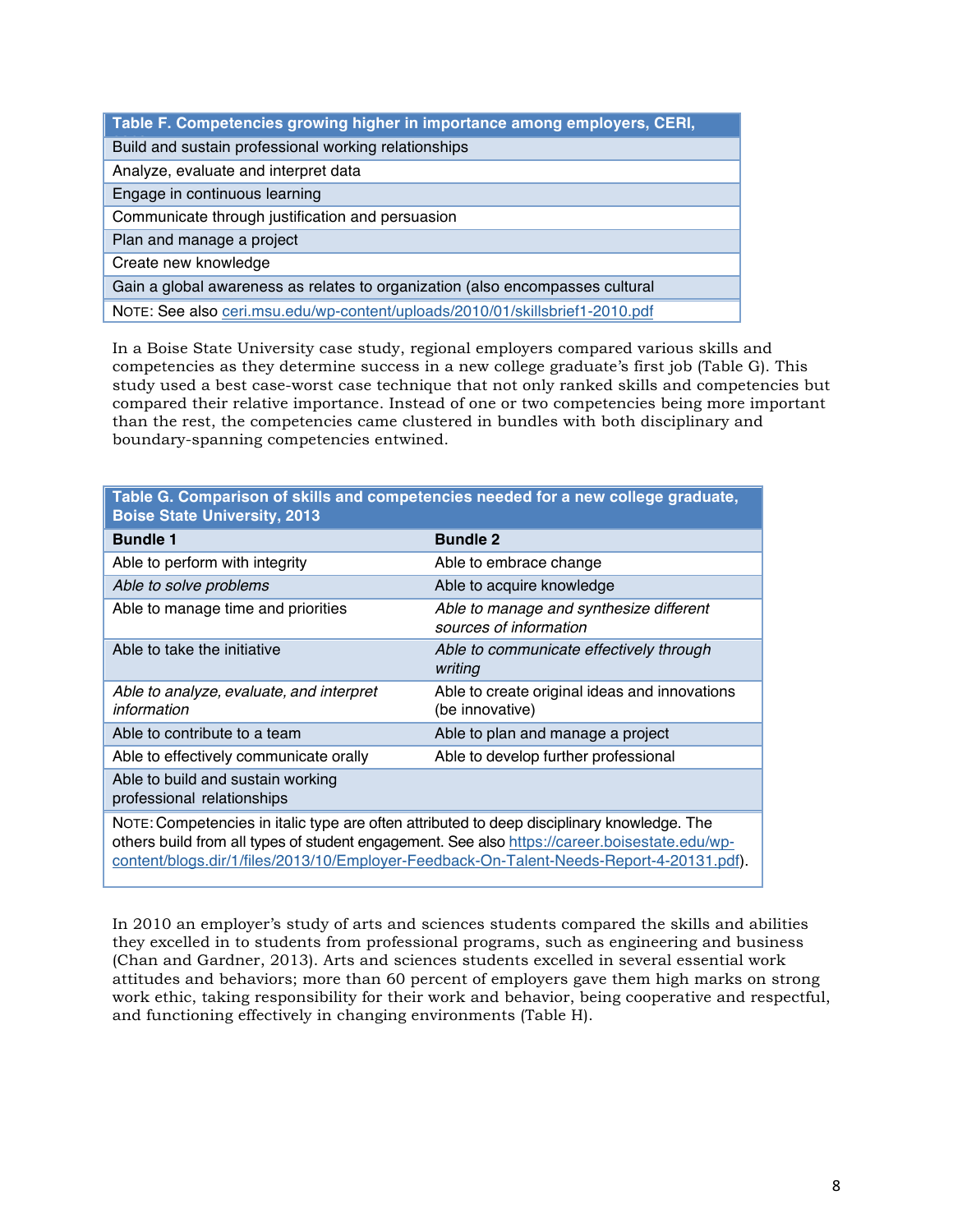| Table H. Comparison of skills and abilities for students from arts and science and<br>professional programs, CERI, 2010 |                                                                 |  |  |
|-------------------------------------------------------------------------------------------------------------------------|-----------------------------------------------------------------|--|--|
| Arts & Science Students: Stood Out                                                                                      | Professional Students: Stood Out                                |  |  |
| Communicating effectively (oral and written)                                                                            | Demonstrating mastery of their academic<br>discipline           |  |  |
| Working in diverse environments                                                                                         | Analyzing, evaluating, and interpreting data<br>and information |  |  |
| Creating original ideas and innovations                                                                                 | Planning and managing a project                                 |  |  |
| Using persuasion and justification to advance<br>Projects                                                               | Utilizing computer software and related<br>technologies         |  |  |
| Engaging in continuous learning                                                                                         |                                                                 |  |  |

*American Association of Colleges & Universities*. The American Association of Colleges and Universities (AAC&U) in partnership with Hart Research Associates closely examined the preparedness of college graduates and the perceptions of the value of liberal arts degrees. In this research, CEOs and other top executives responded for their organizations. (In comparison, CERI contacts recruiting managers and employers actively seeking talent from two- and four-year schools). AAC&U findings confirmed the necessity of graduates possessing deep disciplinary knowledge as well as mastery of competencies that cut across majors and experiences (Table I).

| Table I. Competencies essential for success, AAC&U, 2007  |
|-----------------------------------------------------------|
| Work in teams with individuals different from themselves  |
| Communicate verbally and in writing                       |
| Analyze a problem and develop workable solutions          |
| Think clearly about complex problems                      |
| Understand the global context in which their work is done |
| Apply knowledge and skills in new settings                |
| Demonstrate quantitative literacy                         |
| Understand science and technology in real world settings  |
| Be creative and innovative in problem solving             |
| Demonstrate a sense of ethics                             |

In a 2013 follow-up survey of executive leadership AAC&U and Hart Research Associates learned that employers faced more complex challenges in their assignments that required broader skills sets in addition to field specific knowledge. Employers stressed that broad skills trumped a candidate's undergraduate major in many cases. In addition, employers placed a high degree of importance on ethics, intercultural skills, and professional development.

In 2015, AAC&U and Hart Research Associates published selective findings of an online survey of employers and students. Employers wanted to see students more engaged in educational activities that involved gaining experience in active settings such as research, collaborative problem solving and projects, internships, and community involvement. Many employers believed colleges and universities could improve student preparedness for the workplace so that graduates possessed the knowledge, skills, and professional development needed for success.

These studies reaffirmed the skill and competency issues raised so long ago by the SCANS commission and echoed over the past two decades. What these studies did do was raise the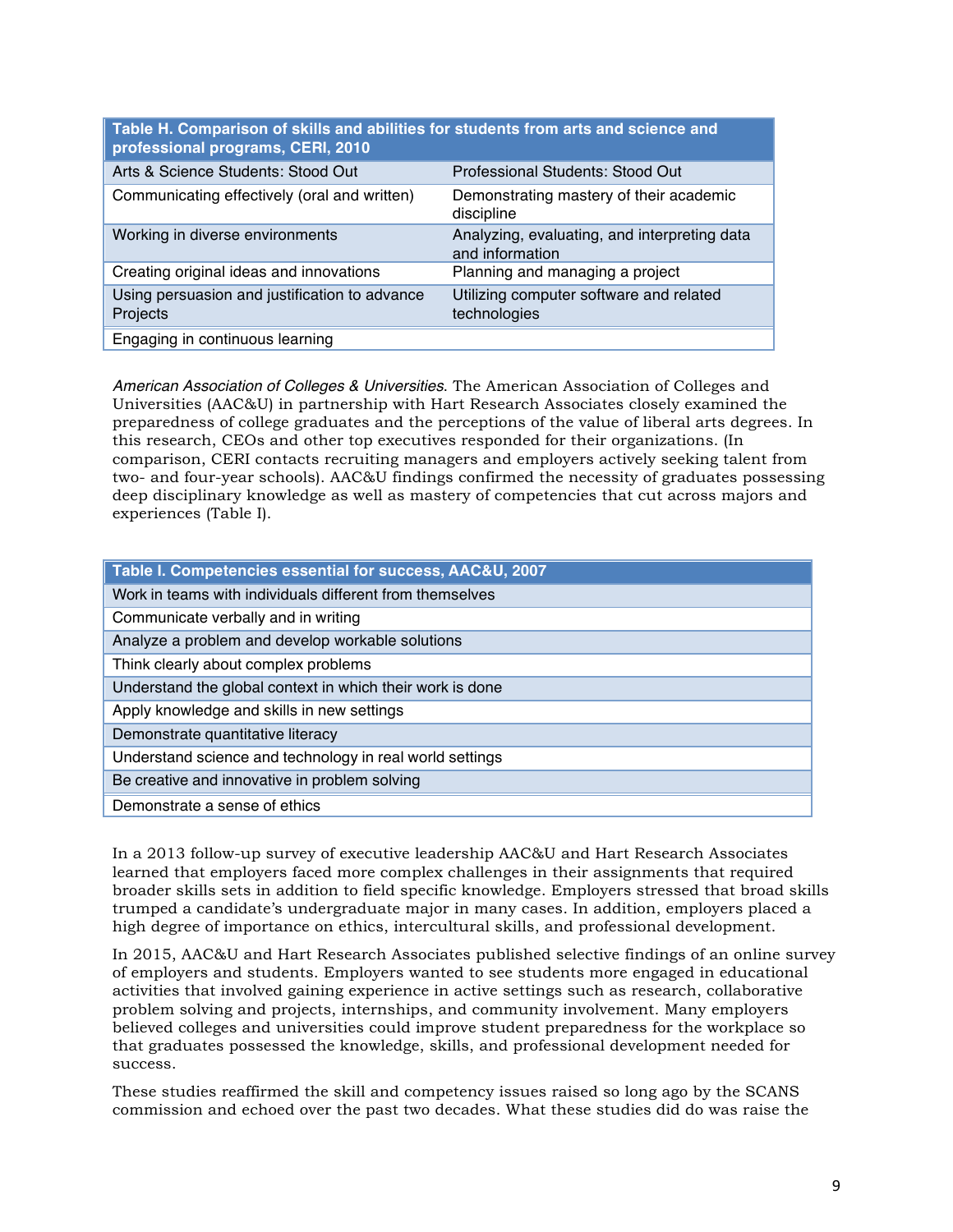level of discourse among key higher education administrators at colleges and universities who could not very well ignore the issues being raised in their own professional association. Through these efforts, colleges and universities identified ways to improve pedagogical practices, expand experiential education, and give students opportunities to strengthen their competencies before entering the labor market. The telling value of these studies and the ensuing discourse will be whether colleges and universities build capacity for both depth and breadth, as defined by the T-model, in their educational experiences or fall back on old, easier to manage practices when the labor market improves.

#### *Redefining the professional development mindset*

Some observers of the changing workplace environment moved beyond identifying skill and competency gaps. They identified and described an entirely different set of principles (mindset) that workers would need to manage in order to advance their careers. Both those entering the workplace and those with experience will be required to have more knowledge about the industry where they seek employment or are employed, possess deeper self-knowledge, and be able to navigate multiple boundaries.

The career system of the 21st century is most likely to be boundaryless because of downsizing, restructuring, and subcontracting. Boundaryless careers unfold as people move among firms for projects, develop market niches rooted in competencies and strategies, and create opportunities based on prior performance and networks of professional contacts.

Anchoring their work in the film industry (populated largely by free agents), Jones and DeFillippi (1996) describe a "boundaryless network organization" in which fewer workers expect to spend an entire career within a handful of organizations. Using Kipling's (1902) couplet about the "six honest serving-men" who taught their master all he knew, Jones and DeFillippi identify six factors needed to survive in a boundaryless system in which "people move among firms for projects, develop market niches rooted in competencies, and create opportunities based on prior performance and networks of professional contacts" (Table J).

#### *Entrepreneurship*

The literature is extensive on entrepreneurship, but an article by Sarasvathy (2003) grabbed our attention because of how entrepreneurial expertise was characterized. In his essay Sarasvathy leverages key ideas from Herbert Simon's *Sciences of the Artificial*. The essay is based on conversations and emails exchanges between Simon and Sarasvathy about the empirical aspects of the author's dissertation. The commentary that interested us follows:

Entrepreneurs begin with three categories of what I have called ''means.'' They know who they are, what they know and whom they know — their own traits, tastes and abilities, the knowledge corridors they are in, and the social networks they are a part of. Starting with these means, the effectuator asks herself, ''Given who I am, what I know, and whom I know, what can I do? What types of effects can I create?'' Contrast this with causal reasoning that focuses on questions such as, ''Given the particular goal I want to achieve, what ought I to do? Which particular path should I take?" Causal reasoning tends to begin with a universe of all possible alternatives and seeks to narrow the set of choices to the best, the fastest, the most economical, the most efficient etc. Effectual processes seek to expand the choice set from a narrow sliver of highly localized possibilities to increasingly complex and enduring opportunities fabricated in a contingent fashion over time (p. 208).

Causal models are based on a predictive logic: To the extent we can predict the future, we can control it. Being able to predict the size, growth rate and potential trends of target segments, for example, allows the entrepreneurial firm to secure its own financial future (p. 208-209).

Effectuation suggests a rather different logic for the choice process: To the extent we can control the future, we do not need to predict it. How does one control an unpredictable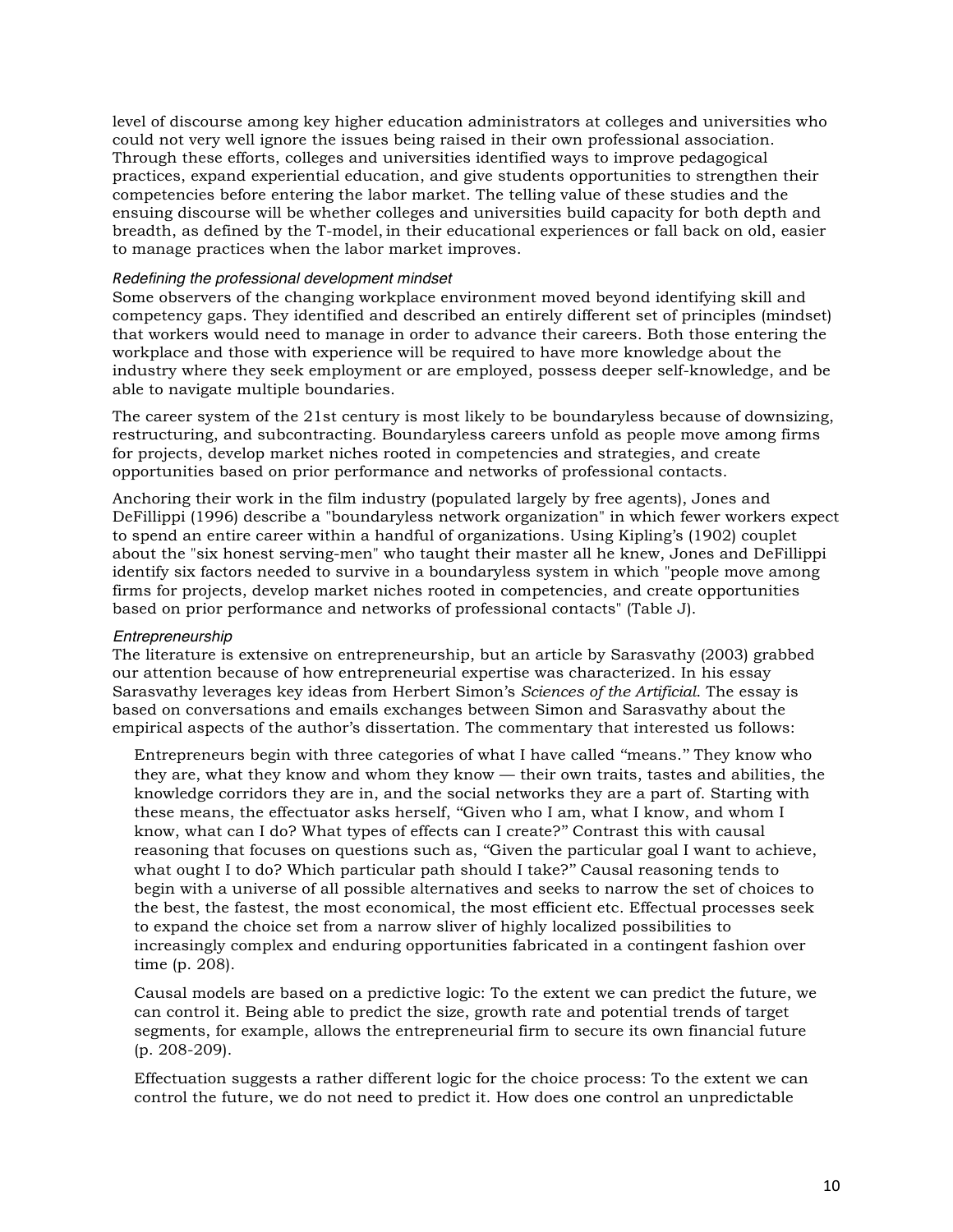future? The answer to this seemingly paradoxical question lies in the realization that a large part of the future actually is a product of human decision making (p, 209).

| Table J. Competencies, challenges, strategies, and implications for boundaryless careers,<br><b>Jones and DeFillippi, 1996</b> |                                                                                                                                     |                                                                                                                                            |                                                                                                                   |
|--------------------------------------------------------------------------------------------------------------------------------|-------------------------------------------------------------------------------------------------------------------------------------|--------------------------------------------------------------------------------------------------------------------------------------------|-------------------------------------------------------------------------------------------------------------------|
| Competencies                                                                                                                   | Challenges                                                                                                                          | <b>Strategies</b>                                                                                                                          | Implications                                                                                                      |
| Knowing WHAT:<br>Industry<br>opportunities,<br>threats, and<br>requirements                                                    | Deal with uncertainty:<br>Remain "employed"<br>Adapt to bouts of activity<br>and inactivity<br>Produce quality work                 | Move career across and<br>up: Learn industry and<br>enhance exposure<br>Use projects and roles to<br>build reputation                      | Inter-industry<br>mobility constrained<br>by professional<br>networks                                             |
| Knowing WHY:<br>Meaning,<br>motives, and<br>values                                                                             | Manage career demands:<br>Keep passion without<br>burning out<br>Balance career and family                                          | Know your values and<br>goals:<br>Commit to your craft<br>Pursue your passion                                                              | Suited best for those<br>whose primary value<br>is the career                                                     |
| Knowing<br>WHERE:<br>Entering,<br>training, and<br>advancing                                                                   | Create a career path:<br>Train and enter the industry<br>Remain in the industry<br>Enhance future<br>opportunities                  | Gain credibility:<br>Get on-the-job<br>experience Win industry<br>competitions Maintain<br>"face-time" in core                             | Be responsible for<br>training, entry, and<br>advancement<br><b>Expect limited</b><br>support from<br>industry or |
| Knowing<br>WHOM:<br>Relationships<br>based on social<br>capital and<br>attraction                                              | Master relationships:<br>Be strategic and genuine in<br>relationships<br>Become more than a<br>resume of credits and<br>credentials | Manage social capital:<br>Offset instrumentality<br>with friendships<br>Use portfolios to<br>showcase skills                               | Reassess whether<br>to quit or continue<br>relationships<br>Know talent pool to<br>assess skills                  |
| Knowing<br><b>WHEN: Timing</b><br>of roles,<br>activities, and<br>choices                                                      | Develop career timing:<br>Don't be trapped in role or<br>status Extend or exploit<br>skills<br>Move quickly for<br>opportunities    | Reframe perceptions:<br>Break others' frame of<br>reference<br>Control pacing and<br>choice of projects<br>Make your own breaks            | Synchronize projects<br>and passion if<br>possible Maintain<br>passion in dry spells                              |
| Knowing HOW:<br><b>Technical and</b><br>collaborative<br>skills                                                                | Enhance collaboration                                                                                                               | <b>Expand communication</b><br>skills: Become cross-<br>functional Develop &<br>articulate vision<br>Communicate with<br>tangible products | Evade commodity<br>status by creating<br>idiosyncratic value in<br>one's skills and roles                         |

Traditional activities and strategies that students use to prepare for transition from college are grounded in causal thinking and models. We gather as much knowledge about job market trends, stability of certain occupations, and needs of employers to predict the future paths to take. This flips the thought process, challenging a student not to think about a specific job and plan but to have the understanding to control the future as it reveals itself. The key element borrowed from Sarasvathy is the means of "knowing who I am" or what becomes the critical ME component of the T discussed in the next section. To navigate the future as a T-professional, the individual must: know *WHO* I am; know *WHAT* I know; and know *WHO* I know.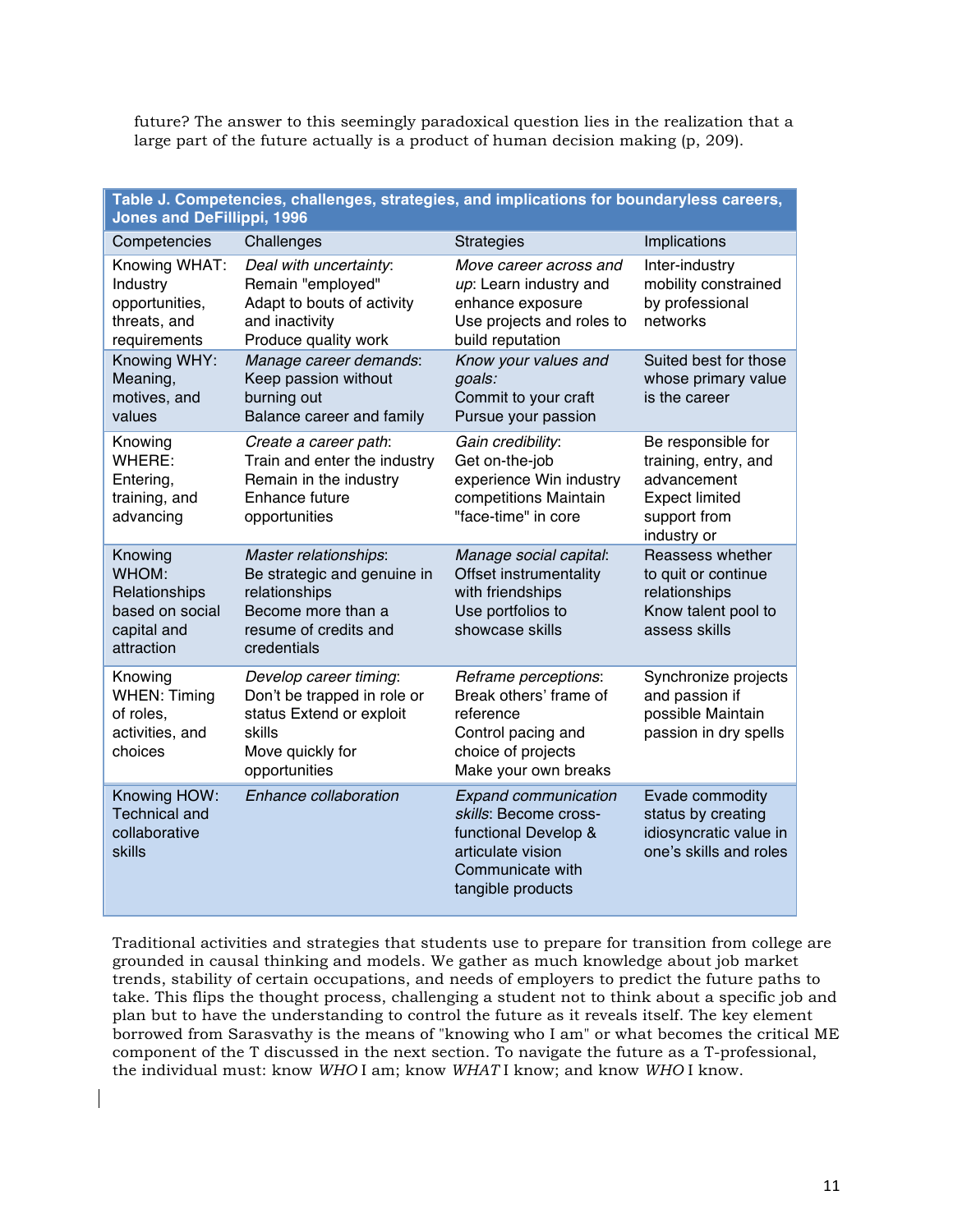#### *Mental Demands*

Robert Kegan (1995, p. 41) makes a strong argument for upgrading the educational experience when he contends that most of us, especially our youth, are "unable to put the world together at the required order of complexity, being in over his or her head, being inadequately understood" by adults. He challenges us to integrate the curriculum to achieve a "crosscategorical consciousness" as he related in the following analogy where we can substitute faculty for the lamp-maker (p. 50):

If five lamps are lit in a large living room, how many sources of light are there? We might say that there are five sources of light. Perhaps the maker of each lamp, genuinely committed to bringing us into the light, will be partial to his own and bid us to come to the source. Or at best, some generous spirit of eclectic relativism may obtain, and the lamp-makers may concede that there is a benefit to our being exposed to each of the lamps, each separate source having little to do with the other except that, like food groups of a well-balanced diet, each has a partial contribution to make to a wellrounded, beneficial whole. But quite a different answer to the question of how many sources of light there are in the room is possible — namely, that there is only one source. All five lamps work because they are plugged into sockets drawing power from the home's electrical system. In this view, each lamp is neither a contender for the best source of light nor a mere part of the whole. Each lamp is powered by the whole, expressive of the whole. And if the lamp-maker's mission is not first of all to bring us to the light of his particular lamp but to bring us to the light of this single source, then he can delight equally in the way his particular lamp makes use of this source and in the way other lamps he would never think to create do also. His relationship to the other lamp-makers is neither rivalrous nor laissez-faire, but co-conspiratorial: the lampmakers breathe together.

In his post-modern critique of learning systems Kegan contends that we leave traditional modes of inquiry, which are categorically based (concrete, inference, generalizations, hypothesis), and elevate learners at least to modes that deal with complex systems and eventually trans-complex systems (where more than one complex system interacts). To do this requires learners to cross boundaries, author their own learning (self-regulation, selfformation, autonomy), test paradoxes and contradictions, and explore relationships between different forms of learning. Kegan lays out this challenge because so very few are asked to experience this level of complexity in their learning; in fact, the advanced or complex levels of learning have been generally reserved for individuals pursuing advanced degrees (PhDs) and a highly select group of undergraduates. Yet in today's world all undergraduates need to be pushed into, led through, and supported throughout a collegiate experience that challenges them at higher levels of complexity. Kegan (1995, p. 303) states recommendations for what learners need to claim while in school to develop the skills, competencies, and abilities that will be expected of them in various roles in their adult lives:

- Exercise critical thinking
- Examine ourselves, our culture, and our milieu in order to understand how to separate what we feel from what we should feel, what we value from what we should value, and what we want from what we should want.
- Be a self-directed learner (take initiative; set our own goals and standards; use experts, institutions, and other resources to pursue these goals; take responsibility for our direction and productivity in learning)
- See ourselves as the co-creators of the culture (rather than only shaped by culture)
- Read actively (rather than only receptively) with our own purpose in mind.
- Write to ourselves and bring our faculty [sic] into our self-reflection (rather than write mainly to our faculty [sic] and for our faculty [sic].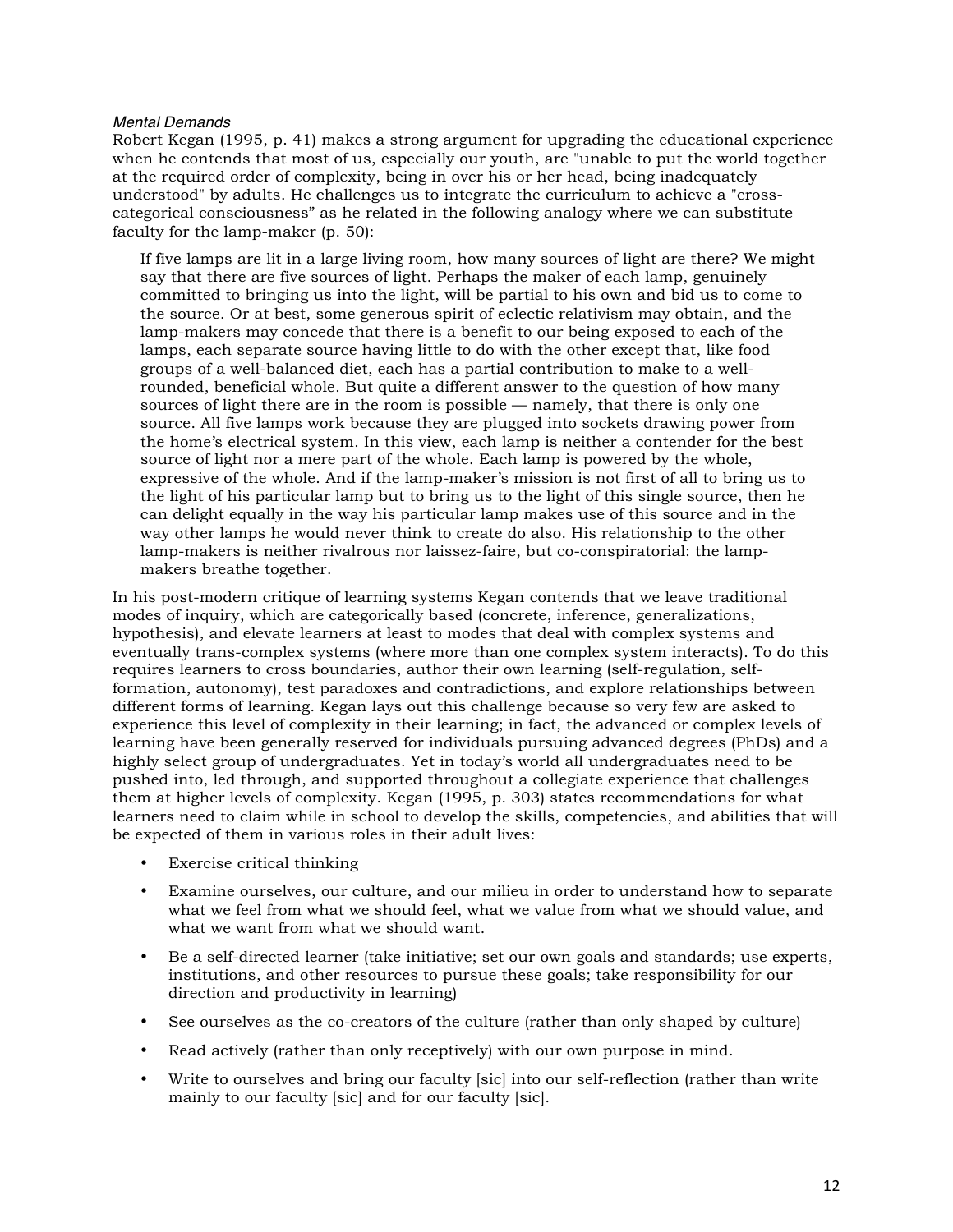• Take charge of the concepts and theories of a course or discipline, marshaling on behalf of our independently chosen topic its internal procedures for formulating and validating knowledge.

Kegan's work reinforces that portion of the T-model that is centered in the ME, self-authorship as an important component of self-evolution.

## *Constant Disruption from Technology*

Technological change underlies much of the shifts in the economy that have manifested in skills and competencies gaps, the shifts in mindset toward employment, and the pursuit of more innovative strategies to engage in meaningful enterprises. We want to single out technological advances of all types, but especially cognitive systems (robotics and advanced software), because of the constant disruption they portend for workers at all levels throughout the workplace (Brynjolsson & McAfee, 2014; Ford, 2015; Mindell, 2015; Hill, 2015). It does not matter whether the advancement simply augments a human's ability to perform tasks more efficiently or replaces humans entirely. Successful engagement in the workplace demands diligence from individuals who are aware of potential shifts and respond adaptively and innovatively.

The perspectives on smart technologies runs from bright optimism about the future of mankind and machines as they become more singular (Kurzweil, 1995), allowing humans the ability to advance economically (Kelly and Hamm, 2013; Dormehl, 2016). On the other hand some observers are more pessimistic about the future as smart machines replace many workers and a very few individuals capture machine-driven profits (Brent, Gupta, and Sommer, 2013).

On the optimistic side are those who adhere to Schumpeter's process of creative destruction where economic processes and jobs are disrupted in some fashion to be replaced by new process and new jobs. Katze and Margo (2014) provide an historical view of the pervasiveness of technological change in the U.S. They show that technology hollows out jobs, which results in positions being created that require more skills and others that require lower skills. This hollowing out process is further illustrated by Friedman (2016) when he depicts technology as pulling jobs apart (high value elements that are skilled up and low value elements that are eliminated or handled by machines), pulled out (where cognitive software and robotics can do the entire job), and pulled down (jobs become obsolete). Friedman is less sanguine than others who espouse the equilibrium perspective (jobs destroyed, jobs created). Kurzweil, Brynjolsson, and McAfee (2014) have been initially confident that technology will not destroy jobs to such an extent that large numbers of workers will be unemployed. In fact Kelly and Hamm (2013), who argue the merits of cognitive computing as seen through the eyes of IBM's Watson, believe that cognitive computing will bring a jobs renaissance. The renaissance comes with a caveat in that workers will probably need more and higher level skills.

Others are more pessimistic. Pointing to the exponential growth of disruptive technologies (Gada, 2016; Johnson, 2015), these observers suggest that the adoption of cognitive systems is moving so quickly that more sectors, occupations, and businesses are being transformed. Technological disruptions are no longer rare events separated in space and time.

Disruptions are occurring across all job levels (service workers, professional, technical and managerial occupations, blue collar jobs). Nearly every occupation will likely be touched by a cognitive system (either augmented or replaced).

Unfortunately technological advancement produces winners and losers despite the eventual equilibrium in job destruction and job growth. Work that involves routine tasks, follows established rules and frameworks, and engages prescribed processes that can more likely be replaced by technology. However humans are still required to interpret and articulate results, anticipate new problems, and connect face-to-face. In these cases technology will augment or compliment human effort. Johnson-Eiola (2005) and Gada (2016) suggested several factors that have been integrated with our understanding of technological change that are worth keeping in mind as technology adoption proceeds throughout the workplace.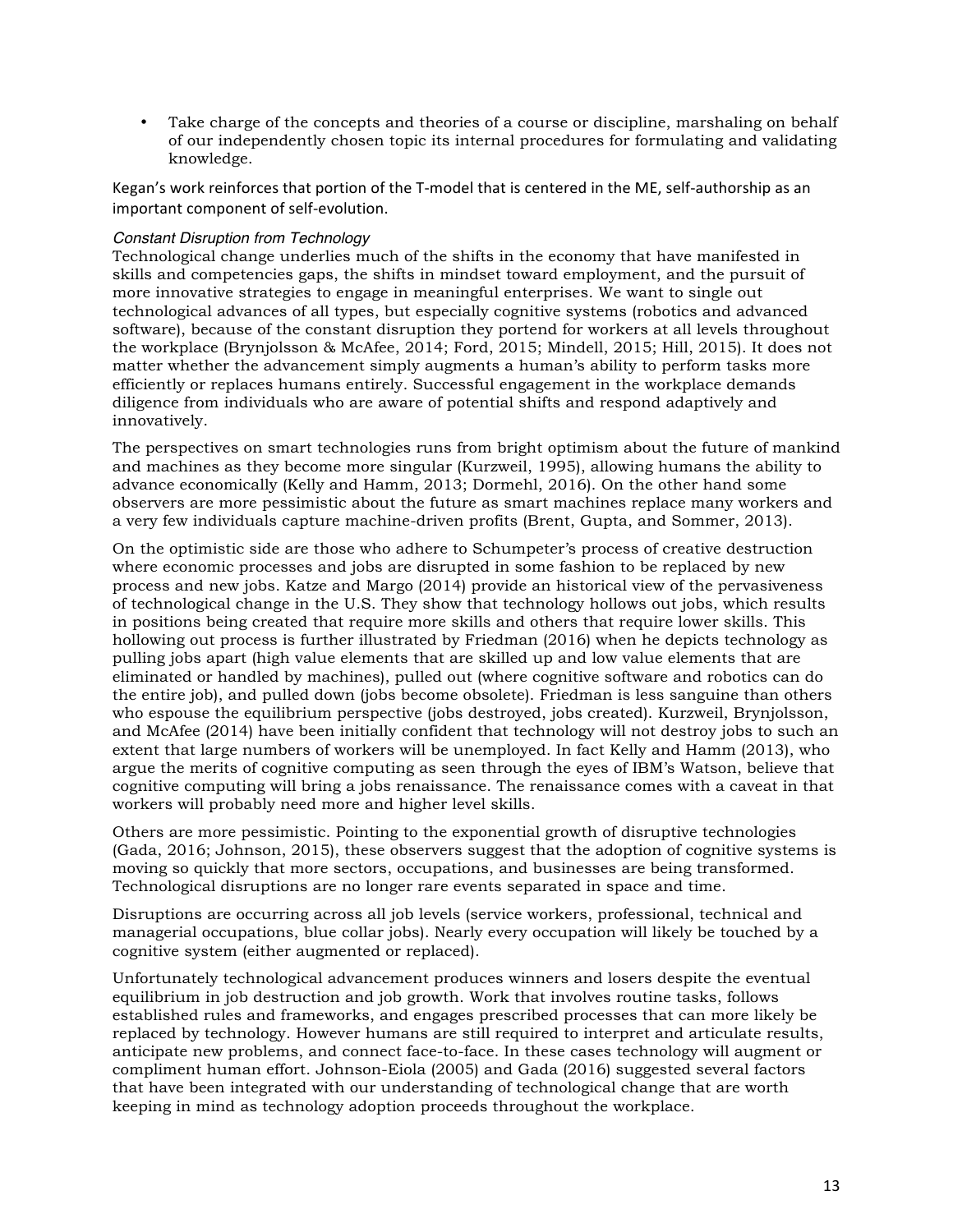- Jobs will be lost and people will be unemployed for indeterminate periods depending on how fast new jobs are being created. Job losses can be sudden as seen in the dramatic effect new discovery software had on law and paralegal jobs or Uber had on unsuspecting taxi drivers.
- New jobs will be created, but the process will be messy. The timing of job creation does not coincide with the timing of job destruction. It may take years for the number of new jobs created to cancel out lost jobs. Job creation is not location specific. The industries, processes, and jobs created out of disequilibrium may not be in the same geographic area where the jobs were lost. Displaced workers may not be able to relocate to take advantage of emerging opportunities.
- Technological disruptions will change the mix of jobs available throughout the economy. Certain types of jobs or occupations disappear or are significantly reduced while other occupations grow in importance.
- New jobs will require different skills and competencies. Reich's (1991) symbolic analytic work replaces more routine work and requires workers to possess both technical and behavioral competencies. Levy and Murnane (2004) also stress the need for higherorder cognitive skills and higher-level communication ability, including justification, persuasion and negotiation.

Mindell (2015) makes a poignant comment that astutely captures the effect of technology on work: "Change the technology and you change the task, and you change the nature of the worker – in fact you change the entire population of people who can operate a system." The challenge for colleges and universities is the students' preparation so they can adapt to the constant disruption they will face in their professional life. This condition underlies the value of leveraging the T-model principles throughout undergraduate education.

# *The Evolution of the T-movement: A Business Perspective*

The origin of the T-model is rooted in the business sector. Rich empirical studies on job performance, tenure, and job satisfaction have contributed to our understanding of factors that affect employee motivation and development. Research has singled out leadership, personality, communication competence, and job knowledge for examination. Researchers have bundled soft skills into their research. However, no empirical research exists that compares different types of professionals based on the degree to which they emulate depth and breadth as characterized by the T-model. The T-model has grown from anecdotal evidence, observation, and strong beliefs about the type of person best suited for the 21st century workplace.

Guest (1991) introduced the concept of the T-professional, commenting on the job situation in computing:

This type of rounded personality is also sought in other branches of the same theory, which prizes individuals known as T-shaped People: These are a variation on Renaissance Man, equally comfortable with information systems, modern management techniques and the 12-tone scale.

At the same time other observers such as Palmer (1990) were introducing the term "hybrid" manager or professional. Palmer gamely wrote:

The hunt for a new breed of computer manager is on. The British Computer Society, in a controversial report published last year, described the quarry as a "hybrid" manager who would combine business expertise with IT skills. The hybrid manager, it said, would be distinguished by his or her ability to relate to the 'broad picture' and to people, understanding their motivation and aspirations; he or she would also be energetic, intuitive, a good listener, and (cryptically) would have "an unusual set of interests."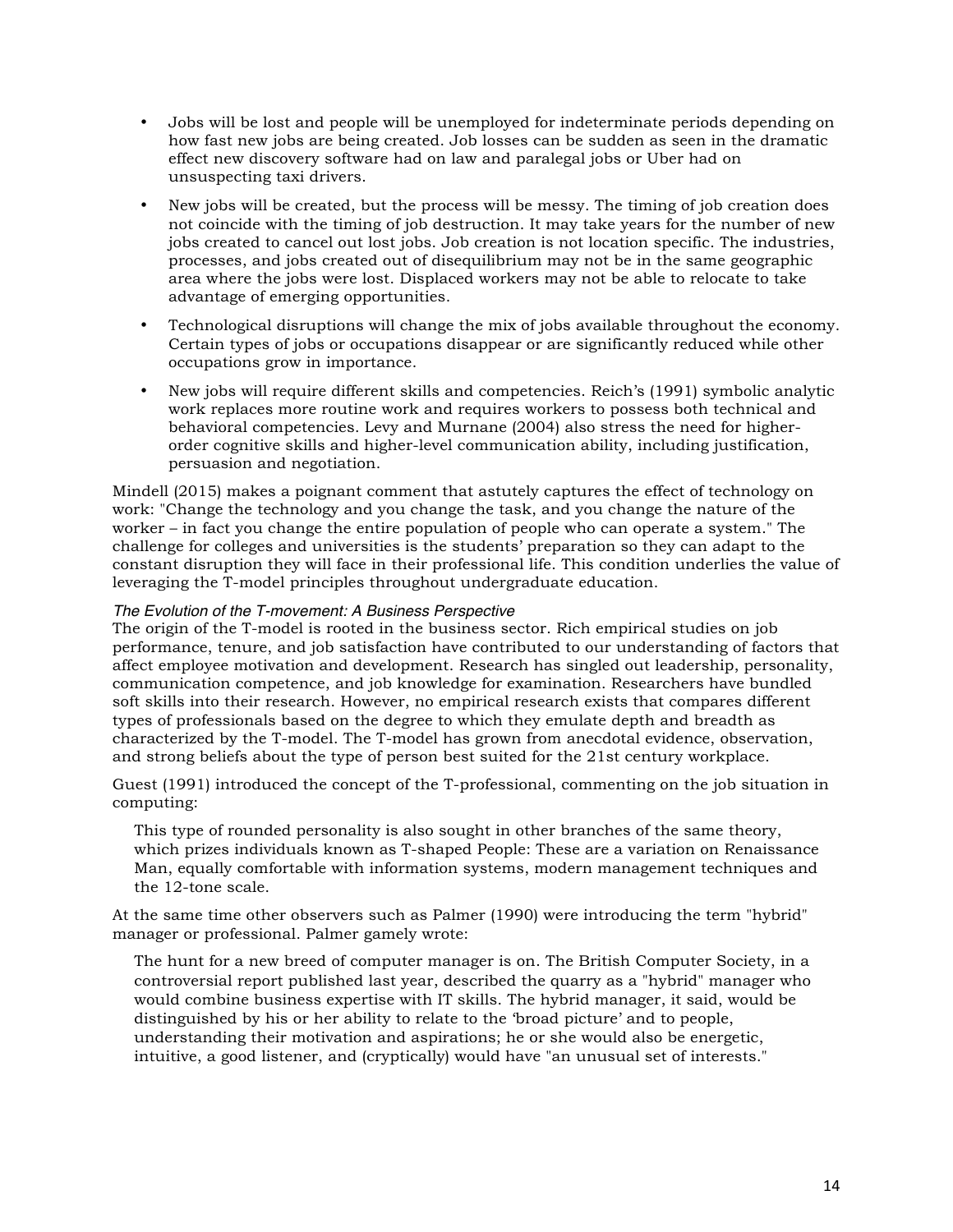Marco Iansiti (1993) at Harvard advanced the use of the term "T-shaped" in his work on complex systems:

What follows is a typical profile for a successful integration team. In general, the members are the foundation of a system-focused approach to  $R \& D$ . They possess a T-shaped combination of skills: they are not only experts in specific technical areas but also intimately acquainted with the potential systemic impact of their particular tasks. On the one hand, they have a deep knowledge of a discipline like ceramic materials engineering, represented by the vertical stroke of the T. On the other hand, these ceramic specialists also know how their discipline interacts with others, such as polymer processing — the T's horizontal top stroke.

Leonard-Barton (1995) expanded upon Iansiti's perspective by contributing the importance of organizational incentives and the drawbacks of the T-shape:

In most organizations, T-shaped skills are not created as a deliberate policy but emerge because individuals have been willing to risk a somewhat marginal career. Most formal organizational incentives encourage I-shaped skills – the deep functional experience represented by the T's stem. As a result, the individual is driven ever deeper into his or her expertise, which the organization continually draws on and rewards.

Attention to the T-shaped person and the advancement of the concept appeared to have stalled at this point. It was not picked up again until a true T-evangelist appeared in Silicon Valley. Tim Brown, CEO of IDEO, an international design firm, not only recognized the importance of Ts, but also knew organizations could nurture Ts and reward them:

Recruiting T-shaped People … We look for people who are inquisitive about the world that they're willing to try to do what you do. We call them "T-shaped people." They have a principal skill that describes the vertical leg of the T — they're mechanical engineers or industrial designers. But they are so emphatic that they can branch out into other skills, such as anthropology, and do them as well. They are able to explore insights from many different perspectives and recognize patterns of behavior that point to a universal human need.

Brown's Fast Company article quickly spread the T-model throughout the Silicon Valley innovation community and beyond. Chief innovation officers grasped onto the concept and shared it widely in their own writings. Estrin (2009) renamed T-shapes as adaptive innovators, a label often associated with the T.

Jim Spohrer (2005) capitalized on several decades of IBM, advocating for T-shaped professionals for his team's development of the disciplinary theory and knowledge known as service science management and engineering (SSME). Spohrer's efforts clarified various strands of service science thought, weaving a strong conceptual base for addressing the need for science and engineering education (and now all disciplines) to respond to industry's needs for research service innovation. SSME grounds itself in the belief that T-shaped people are the better collaborative innovators that industry needs to cultivate.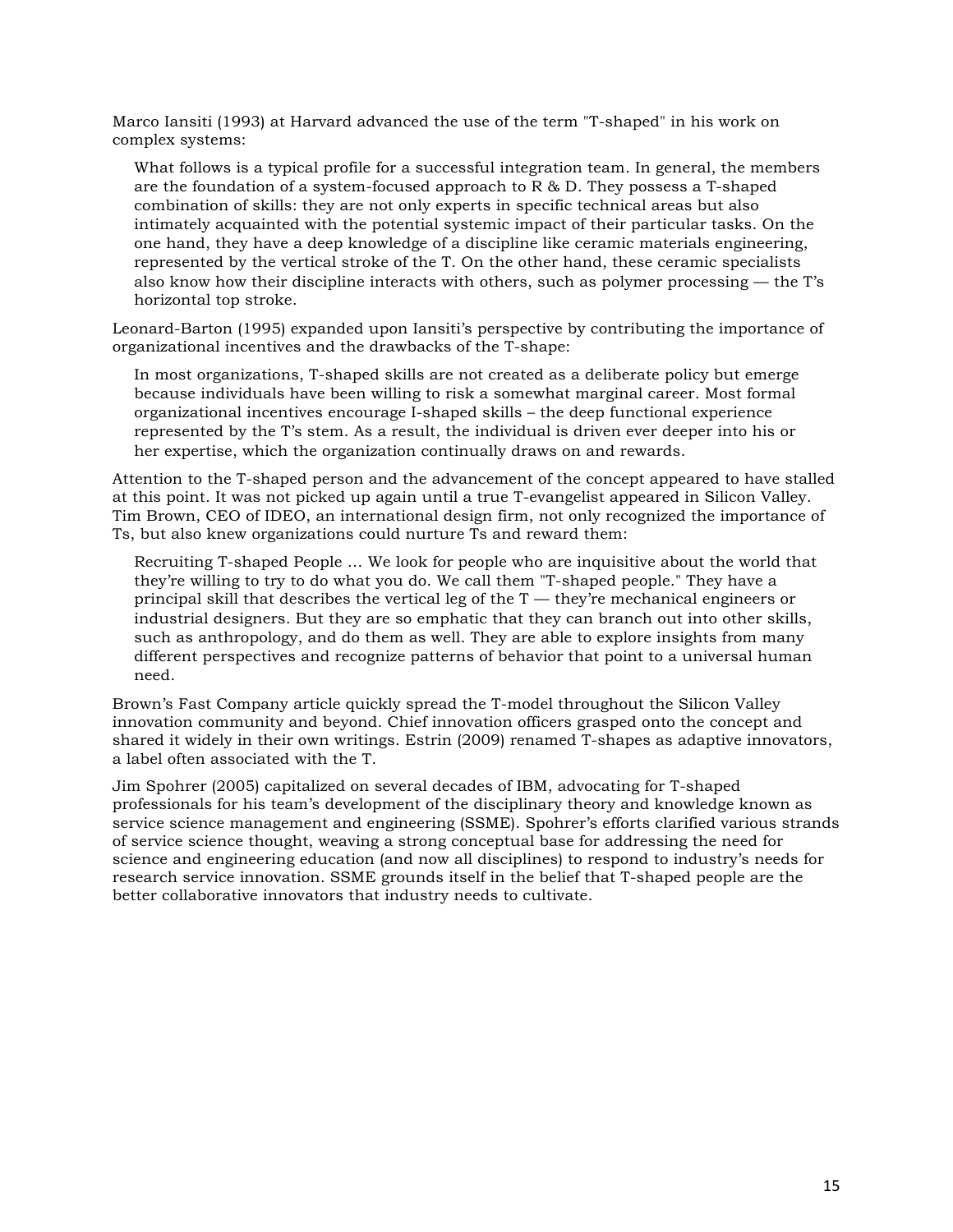#### **The Origins and Principles of Service Science Management and Engineering (SSME)**

Chesbrough, H. & Spohrer, J. (2006) A research manifesto for service science. *Communications of ACM, 49*: 7, 35-40.

Donofrio, N., Sanchez, C., & Spohrer, J. (2010) Collaborative innovation and service systems: implications for institutions and disciplines. In *Holistic Engineering Education: Beyond Technology,* Grasso, D. (ed.) New York: Springer.

Maglio, P., Srinivasan, S., Kreulon, J. J., & Spohrer, J. (2006) Service systems, service scientists, SSME and innovation, *Communication of ACM, 49*: 7, 81-85

- Maglio, P. P. & Spohrer, J. (2008) Fundamentals of service science. *Journal of the Academy of Marketing Science*. Springer.
- Maglio, Paul P., Kieliszewski, C.A., & Spohrer, J. C. (2010) *Handbook of service science*. New York: Springer.
- The Royal Society. (2009) Hidden wealth: the contribution of science in service sector innovation.
- Spohrer, J. & Maglio, P. (2005) Emergence of service science: services sciences, management, engineering (SSME) as the next frontier in innovation. Presentation at IBM Almaden Research Center.

IfM (Institute for Manufacturing at the University of Cambridge) and IBM jointly published a white paper based on the proceedings from the Cambridge Service Science, Management and Engineering Symposium (July, 2007) and the consultation process (October-December 2007). Several paragraphs from this publication illuminate their commitment to the development of individuals with T-abilities:

For education: Enable graduates from various disciplines to become T-shaped professionals or adaptive innovators; promote SSME education programs and qualifications; develop a modular template-based SSME curriculum in higher education and extend to other levels of education; explore new teaching methods for SSME education (p. 1).

Service systems are dynamic configurations of people, technologies, organisations, and shared information that create and deliver value to customers, providers and other stakeholders (p. 1).

New skills and knowledge required: The rising demand for service innovation has huge implications for skills and the knowledge base that underpins them. People are needed who can understand and marshal diverse, and increasingly global, resources to create value. Quite often, these resources are accessed using advanced ICT and new globespanning business models. The people with such skills are known as adaptive innovators: those who identify and realize a continuous stream of innovation in service systems (p. 4).

Advocates for T-shaped people often mention that the breadth of knowledge that transcends disciplines and experience enables faster adaptation to role changes and better communication skills for teamwork in multidisciplinary, multifunctional, or multicultural contexts. However, there is very little empirical evidence to substantiate these claims. Donofrio, et al. (2009) concede: "To date there is limited consensus on the definition of what a T-shaped person actually is and even less empirical evidence that supports the specific benefits claimed by advocates."

In a recent research article Hamdi, Silong, et al. (2016) found that teams utilizing T-model principles performed better in uncertain times but no differently when certainty is high. Their T-model is taken from an article by Lee and Choi (2003), but Lee and Choi did not describe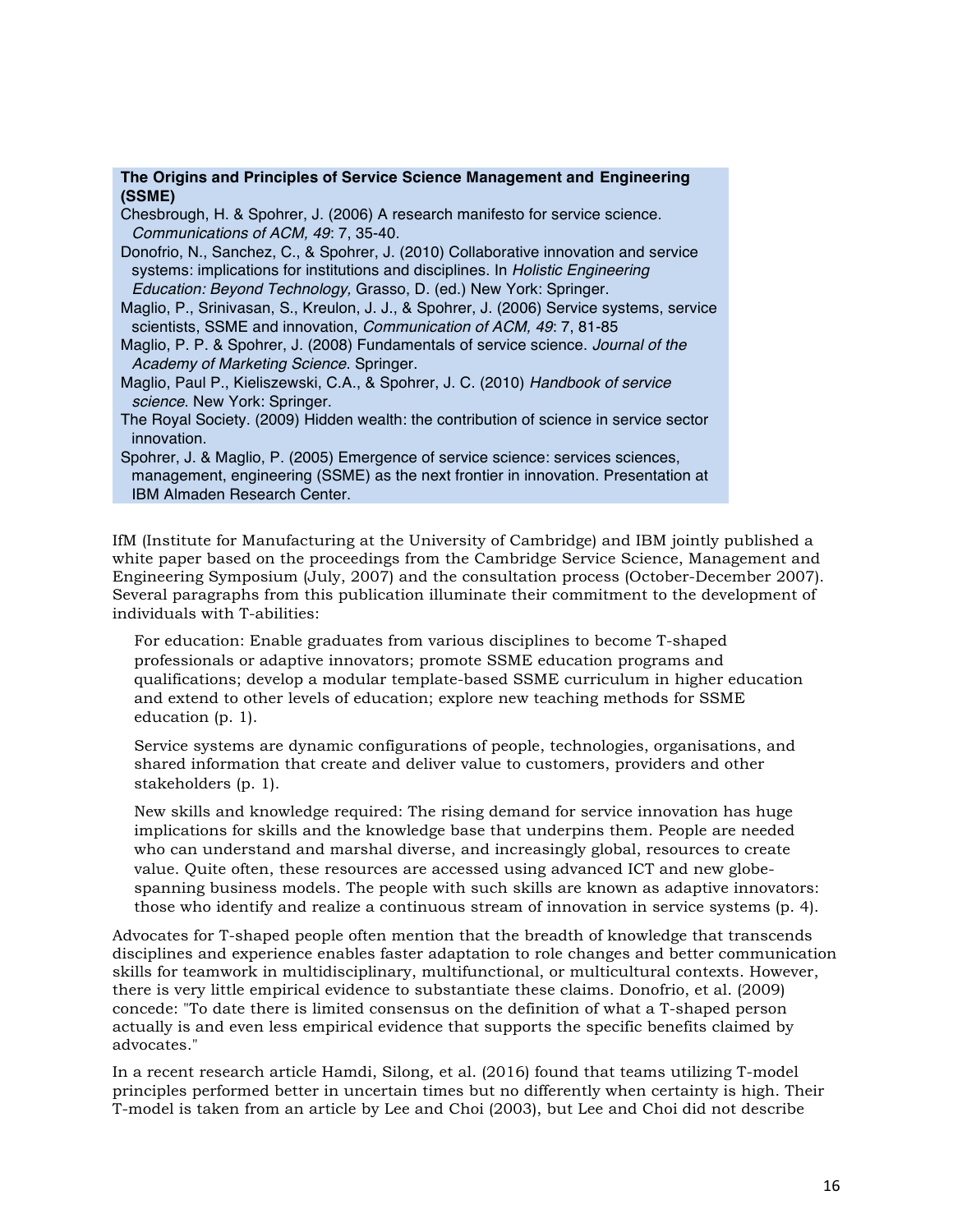their survey assessment scale in terms of the T-model. This work did not advance the concept of the T-professional as it has been developed since 2003.

The void left by the lack of a clear definition of the T and empirical evidence regarding its applicability in the workplace has allowed others terms to pop up that fit the myriad perceptions of their originators, as described in these links to online articles. All are possibly valid extensions of the T-model. Yet, until we understand the T, even in its simplest form, the discussion will not advance but move in continual circles.

#### **Online articles describing the T**

From T to Pi: design skill expectations in change (Ville Tervo Lead UX/UI Designer, Trans.). (2015, January 08). Retrieved from http://futurice.com/blog/from-t-to-pi-design-skill-expectationsin-change

Which Letter-shaped will Future Employees and Leaders be ... (Esin Akay) (n.d.) Retrieved from https://www.linkedin.com%2fpulse%2fwhich-letter-shaped-future-employees-leaders-esinakay&p=DevEx,5063.1

Building success in the future of work: T-shaped, Pi-shaped, and Comb-shaped skills. (R. Dawson, R.) (2013, March 21). Retrieved from https://rossdawson.com/blog/building-futuresuccess-t-shaped-pi-shaped-and-comb-shaped-skills/

In the next section we discuss the components of the T-professional from the perspective of undergraduate education. We advance the rationale underlying each component's definition.

### **Section 2. Describing the T-professional.**

Despite many years of deep discussion and anecdotal evidence, we have yet to agree on a commonly understood language describing the knowledge, attitudes, and abilities of the Tprofessional. A well-defined T language will ground subsequent conversations about the knowledge, attitudes, and abilities that should characterize post-secondary education and ongoing professional development. A well-understood T language offers the higher education community and the business community the chance to unify all the previous work and the work that will surely come.

In this section we describe the components of the T-model (Figure A). We do not intend to expand the scholarly work focused on creating consensus around such terms as disciplinary content knowledge, deep learning, or systems but rather to situate the T in these concepts. Nor do we intend to contribute to the significant body of scholarly work that has transformed our understanding of how students learn and continues to transform the learning experience by more deeply engaging students in the discovery of knowledge. Rather, the various components of the T situate the knowledge and practice of teaching and learning in a model reflecting the realities of a 21st century globally organized, technologically sophisticated, and rapidly changing world. The T-model illustrates how critical components of learning and a deep understanding of self (ME) interact and facilitate a working environment grounded in Tim Brown's definition of empathy — "one in which seemingly intractable challenges can be solved through the dynamic interplay of diverse teams contributing their knowledge and seeking out, deeply respecting, and striving to understand that of others."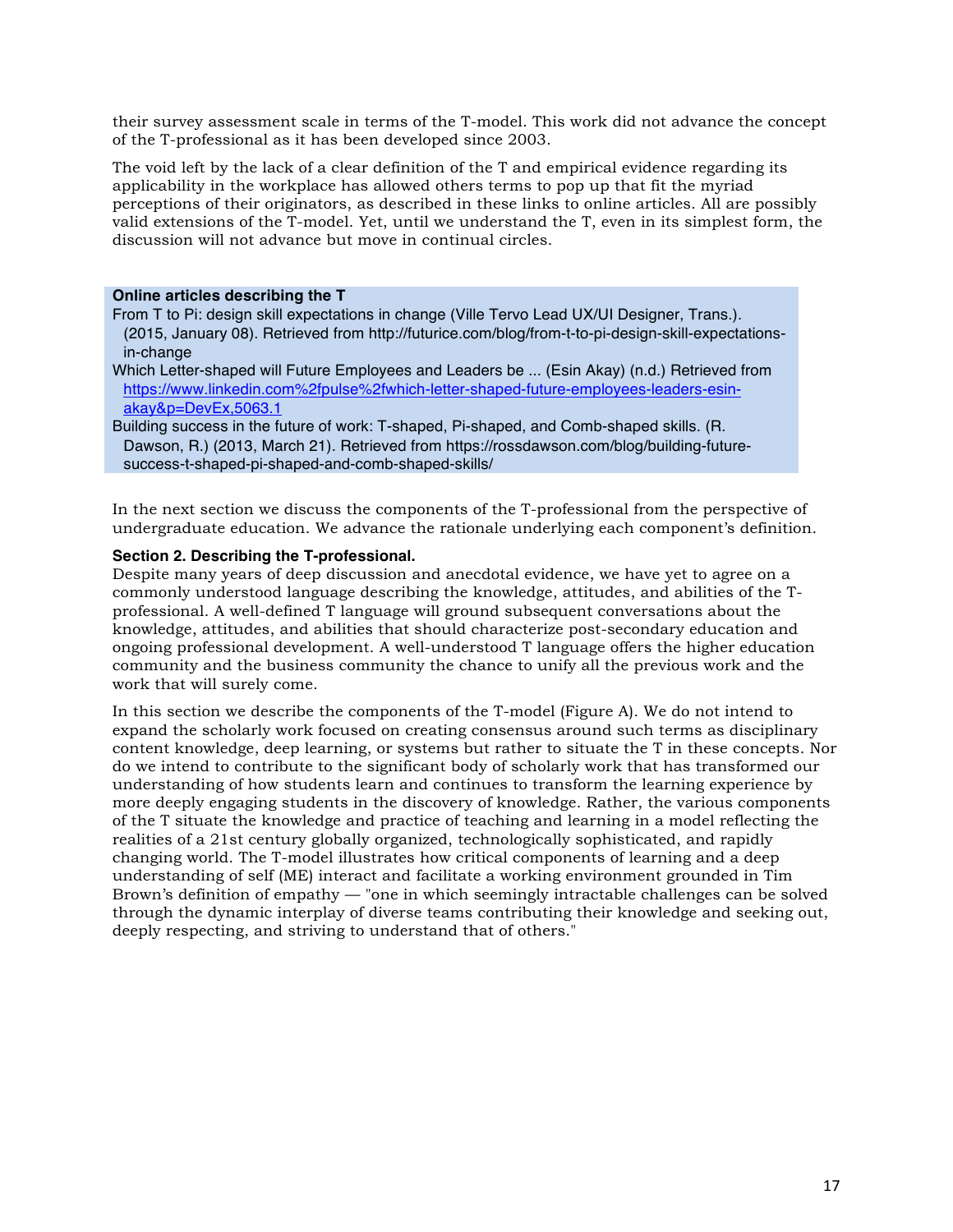

# *Deep Disciplinary Knowledge*

In some disciplines, particularly those accredited by professionally driven external agencies, considerable effort has focused on defining a disciplinary body of knowledge and by extension essential prerequisite knowledge. The goal is to frame professional responsibility and characterize both foundational knowledge and discipline specific content knowledge essential to professional practice and therefore key to undergraduate curriculum design (Eraut, 1994; Newman, et al., 1991; Blais, et al., 2015; Streveler, et al., 2006). Hill and Ball (2005) refer to this content as "common knowledge of content" or "knowledge held by all professionals in a particular knowledge domain inclusive of knowledge gained as a result of specialization within a knowledge domain." Further, the work of Bloom, et al. (1956) delineated progressively more complex levels of learning across three primary domains as the basis for establishing learning objectives and thus defining expectations for the depth of knowledge. Initially the work characterized learning in the cognitive domain; that is, knowing or remembering a set of facts or content and the range of intellectual abilities associated with using that knowledge. Later, the work expanded to recognize the affective aspects of learning (beliefs and values affecting how individuals interact within a knowledge domain) and psychomotor abilities (the motor skills or physical movements unique to mastering the discipline). Anderson, et al. (2001) expanded the characterization of knowledge from the original taxonomy to encompass the fact that knowledge was inclusive of factual, conceptual, procedural, and metacognitive abilities.

In the context of the T-model, deep disciplinary knowledge is defined as the domain of *knowledge, inclusive of foundational knowledge, held by all professional in that discipline as well as that knowledge unique to a given specialization (sub-disciplines) within that domain and encompasses the psychomotor and affective abilities critical to a practitioner's success.*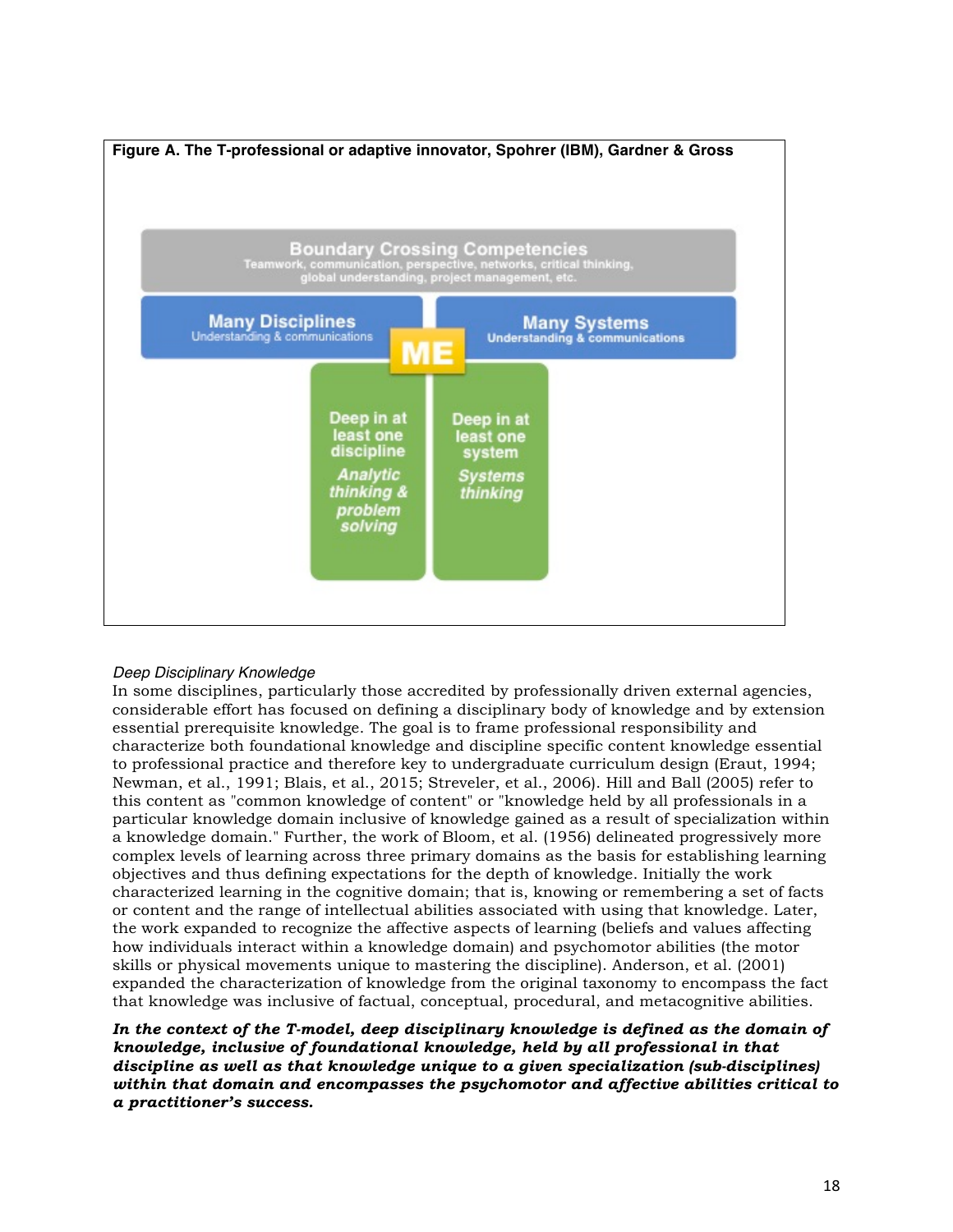#### *Deep Systems Knowledge*

IBM contributed significantly to the T-model by including systems knowledge as a depth component. During the company's pursuit of solutions to key societal issues, they came to realize that solving a problem in isolation (without considering the solution's ramifications in other parts of the problem environment) did not necessarily solve the problem. It merely arose in another part of the system. IBM's response centered on their team members approaching problem solving from a systems perspective to determine that solutions did not manifest larger problems elsewhere. Awareness of systems knowledge is common in literature on problemsolving, but IBM stressed that their employees demonstrate ability in system understanding. This requirement echoes back to the need for system thinking in the SCAN report making system knowledge an essential T-principle.

The first step is to agree upon a simple definition of system, such as "a group of related parts that move or work together" or "a group of devices or artificial objects or an organization forming a network especially for distributing something or serving a common purpose" (Merriam-Webster dictionary, 2013). Meadows (2008) addresses a system's basic principle as "something more than a collection of its parts." When addressing complex problems, individuals or project teams have to understand the system in which the problem lies. This requires the use of systems thinking to understand the depth of "the complex behavior in order to better predict them and, ultimately, adjust their outcomes (Arnold and Wade, 2015, p. 670)."

What is systems thinking? Arnold and Wade (2015) survey the different definitions of system thinking since the terms introduction by Richmond (1987). They critiqued these definitions against a systems framework adapted from Meadows (2008) that consists of three components: elements (characteristics), interconnections, and a function or purpose (Arnold and Wade, 2015). All existing definitions failed the test against this framework. They then developed their own definition of system thinking.

In developing their definition, they recognized that "systems thinking could be viewed as a system." (p.670). "Systems thinking is, literally, a system of thinking about systems (p.670)." ]The approach of Arnold and Wade nests nicely within the construct of the T-model. Arnold and Wade (2015) offer an objective definition of system thinking (in other words this definition has an expressed function or purpose):

Systems thinking is a set of synergistic analytical skills used to improve the capability of identifying and understanding systems, predicting their behaviors, and devising modification to them in order to produce desired effects. These skills work together as a system (p. 675).

They also carefully define the terms used in their definition: (p. 675)

- Systems: Groups or combinations of interrelated, interdependent, or interacting elements forming collective entities.
- Synergistic: Interaction of elements in a way that when combined produce a total effect that is greater than the sum of the individual elements.
- Analytical skills: Skills that provide the ability to visualize, articulate, and solve both complex and uncomplicated problems and concepts and make decisions that are sensible and based on available information. Such skills include demonstration of ability to apply logical thinking to gathering and analyzing information, designing and testing solutions to problems and formulating plans.
- Identity: To recognize as being a particular thing.
- Understand: To be thoroughly familiar with, apprehend clearly the character, nature, or subtleties of.
- Predict: To foretell as a deducible consequence.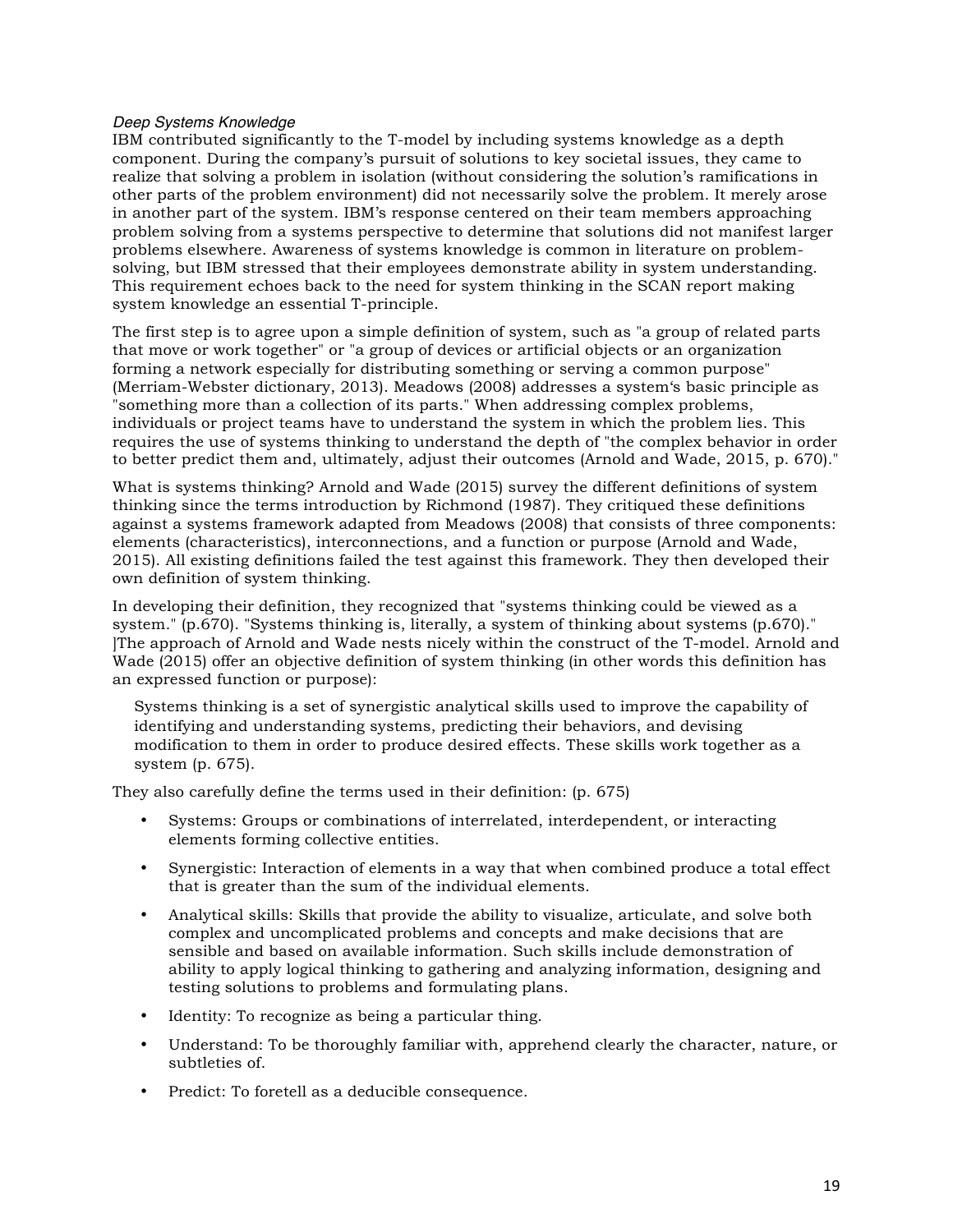• Devise modifications: to contrive, plan, or elaborate changes or adjustments.

The authors addressed the elements and interconnections components, as specified by Meadows (2008). The elements are categorized as stocks or the resources available to a system, changes in resource or stock levels labeled as flows, and variables that Arnold and Wade (2015) describe as the "changeable parts of the system that affects resources and flows (p.677)." Stocks, flows, and variables behave linearly, but Arnold and Wade also suggest that non-linear behaviors also occur and should be recognized separately. Arnold and Wade depict systems thinking as a "series of continuous feedback loops" (p. 676) with no function ceasing at a final node. Rather, feedback continuously improves the connected elements. They lay out eight key elements that bind systems thinking (p. 676-677):

- Recognizing interconnections: this skill involves the ability to identify key connections between parts of a system.
- Identifying and understanding feedback: this ability requires identifying cause and effect feedback loops, caused by interconnections within the system, and understanding how they impact system behavior.
- Understanding system structure: requires an understanding of the system's structure (elements and interconnections) and how it facilitates system behavior.
- Differentiating types of stocks, flows and variables (linear): Awareness of or ability to differentiate and an understanding of the operational functions of the array of resources (supplies and services that are necessary to keep the system functioning) available in a system, how resources levels change (flow), and the variables influencing resources and flows.
- Identifying and understanding non-linear relationships: recognize that some resources and flows are behaving in a non-linear fashion.
- Understanding dynamic behavior: ability to recognize interconnections, the way they combine into feedback loops, and then influence resources, flows and variables, creating dynamic behavior within a system. (This ability requires system training to be able to differentiate the types of resources, flows, and variables, and to identify and understand non-linear relationships).
- Reducing complexity by modeling system conceptually: the ability to conceptually model different parts of a system and view a system in different ways. To perform this activity, one must extend beyond the scope of the defined system models and enter the realm of intuitive simplification through various methods, such as reduction, transformation, abstraction, and homogenization.
- Understanding system at different scales: the ability to recognize different scales of systems, and systems of systems.

Senge (2006, 1999) elucidates six important requirements for individuals engaged in systems thinking:

- A deep commitment to learning
- Being prepared to be wrong or alternatively open to challenging your own mental models
- Willingness to reshape those models
- Empathy which is defined as the ability to listen to others and come to understand their perspective and knowledge
- The ability to work as a team, effectively collaborating to address intra- and intersystem challenges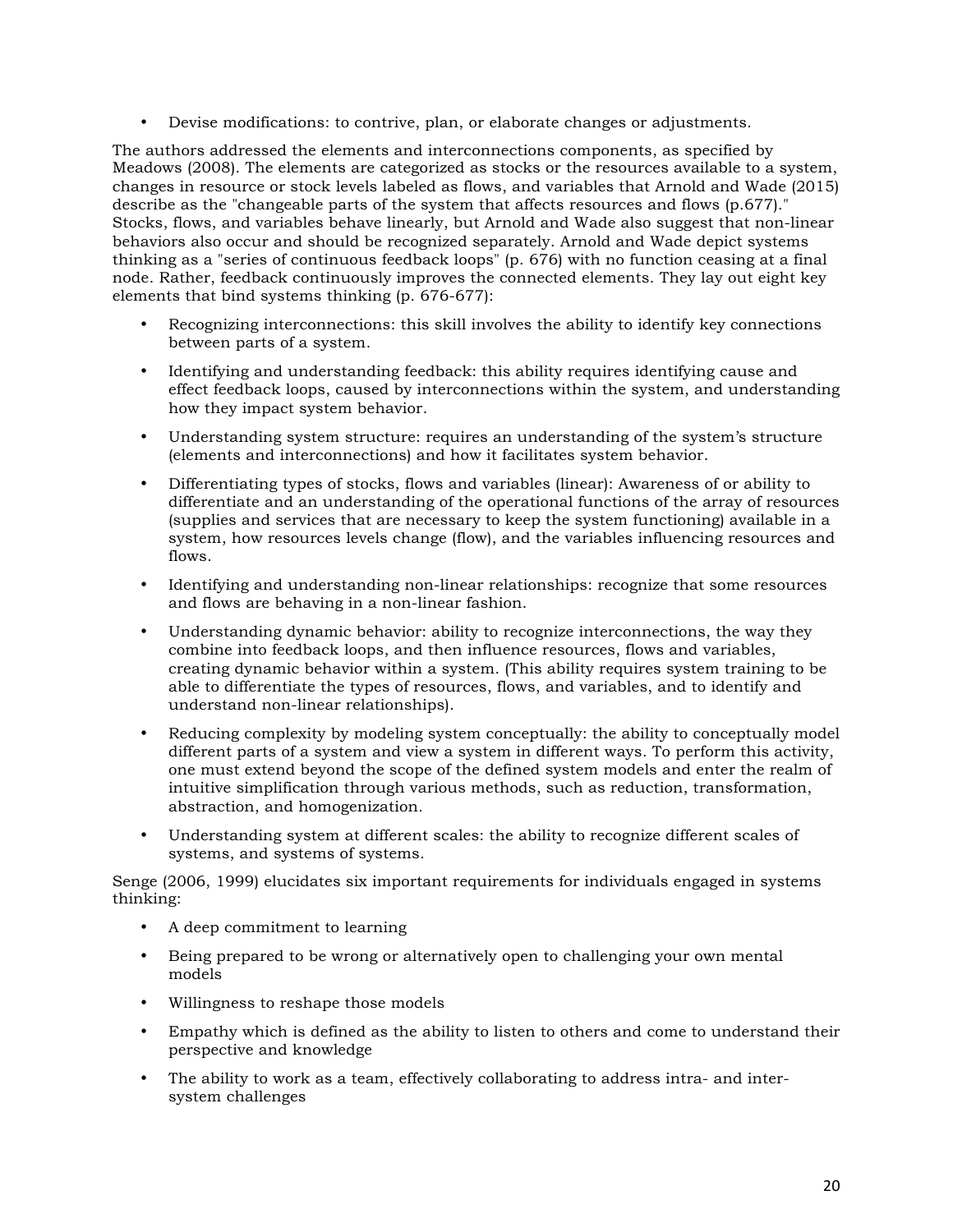• Patience and perseverance

While Jim Spohrer at IBM was advancing service science theory, his team recognized that the problems they were solving tended to cluster in certain service systems. Explaining the T-model from IBM's perspective became much easier by putting a systems lens up to the service sectors that they were addressing. He operationalized the system concept around IBM's Smart Planet initiative because it allowed those unfamiliar with more academic presentations of systems to ground this dimension in something real, something they could recognize. Spohrer articulates the 13 system groups classified in three clusters that IBM believes each of us interacts with in our daily lives (Figure B).



*In the context of the T-model, deep systems knowledge and its accompanying skill set of systems thinking can be defined as the understanding of intra- and inter-system complexity that embraces the physical, biological, economic, financial, social, organizational, and political processes, services, units, and events. These are comprised of resources and interconnected flows and variables, which produce feedback loops and involve human connections. These systems generate their own behavior patterns requiring open, innovative, and flexible thinking and self-learning that embraces other people's perspectives and persistence in the face of external and internal challenges that can impede finding solutions.* Thus, deep system knowledge is enabled by an individual's boundary spanning abilities and concept of self (ME).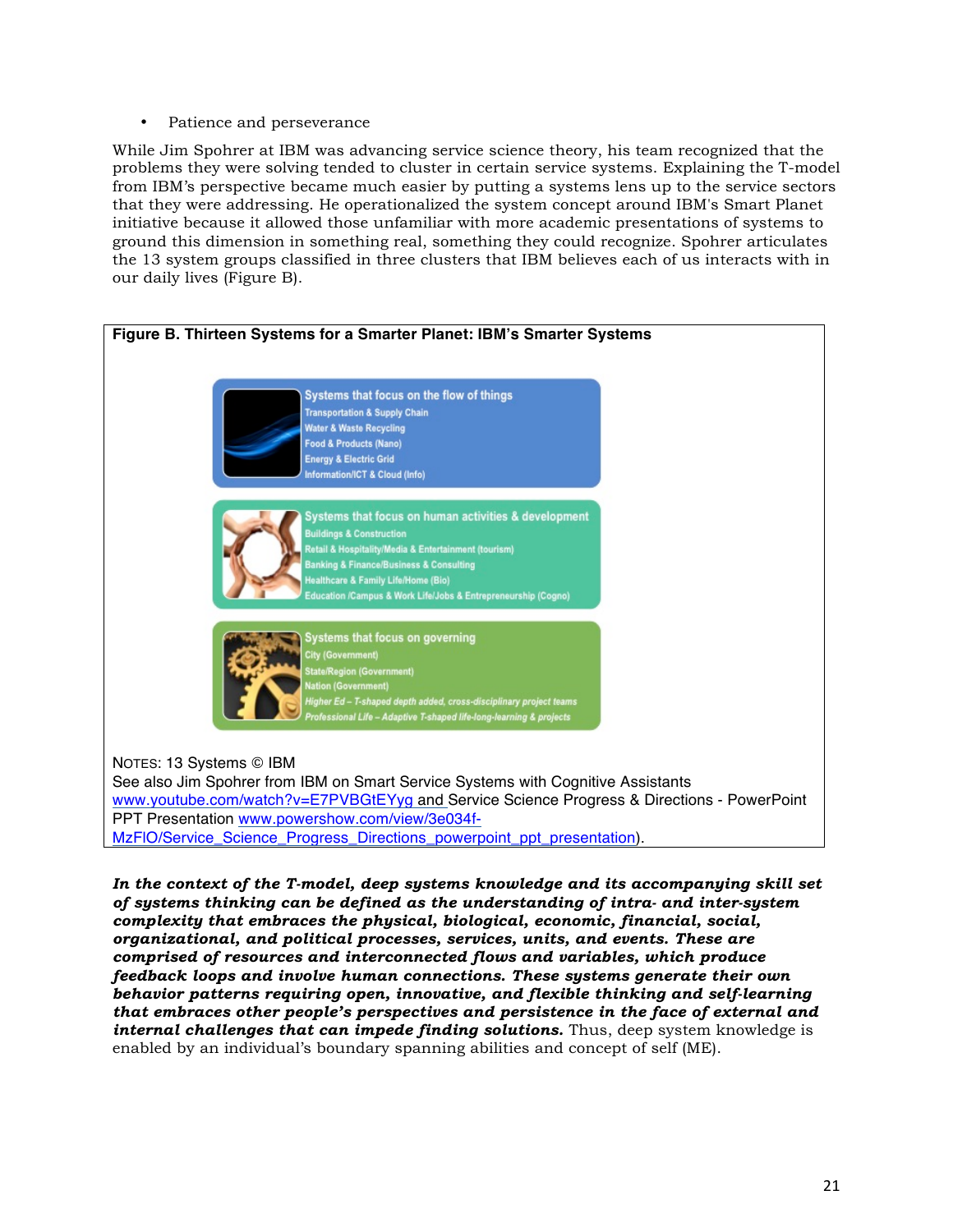#### *Breadth Boundary Spanning Abilities*

Educational systems must create learning experiences with the express purpose of developing the knowledge, attitudes, and abilities critical for deep disciplinary knowledge and understanding and recognizing systems. The learning experiences must also intentionally cultivate those professional abilities essential for working within and across complex systems boundaries. Organizations, including corporate, educational, government, not-for-profit, and all other firms and establishments, must require inter- and intra-systems collaboration as a transparent component by creating initiatives or learning experiences that foster and subsequently reward individual development of the abilities encompassed by this breadth dimension of the T-model.

The knowledge, attitudes, and abilities critical to spanning the boundaries within and between disciplines and systems have become increasingly important for the T-model. Different boundaries are repeatedly encountered in solving system problems. A common boundary is between disciplines where an expert in one discipline encounters experts from other disciplines in working on a system problem. From his personal story, Gardner offers an example of a project focused on economic development in Thailand where he led a team consisting of a water specialist, salt-tolerant crop specialist, and labor utilization specialist, all focused on developing models for conversion of underutilized land into productive farms. To identify solutions, disciplinary experts had to create a shared language so that they could communicate effectively, understand alternative perspectives, and expand or enhance their understanding of disciplines different from their own. Thus, a group of specialists gained mutual understanding of their respective areas of expertise and recognized the value associated with different ways of knowing. Beyond functional boundaries, individuals will encounter situations where they will cross organizational, political, nation-state, cultural, and societal boundaries or what is referred to in the literature as boundary spanning.

These boundary-spanning abilities lie, in part, in the growing trend within postsecondary education to create interdisciplinary learning opportunities. Here the distinctions lay not only in differences in the body of knowledge but also critically the interchange of methods and languages between two or more disciplines. By developing the set of abilities that allows an individual to see new degrees of application, create new ways of knowing that may be grounded in more than one discipline, and recognize that in some cases, not all, new disciplines may arise at the intersections. These intersections generate valuable innovation and new understandings. We can offer examples such as entrepreneurship as a set of abilities that transcend disciplinary boundaries or unique pairings of more than one major or major and minors that achieve a similar objective. Interdisciplinary learning opportunities or courses only become, therefore, the means for "teaching" the cross-disciplinary, boundary-spanning skills.

However, in the context of the T-model, the ability to engage with other individuals trained in disparate disciplines goes beyond the transfer of knowledge potentially leading to a new disciplinary focus. While disciplinary language may be a barrier that needs to be addressed, especially if scientific, Strober (2011) believes the major problem is not accepting the "fundamental beliefs about how to ascertain knowledge." It becomes more about the way we think in interdisciplinary situations — our mindset, empathy, willingness to suspend judgment, curiosity, and perseverance until a solution is found— than about the creation of a new subdiscipline. How do the economist, the water engineer, the crop scientist, and the community development specialist work together? First they have to be open-minded and willing to explore a problem from various perspectives (something Strober says is a major stumbling block). Strober (2011, p. 4) believes they need patience, "suspending judgment until they obtain some mastery of strange ideas and methods."

Interdisciplinary environments (some intentional and some unintentional) emerge across most campuses in various forms. To advance T-principles institutions need to creatively develop and intentionally promote these interdisciplinary environments. The ensuing interdisciplinary conversations will allow students to suspend their models, personal judgments, and biases and work toward understanding alternative perspectives. The students' experience will impart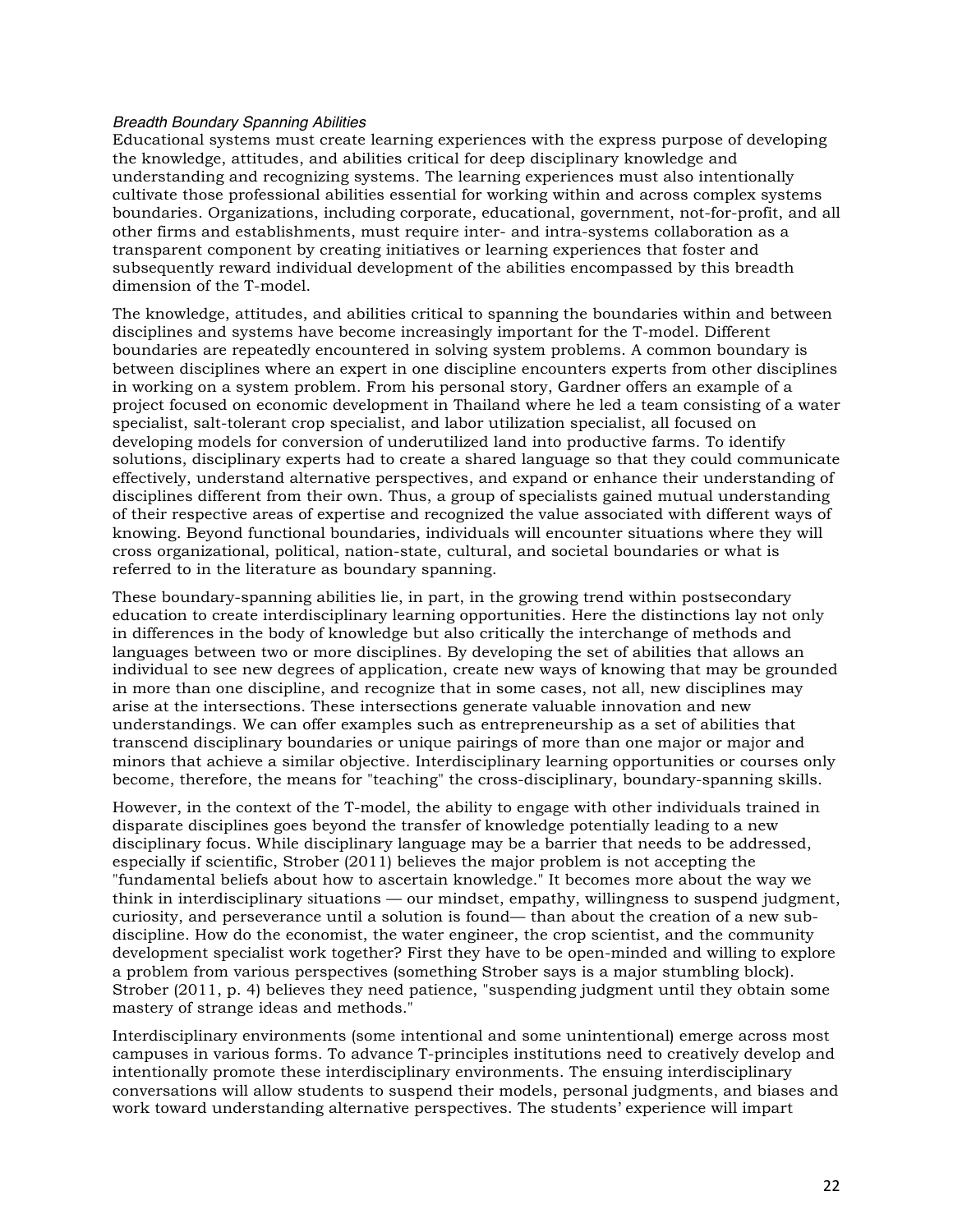confidence for them to traverse disciplinary boundaries and recognize that boundary-spanning competencies when applied across disciplines and systems often lead to more comprehensive solutions to complex problems.

T-professionals must be able to work across, within, and through multiple contexts. Tushman and Scanlan (1981, p. 84) proposed that boundary spanners "are strongly linked externally and internally, so that they can both gather and transfer information from outside their sub-unit." Some of these boundary-spanning abilities can be gained through coherent learning experiences within, and likely most importantly, through engagement in contexts outside the college classrooms or the traditional learning environment. As Griffiths and Guile (2003, p. 69) claimed: "Learners have to develop the capability to mediate between different forms of expertise and the demands of different contexts, rather than simply bringing their accumulated vertical knowledge and skill to bear on a new situation."

Miller (2008, p.628) identifies these selected characteristics of boundary spanners:

- Work freely and flexibly in multiple contexts
- Understand the complexities of collaboration
- Use a wide array of individual and organizational contacts
- Engender trust and respect from diverse constituents
- Work to unite and mobilize disparate groups
- Collect and disseminate information

When Harvard Medical School reframed their medical curriculum, boundary-spanning expertise became a critical framing component. What they learned was that boundary spanning meant more than abilities to engage in teams, undertake project management, or collaborate with culturally diverse associates. It meant being able to embrace a range of attributes that transcended competencies, as characterized by Jo Solet (Wilson, 2009, p. 10):

- Alertness: detects important opportunities and notices unexpected consequences
- Active: provides bridge to and for others
- Risk-taker: sees mistakes as necessary trials toward success
- Secure learner: enjoys excitement of steep learning curve
- Flexible, fluid identity: can step into and fit into worlds of others
- Emphatic: helps others feel known, safe, and accepted
- Committed: persists in holding a goal or sense of mission
- Curious: driven to understand and find solutions
- Tolerant of ambiguity: avoids premature closure; allows time for experimenting, fast prototypes
- Good communicator: translates and integrates; develops shared knowledge
- Humble: doesn't take self or role too seriously, can use humor

Boundary spanning embraces building relationships and connections across borders, groups, and interests. To span boundaries successfully an individual relies on a broad set of abilities and behavioral attributes as highlighted in the examples. *A boundary-spanning individual within the T-model possesses the "ability to develop partnerships and collaboration by building sustainable relationships, managing through influences and negotiation, and seeking to understand motives, roles, and responsibilities"* (Williams, 2002).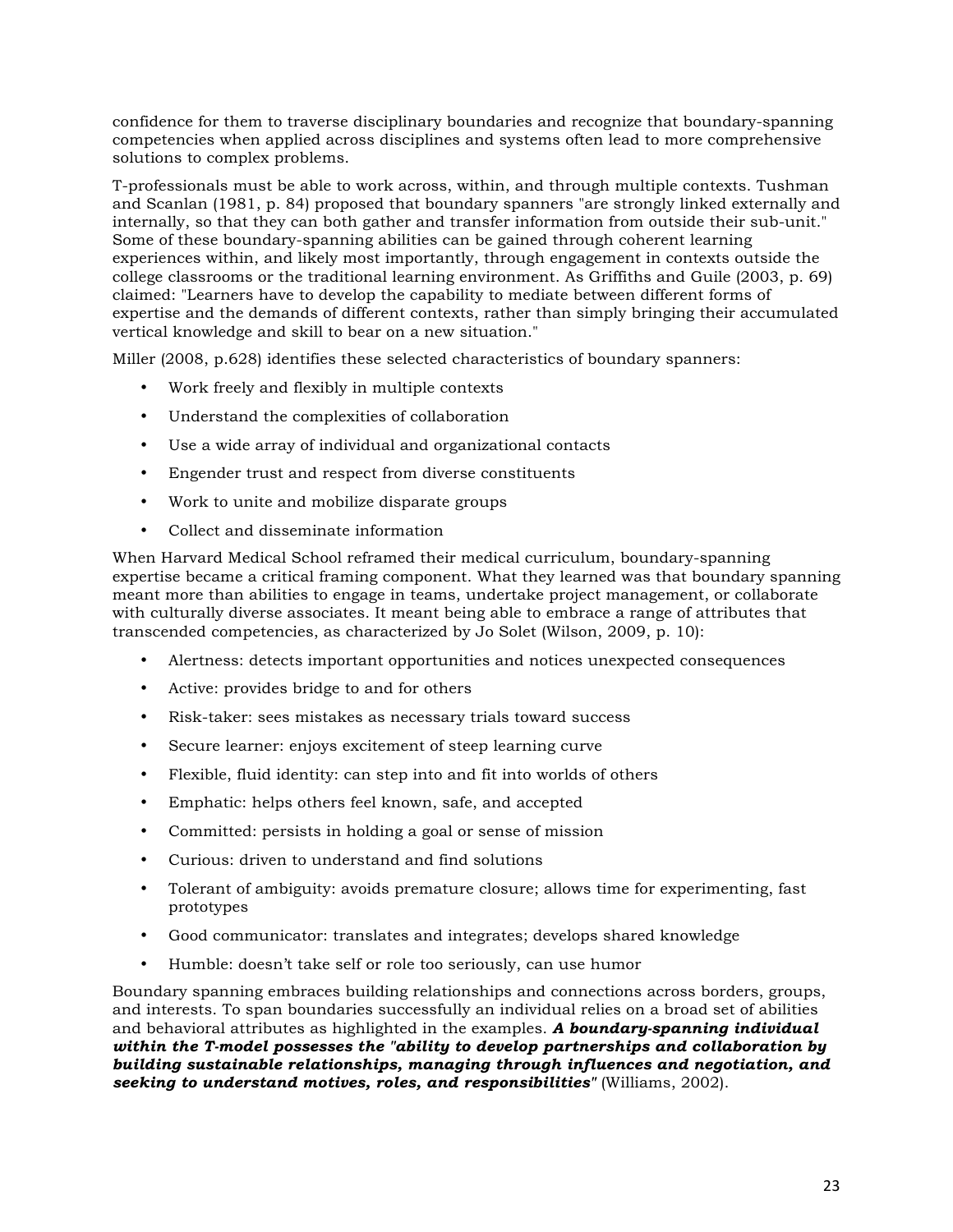#### *ME – Self Actualization*

The most critical component of the T is the ME, which reflects the individual's knowledge of self. It points to the "know thyself" contributions of Herbert Simon (Sarasvathy, 2003), selfregulation (author's own learning) of Kegan (1995), the attitudes and behaviors of Wilson (2009) and Jones (n.d.) who emphasize knowing one's inner self to make the most of changing situations (https://www.trainingabc.com/everyday-creativity/). Gardner, with assistance from Estry and Gross, embedded the ME dimension into the T-model as the core that holds all the other components together. The ME is critical to developing the ability to function as a Tprofessional and is in part the individual's ability to understand core values and motivations. Gardner, Gross, and Estry characterized the ME as three interlocking dimensions consisting of purpose, confidence, and awareness (Figure C).



*Building Blocks of Purpose, Confidence, and Awareness*. The T-model blends well with key theoretical constructs of student and career development. We highlight several here to demonstrate the connections between the facets of the ME in the T-model and the body of literature focused on student development and academic success.

Research shows students who have a clearer sense of purpose have an increased likelihood of academic success. Tinto (1993) established that student goals, both short- and long-term, influenced decisions. Hull-Blanks, et al. (2005) found that career goals and retention were related. Caliste (1984) found that career goals influenced motivation and relevance. Altmaier (1983) found that uncertainty about career goals has been associated with poor academic performance; whereas Emerick (1992) found that grades improved when students had better developed career goals. Students who either affirmed, reaffirmed, or discovered their PURPOSE will more likely be retained, perform better academically, and be more motivated to engage.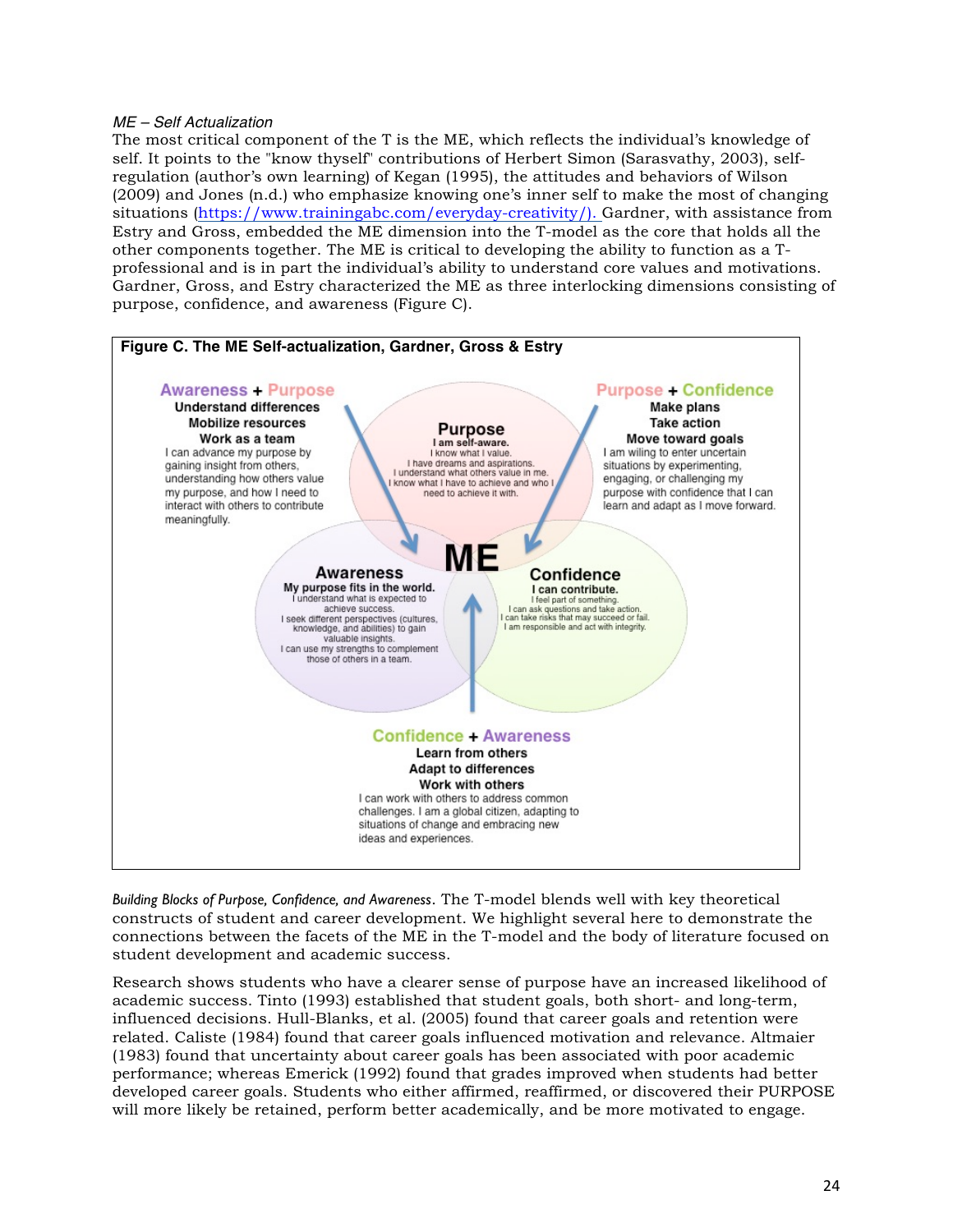William Damon (2009) emphasizes the importance of purpose in all aspects of a young person's life. He distinguishes purpose from a goal by shaping purpose around (1) a long-term commitment that is personally meaningful and (2) a commitment that is socially beneficial, extending beyond oneself. *His definition of purpose fits well within the T-model: "a stable and generalized intention to accomplish something that is at the same time meaningful to the self and consequential for the world beyond the self."* (p.33)

Students who actively embrace awareness of themselves and the world around them are able to navigate their purpose to a higher level. Kegan (1994) observed that the relationship between self and others, self and the environment, and self and the world was the most significant aspect of "becoming." He calls this becoming "meaning-constitutive evolutionary activity" or the restless creative motion of life. Parks (2000) noted: "Individual persons are not their stages of development but are a motion, within which what has been called stages of development are merely moments of dynamic stability – temporary balance." Kegan has removed the stages and speaks to the making of meaning (self-authorship), which evolves over time and increases in complexity. Baxter Magolda's (1992, 2004) work into self-authorship builds upon Kegan's groundwork, linking self-authorship principles by focusing on AWARENESS to gain selfknowledge and begin crafting one's own story.

# *In the T-model awareness is defined as knowledge and understanding of others (empathy) and knowledge of self. One's capabilities – strengths, weaknesses, ways of knowing and understanding – ideally include recognizing the importance of others and the value that that diversity brings to the resolution of challenges and problems***.**

Students who have confidence are able to engage more fully to develop skills toward achieving their purpose. Goals are linked to self-efficacy (confidence) by Schunk (1990) and to vocational interests (Lent, et.al, 1988). Hackett, et al. (1989) noted that higher self-esteem (confidence) predicted career salience. Nauta, Eperson and Kahn (1998) and Schaefers, et al.'s (1997) studies on women reported that confidence linked to career aspirations. Bandura (1982, 1997, 1980) posits four factors that affect the development of self-efficacy: experience (learning by doing); modeling (vicarious experience in learning from others); social persuasion; and physiological factors (for example, stress). Students are more likely to develop self-efficacy through active experience, access to role models, and reinforcing community messages. An equally important dimension of confidence with regards to the T is the willingness to experiment, fail, and learn from failure. Organizations use failure to their advantage as it often opens opportunities and suggests that institutions have to create learning environments in which students can fail without serious repercussions (Cigman, 2001; Cannon and Edmondson, 2005). Self-reflection is critical and aids an individual in shaping each dimension of the ME. The dynamic aspects of ME development involve interactions with others, introduces new learning contexts, and challenges one's thought processes; these occur in the areas where the circles overlap.

# *In the T-model confidence includes being a risk taker and, in Wilson's words, "seeing mistakes as necessary trials toward success" T-professionals are comfortable and confident in their knowledge and at the same time seek and embrace the knowledge of others or are able to suspend their own mental models in order to consider alternatives (Senge), being, again in Wilson's words, "secure learner[s], tolerant of ambiquity."*

Confidence + Awareness. When confidence and awareness connect, individuals accept others as important agents in their development. They realize and are open to learning from others; can adapt to differences that include new and challenging learning contexts (workplace, laboratory, everywhere learning takes place); ways of thinking and information generation from other disciplines; and different cultural backgrounds and mindsets. Critical to the transition to the workplace is being able to effectively work with others. Positive outcomes in this context would be: I can work with others to accomplish common challenges; I am a global citizen, adapting to situations of change and embracing new ideas and experiences.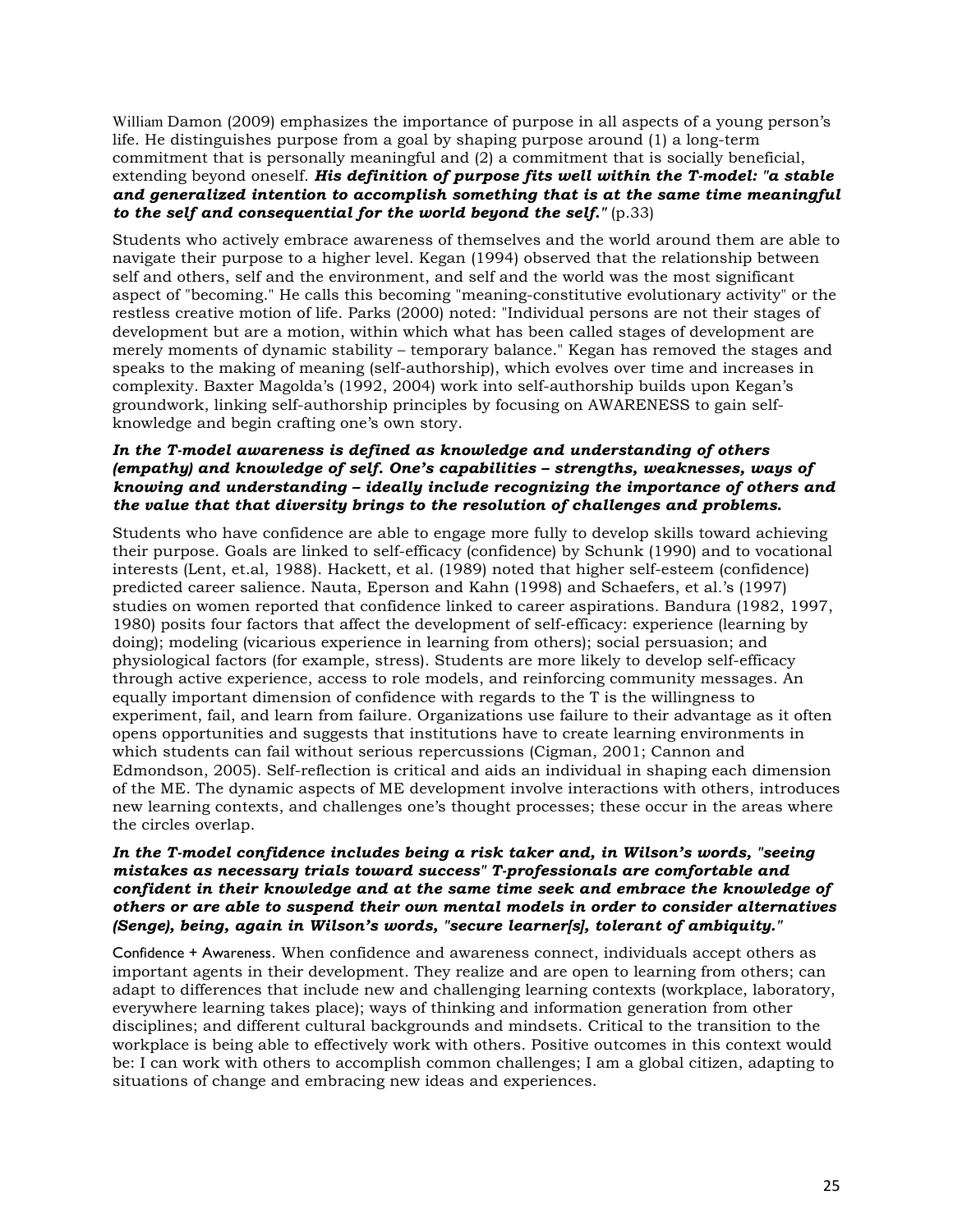Awareness + Purpose. In these two dimensions, the individual needs to understand the differences they encounter (not simply adapt) and recognize the differences as potential resources. One's ability to mobilize resources depends on recognizing that a single individual does not have to possess all the required resources. Other individuals, teams, and organizations can be tapped to collaboratively share and utilize resources. In this space, an individual's ability to work within a team to advance a shared goal or task is essential. Suggested outcomes would include: I can advance my purpose by gaining insights from others; I can understand how others value my purpose; I know how I need to interact with others to contribute meaningfully.

Confidence + Purpose. When individuals possess confidence in experimenting and possibly failing, in asking questions and seeking resources, and taking responsibility for their own actions, they are poised to take action. Action best plays out if the individual can articulate values and possesses defined interests shaping an overarching purpose. The stage is set for establishing a plan, setting short-term and long-term goals, and then acting upon these goals. It is all about forward movement. Individual outcomes would encompass: I am willing to enter uncertain situations by experimenting, engaging, or challenging my purpose; I can learn and adapt as I move forward.

The ME situates the knowledge, attitudes, and abilities characterized in each of the other components of the T (Deep Disciplinary Knowledge, Deep Systems Knowledge, and Boundary Spanning Abilities) within the enacting individual. It requires a significant degree of continuing exploration into defining and refining purpose, understanding what you value and what others value in you. It requires the confidence to take risks and eschew the familiar in order to discover and expand your purpose. (We often learn the most from failure.) Importantly, consistent with a key component of systems thinking, the ME means that seeking out perspectives different than one's own helps you gain critical insights.

# *Summary of the T-model: principles and definitions*

At the outset we cast the T-professional as an organizing principle, a vision or framework that embraces efforts to create a strong liberally educated college graduate/professional. The strength of the T-model for this purpose rests on three key principles:

- Being innovative: open to creative ways to stimulate learning through curriculum design, technology and space utilization
- Being intentional: embrace T-learning openly across all disciplines and support units as piecemeal, ad hoc approaches seldom work
- Being integrative: practice reflection, storytelling and other devices to assist students integration across all their experiences. The T-model is not composed of separate, unconnected events. Rather the T is a system and requires practices to insure students can understand how they can develop their skills and become T-professionals.

Finally, our definitions or descriptions of the T-components are repeated here to highlight them without the noise of the surrounding discussion.

*Deep disciplinary knowledge* is the domain of knowledge, inclusive of foundational knowledge, held by all professional in that domain as well as that knowledge unique to a given specialization (sub-disciplines) within that domain and encompasses the psychomotor and affective abilities critical to a practitioner's success.

*Deep systems knowledge* and the accompanying skill set of systems thinking is the understanding of intra- and inter-system complexity that embraces the physical, biological, economic, financial, social, organizational, and political processes, services, units, and events comprised of interconnected resources, flows and variables, that produce feedback loops, and involve human connections. These systems generate their own behavior patterns and require open, innovative, and flexible thinking and self-learning that embraces others' perspectives. The systems also require persistence in the face of external and internal challenges that can impede finding solutions.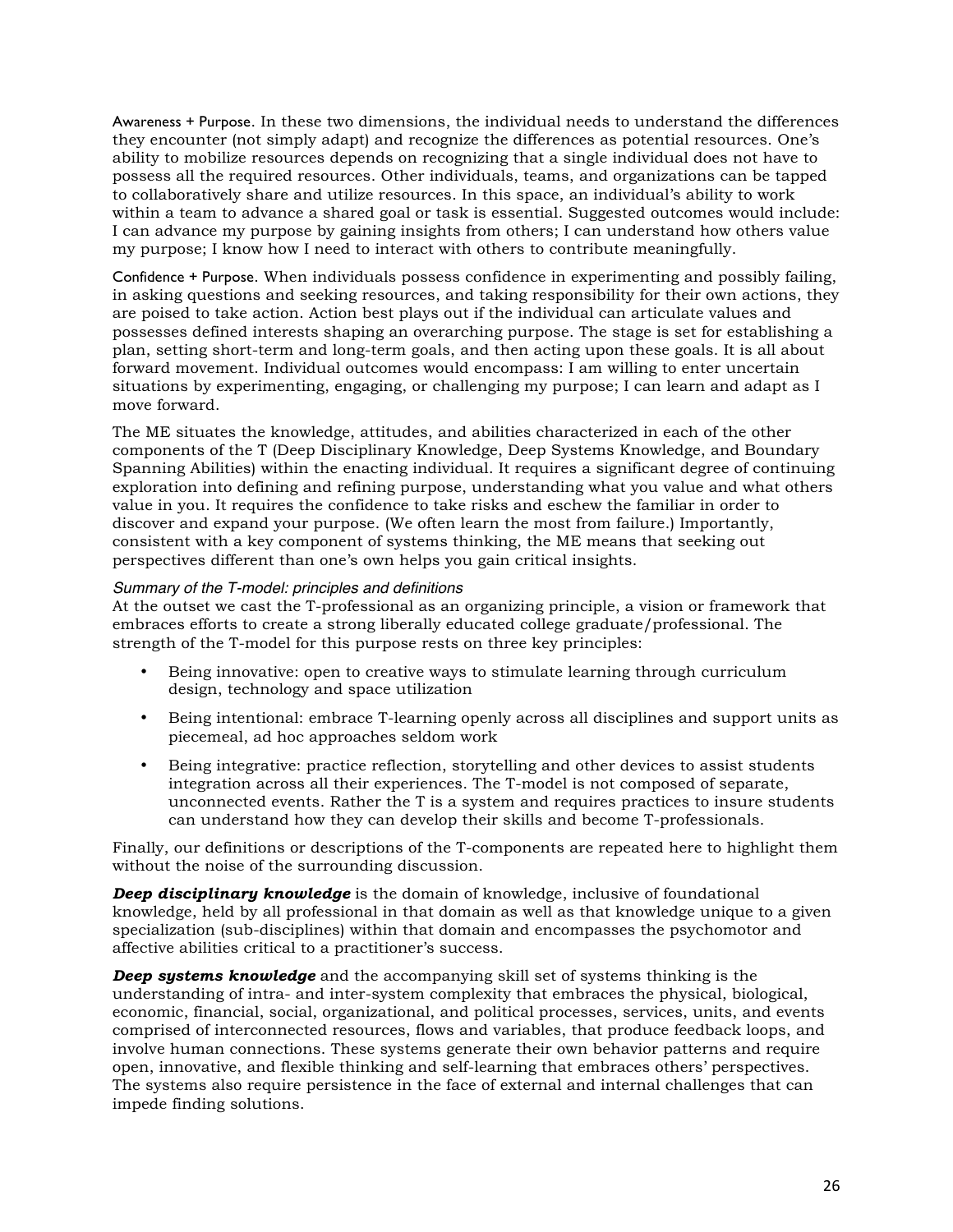*A boundary-spanning individual* within the T-model possesses the "ability to develop partnerships and collaboration by building sustainable relationships, managing through influences and negotiation, and seeking to understand motives, roles, and responsibilities. (Williams, 2002)"

*Purpose* is "a stable and generalized intention to accomplish something that is at the same time meaningful to the self and consequential for the world beyond the self (Damon, 2009)."

*Awareness* is knowledge and understanding of others (empathy) and knowledge of self, one's capabilities – strengthens, weaknesses, ways of knowing and understanding – and recognition of the importance of others and the value that that diversity brings to the resolution of challenges/problems.

**Confidence** includes taking risks and, in Wilson's words, "seeing mistakes as necessary trials toward success," being comfortable and confident in one's knowledge, and seeking and embracing others' knowledge, or suspending one's own mental models in order to consider alternatives (Senge), thereby being, again in Wilson's words, "a secure learner (that is) tolerant of ambiquity."

# *Establishing a Trading Zone for Conversations on the T*

To educate and nurture the T-professional, multiple experts will have to contribute knowledge and resources. Since the T-model is a normative concept with no established common language or processes, experts view the T through differing, clashing lenses that can obfuscate discussions and deter opportunities to move forward. To establish a common language requires not only time, but also a safe place to discuss ideas and build programs. The "trading zone" offers an environment conducive to advancing the T.

When various stakeholders come together, bringing different values, perspectives and practices, Gorman (2011) suggested they need a trading zone to exchange ideas, knowledge and negotiate compromises. Galison (1997) developed and Collins, et al. (2007) clarified the concept of the trading zone to overcome problems that arise when experts assemble, their conceptual frameworks clash, and language gaps thwart their attempts to directly compare theories or other empirical evidence. Galison described the trading zone in these terms:

Two groups can agree on rules of exchange even if they ascribe utterly different significance to the objects being exchanged; they may even disagree on the meaning of the exchange process itself. Nonetheless. The trading partners can hammer out a local coordination, despite vast global differences. In an even more sophisticated way, cultures in interaction frequently establish contact languages, systems of discourse that can vary from the most function-specific jargons, through semispecific pidgins, to full-fledged creoles rich enough to support activities as complex as poetry and metalinguistic reflection.

Gorman's work (2002, 2011) to advance the use of trading zones captures several key characteristics:

- Common language is necessary to overcome barriers to collaboration (citing Galison, 1997). Gorman contends it may not start as a fully functional shared language but evolves incrementally from jargon to pidgin to a shared creole (Gorman, 2011). This kind of hybrid language will integrate the multiple fields necessary to drive interdisciplinary T-model education and training.
- Intersectional expertise, which Gorman and Collins, et al. (2007) associate with T-model principles, is necessary to understand the various perspectives and disciplinary experts in the trading zone and facilitate serious discussion. According to Gorman, at least one person has to be able to "walk the talk" of another discipline. Someone who understands enough about the assumptions and practices of another discipline to make intelligent suggestions about research strategy without being able to "walk the walk'" of actually performing said research.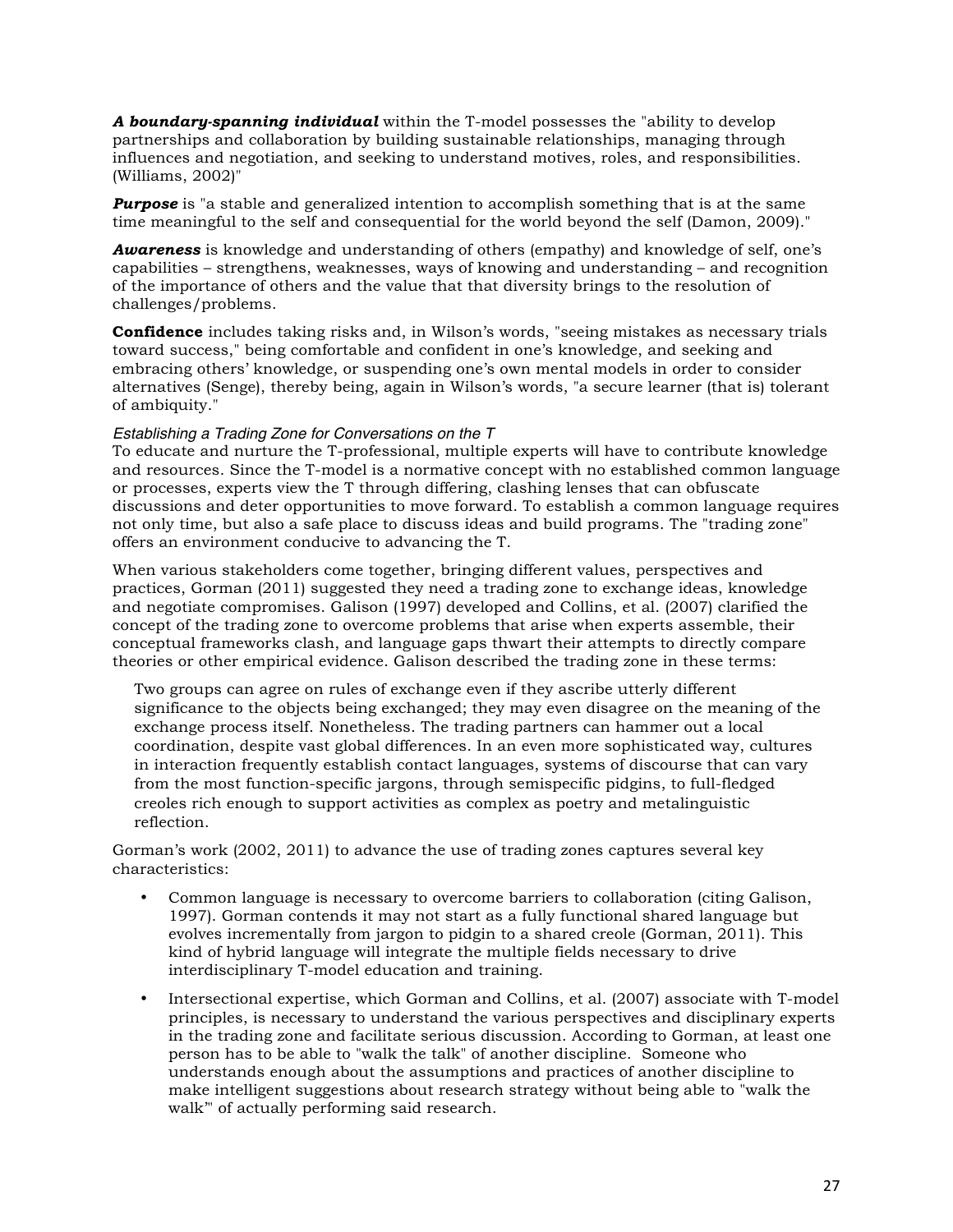- Participants in the trading zone must agree upon a normative scenario which "guards against change for its own sake." Gorman emphasizes that the normative scenario should convey a sense of urgency or be critically important to overcome the "objections that arise when participants look at change from the perspective of the descriptive scenario."
- Members have a willingness to do empirical research on how to create and manage the trading zone.
- The major challenges of assembling a wide variety of participants to discuss a subject that extends beyond a single discipline, sector, business, institutional culture, or student group are the conflicting and competing cultural, values, norms, and biases. Operating effectively in the trading zone means managing the discussion so that it includes these differences.

# **Preview of Monograph Part II**

Part II of this monograph contains two sections:

- Section 3. Transforming the undergraduate educational experience
- Section 4. Building the infrastructure (pipeline) that transports emerging T's in colleges and universities into the workplace.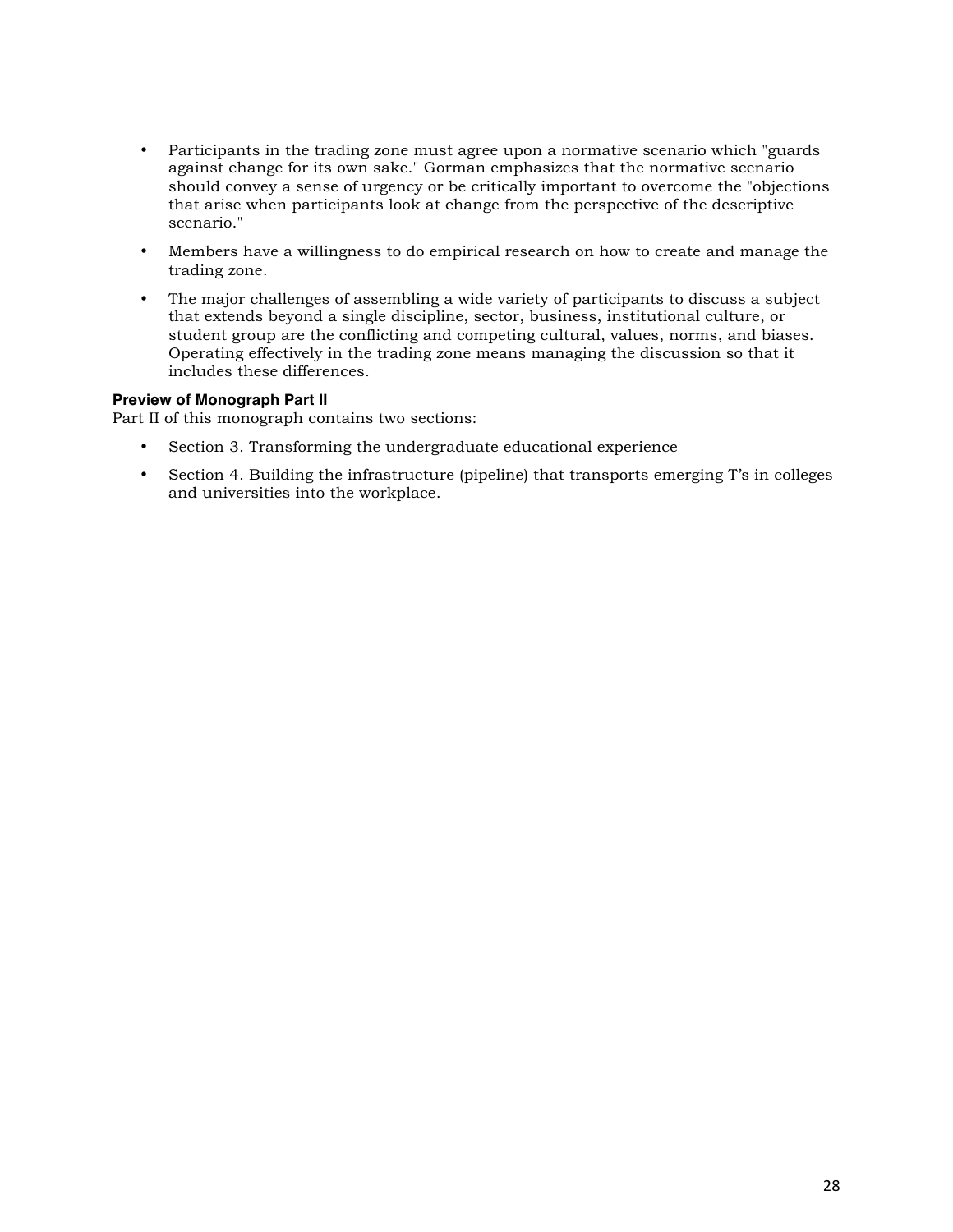#### **Resources**

- *Abeliansandpilemodel-Wikipedia.(n.d.).InWikipedia,thefreeencyclopedia.RetrievedJuly16, 2017, from Retrieved from https://en.wikipedia.org/wiki/Abelian\_sandpile\_model*
- *Accreditation Board for Engineering and Technology. (n.d.) Criteria for Accrediting Engineering Programs, 2016–2017. Retrieved from http://www.abet.org/accreditation/ accreditation-criteria/criteria-foraccrediting-engineering-programs*
- *Akay, E. (n.d.). Which Letter-shaped will Future Employees and Leaders be ... Retrieved from https://www.linkedin.com%2fpulse%2fwhich-letter-shaped-future-employees-leaders-esinakay&p=DevEx,5063.1*
- *Altmeier,E M.(1983). Helping studentsmanage stress,NewDirections forStudentService,No.21, San Francisco: Jossey-Bass.*
- *Anderson, L.W. (2001). A taxonomy for learning,teaching,andassessing: A revision of Bloom's taxonomy of educational objectives. London, U.K.: Longman.*
- *Arthur,W.B.(2015).Complexityandtheeconomy.Oxford,NY:OxfordUniversityPress.*
- *Arum, R., & Roksa, J. (2011). Academically adrift: limited learning on college campuses. Chicago: The University of Chicago Press.*
- *Association of American Colleges & Universities. (2007). Twenty-first-century skills for tomorrow's leaders. Winter, (9:1). Retrieved from https://www.aacu.org/publications-research/periodicals/twenty-firstcentury-skills-tomorrow's-leaders*
- *Bandura, A. (1982a). Self-efficacy mechanism in human agency. American Psychologist, 37(2), 122-147. doi:10.1037//0003-066x.37.2.122*
- *Bandura, A. (1982b). The assessment and predictive generality of self-percepts of efficacy. Journal of Behavior Therapy and Experimental Psychiatry, 13(3), 195-199. doi:10.1016/0005-7916(82)90004-0*
- *Bandura, A. (1997). Self-efficacy: The exercise of control. New York: W. H. Freeman.*
- Bandura, A., Adams, N. E., Hardy, A. B., & Howells, G. N. (1980). Tests of the generality of self-efficacy *theory. Cognitive Therapy and Research, 4(1), 39-66. doi:10.1007/bf01173354*
- *Baxter,M.M.(1992).Knowingandreasoning incollege:Gender-relatedpatterns instudents' intellectual development.SanFrancisco:Jossey-Bass.*
- *Baxter,M.M.,& King,P.M.(2004).Self-authorshipas the commongoal.InLearningpartnerships: Theory and models of practice to educate for self-authorship (pp. 1-35). Sterling,VA:Stylus Pub.*
- *Blais, K., Hayes, J. S., Kozier, B., & Erb, G. L. (2015). Professional nursing practice: Concepts and perspectives (7thed.). Hoboken, NJ:Prentice Hall.p.530*
- *Bloom,B.S.,Engelhart,M.D.,&Furst,E.J.(1956).Taxonomyofeducationalobjectives:Theclassification of educational goals: Handbook I: Cognitive domain. NewYork:McKay.*
- *BoiseStateUniversity.(2013).Employer feedbackontalentneedsandpreparedness.CareerServices. Boise: Boise State University.*
- *Bok, D. (2008). Our Underachieving Colleges: A Candid Look at How Much Students Learn and Why They Should Be Learning More. Princeton: Princeton University Press.*
- *Brent, K. F., Gupta, A., & Sommer, D. (2013). Maverick\* research: surviving the rise of 'smart machines,' the loss of 'dream jobs' and '90% unemployment'. Stamford, Connecticut: Gartner Inc.*
- *Briggs,J.P.,&Peat,F.D.(1990).Turbulentmirror:Anillustratedguidetochaostheoryandthescience of wholeness. New York: Harper & Row.*
- *Brown,T.(2005).Strategy by Design.FastCompany. June, 2005,3.*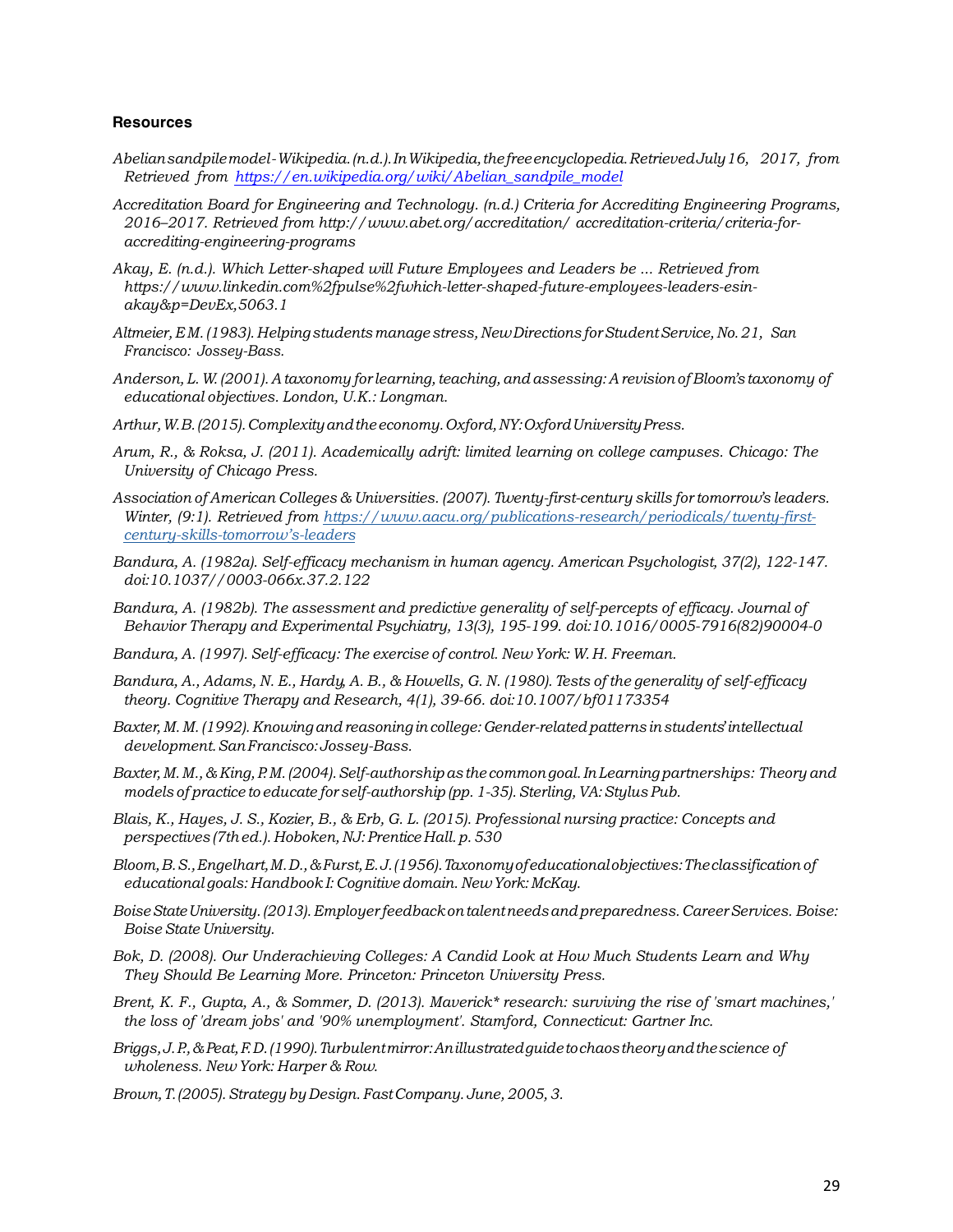- *Brown,T.(2009). Change by design: howdesign thinking transforms organizations and inspires innovation. NewYork:HarperBusiness*
- *Brown,T.(2010). IDEOCEOTimBrown:T-Shapedstars:TheBackboneofIDEO'sCollaborative Culture. Retrieved from http://tsummit.org/http://chiefexecutive.net/ideo-ceo-tim-brown-t- shaped-stars-thebackbone-of-ideoae%E2%84%A2s-collaborative-culture/*
- *Brynjolfsson, E., & McAfee, A. (2014). The second machine age:Work, progress, and prosperity in a timeof brillianttechnologies.NewYork:W.W.Norton&Company.*
- *Caliste,E.R.(1984).Theeffectofatwelve-weekdropoutinterventionprogram.Adolescence, 19(75), 649-57*
- *Cannon, M. D., & Edmondson, A. C. (2005). Failing to learn and learning to fail (intelligently):howgreat organizationsputfailuretoworktoinnovateandimprove.LongRangePlanning, 38(3), 299-319. doi:10.1016/j.lrp.2005.04.011*
- *Chan, A and Gardner, P. (2013). An arts and science degree: Defining its value in the workplace.*

*CERI: Research Brief.*

- *Chiu, L. H. (1990). The relationship of career goals and self-esteem among adolescents. Adolescence, 25(99), 593-97.*
- *Cigman, R. (2001). Self-esteem and the confidence to fail. Journal of the Philosophy of Education, 35(4), 561-576. doi:10.1111/1467-9752.00245*
- *Collins, H., Evans, R., & Gorman, M. E. (2007). Trading Zones and Interactional Expertise. Studies in History and Philosophy of Science Part A, 38(4), 657-66. doi:10.7551/mitpress/9780262014724.003.0002*
- *Damon, W. (2009). The path to purpose how young people find their calling in life. New York: Free Press.*
- *Dawson, R. (2013, March 21). Building success in the future of work: T-shaped, Pi-shaped, and Combshaped skills. Retrieved September 27, 2017, from https://rossdawson.com/blog/building-futuresuccess-t-shaped-pi-shaped-and-comb-shaped-skills/*
- *Donofrio, N., Sanchez, C., & Spohrer, J. (2010). Collaborative innovation and service systems: implications for institutions and disciplines. In D. Grasso (Ed.), Holistic engineering education: Beyond technology. NY: Springer.*
- *Donofrio, N., Spohrer, J., & Zadeh, H.S. (2009). Research-driven medical education and practice: acase for T-Shapedprofessionals. VIEWPOINT MJA. Retrievedfromhttp://www.ceri.msu.edu/wpcontent/uploads/2010/06/A-Case-for-T-Shaped-Professionals-20090907-Hossein.pdf*
- Dormehl, L. (2016). Thinking machines: The inside story of artificial intelligence and our race to build the *future. London: WH Allen.*
- *Emerick,L.J.(1992).Academicunderachievementamongthe gifted:Students'perceptions offactors that reverse the pattern. Gifted Child Quarterly,36(3),140-146. doi:10.1177/001698629203600304*
- *Eraut, M. (1995). Developing professional knowledge and competence. Abingdon, U.K.: Routledge/ Psychology Press.*
- *Estrin, J. (2009). Closing the Innovation Gap: Reigniting the Spark of Creativity in a Global Economy.*

*NewYork:McGrawHill.*

- *Estry, D. and Gardner. P. (forthcoming). Introducing the metaphor of the T-professional: Part I history and definitions. Michigan State University.*
- *Fishman, C. (2014). TheWal-Mart effect: How the world's most powerful company really works--and how it's transforming the American economy. NewYork: Penguin Books.*
- Ford, M. (2015). Rise of the robots: Technology and the threat of a jobless future. New York: Basic Books.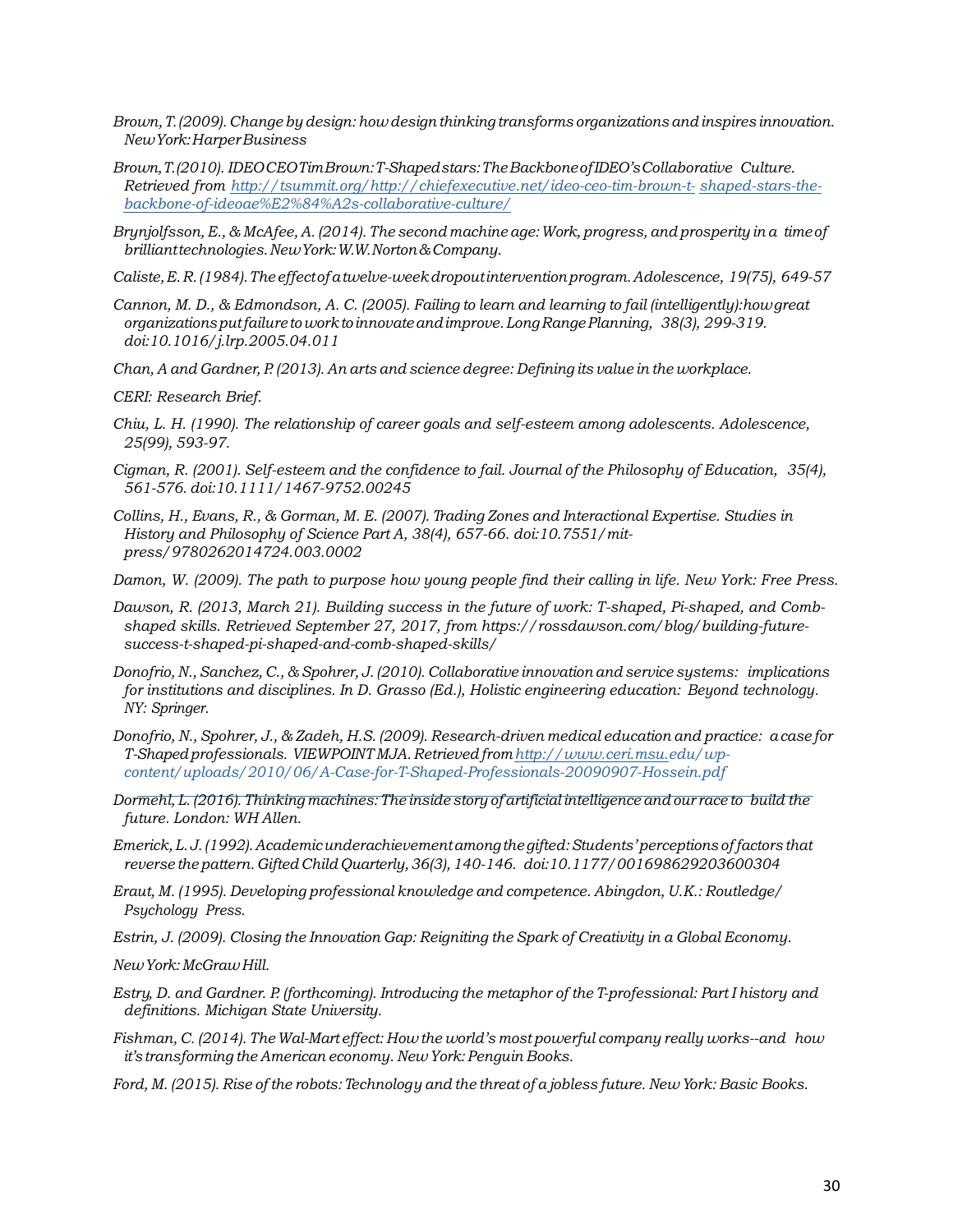*French, R. (2005). Driven abroad: The outsourcing of America. Muskegon, MI: RDR Books.*

Friedman, T. L. (2016). Thank you for being late: An optimist's guide to thriving in the age of accelera

*tions.NewYork:Farrar,StrausandGiroux.*

- *From T to Pi: design skill expectations in change (Ville Tervo Lead UX/UI Designer, Trans.). (2015, January 08). Retrieved from http://futurice.com/blog/from-t-to-pi-design-skill-expectations-in-change*
- *Gada, K. (2016). The ATOM: the accelerating technOnomic medium. Retrieved from http://atom.singularity2050.com/2016/06/executive-summary.html*
- *Galison, P. (2000). Image and logic: A material culture of microphysics. Chicago: University of Chicago Press.*
- *Gardner, P. (2011). CERI thought piece: Internships as high stakes events. Retrieved from http://www. ceri.msu.edu/wp-content/uploads/2010/01/High-Stakes-Internships.pdf*
- *Gardner, P. (2013). Framing internships from an employer perspective: length, number and relevancy. CERI Research Brief 6-2013. Retrieved from http://www.ceri.msu.edu/wp-content/uploads/2010/01/internshipCERI-Research-Brief-XX.pdf*
- *Gardner, P. D. (1997). Are seniors ready to work? In J. Gardner (Ed.), The Senior Transition. New York: Sage Publications*
- *Gorman,M.E.(2002).Levels of expertiseandtrading zones:A frameworkformultidisciplinary collaboration. Social Studies of Science, 32(5), 933-38. doi:10.1177/030631202128967343*
- *Gorman, M. E. (2011). Trading zones and interactional expertise: Creating new kinds of collaboration.*
- *Cambridge,MA: MIT Press.*
- *Griffiths, T., & Guile, D. (2003). A connective model of learning: The implications for work process knowledge. European Educational Research Journal, 2(1), 56-73. doi:10.2304/ eerj.2003.2.1.10*
- *Guest, D. (1991, September 17). The hunt is on for the renaissance man of computing. Independent [London].*
- *Hackett, G., Esposito, D., & O'Halloran, M. (1989). The relationship of role model influences tothecareer salienceandeducationalandcareerplansofcollegewomen.JournalofVocational Behavior, 35(2), 164- 180. doi:10.1016/0001-8791(89)90038-9*
- Hamdi, S., Silong, A. D., Binti Omar, Z., & Mohd Rasdi, R. (2016). Impact of T-shaped skill and top *management support on innovation speed; the moderating role of technology uncertainty. Cogent Business & Management,3(1).doi:10.1080/23311975.2016.1153768*
- *Hart Research Associates (2006). How should colleges prepare students to succeed in today's global economy? Washington: American Association of Colleges and Universities. Retrieved from https://www.aacu.org/sites/default/files/files/LEAP/2007\_full\_report\_leap.pdf*
- *Hart Research Associates (2013).* It takes more than a major: Employer Priorities for College Learning and Student Success*. Washington: American Association of Colleges and Universities. Retrieved from https://www.aacu.org/sites/default/files/files/LEAP/2013\_EmployerSurvey.pdf*
- *Hart Research Associates (2015). Falling short? College learning and career success. Washington: American Association of Colleges and Universities. Retrieved from https://www.aacu.org/sites/default/files/files/LEAP/2015employerstudentsurvey.pdf*
- Hill, H. C., Rowan, B., & Ball, D. L. (2005). Effects of teachers' mathematical knowledge for teaching on *student achievement. American Educational Research Journal, 42(2), 371-406. doi:10.3102/00028312042002371*
- *Hill, S. T.(2015). Raw deal: How the uber economy and runaway capitalism are screwing american workers. New York: St. Martin's Press.*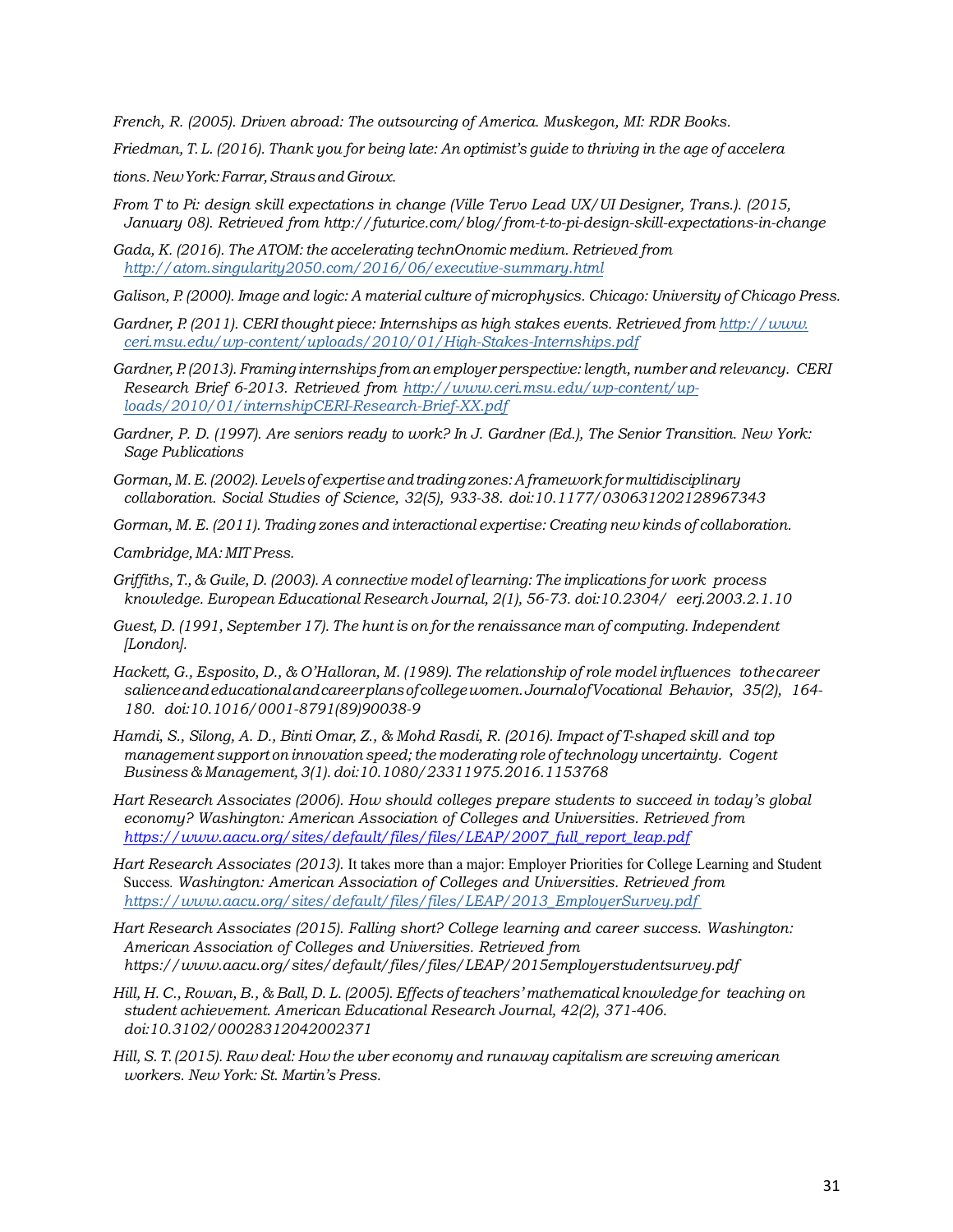- Hull-Blanks, E., Kurpius, S. E., Befort, C., Sollenberger, S., Nicpon, M. F., & Huser, L. (2005). Career goals *and retention-related factors among college freshmen. Journal of Career Development, 32(1), 16-30. doi:10.1177/0894845305277037*
- *Iansiti, M. (1993). Real world R & D: Jumping the product generation gap. Harvard Business Review. May/June. (p. 139).*
- *IfM (Institute for Manufacturing at the University of Cambridge) and IBM. (July, 2007, October-December 2007) Succeeding through service innovation: A service perspective for education, research, business, and government. Cambridge, U. K.: University of Cambridge Institute for Manufacturing. Retrieved from (http://www.ifm.eng.cam.ac.uk/resources/service/succeeding-through-service-innovation/)*
- *Johnson-Eilola, J. (2005). Datacloud: Toward a new theory of online work. Cresskill, NJ: Hampton Press.*
- *Johnson,S.(2015).Howwegottonow:Sixinnovationsthatmadethemodernworld.NewYork: Riverhead.*
- *Jones,D.(n.d.).EverydayCreativityVideo|DewittJonesEverydayCreativity-TrainingABC[Video file]. Retrieved from https://www.trainingabc.com/everyday-creativity/*
- *Kauffman, S. (1995). Athome in the universe: The search for the laws of self-organization and complexity. NY:NewYork:OxfordUniversityPress.*
- *Kegan, R. (1995). In over our heads: The mental demands of modern life. Cambridge, MA: Harvard University Press*
- *Kelly, J. E., & Hamm, S. (2015). Smart machines: IBM's Watson and the era of cognitive computing.New York:ColumbiaUniversityPress.*
- *KelleyR.,&Caplan,J.(1993).HowBellLabscreatesstarperformers.HarvardBusinessReview (July–August 1993), p. 128–139*
- *Knestrick, J. (2012). The zone of proximal development (ZPD) and why it matters for early childhood learning. Retrieved from https://www.nwea.org/blog/2012/the-zone-of-proximal-development-zpdand-why-it-matters-for-early-childhood-learning/*
- *Korte,R.F.(n.d.)The socializationofnewcomers into organizations:Integrating learningandsocial exchange processes.Retrievedfromhttp://files.eric.ed.gov/fulltext/ED504550.pdf*
- *Lee, H., & Choi, B. (2003). Knowledge Management Enablers, Processes, and Organizational Performance: An Integrative View and Empirical Examination. Journal of Management Information Systems, 20(1), 179-228. doi:10.1080/07421222.2003.11045756*
- Lent, R. W., Brown, S. D., & Larkin, K. C. (1986). Self-efficacy in the prediction of academic performance *and perceived career options. Journal of Counseling Psychology, 33(3), 265-269. doi:10.1037/0022- 0167.33.3.265*
- Lent, R. W., Larkin, K. C., & Brown, S. D. (1989). Relation of self-efficacy to inventoried vocational interests. *Journal of Vocational Behavior, 34(3), 279-288. doi:10.1016/0001-8791(89)90020-1*
- *Leonard-Barton, D. (1995). Wellspring of Knowledge: Building and Sustaining the Sources of Innovation. Boston: Harvard Business School*
- *Levy,F.,&Murnane,R.J.(2012).Thenew divisionof labor:Howcomputersarecreatingthenextjob market. NJ:PrincetonUniversityPress.*
- *Loomis,E.(2015).Outof sight:The longanddisturbing storyof corporations outsourcingcatastrophe.*
- *NewYork:TheNewPress.*
- *Lopatto, D., Tobias, S., Council on Undergraduate Research (U.S.), & Research Corporation for Science Advancement.(2010).Science insolution:The impactof undergraduate researchon student learning. Washington, DC: Council on Undergraduate Research.*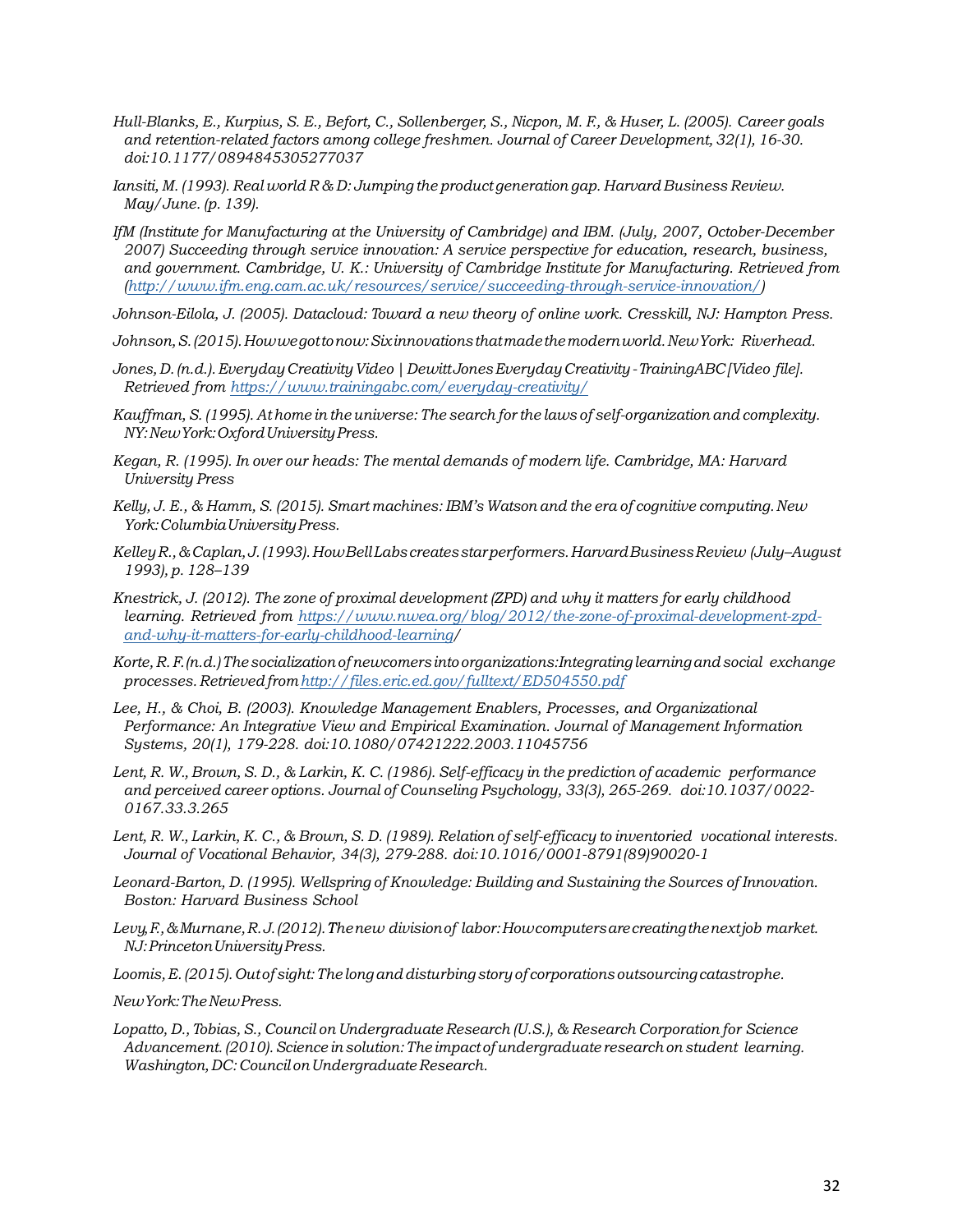- *March,J.G.(1991).Explorationandexploitationinorganizationallearning.OrganizationScience, 2(1),71- 87.doi:10.1287/orsc.2.1.71*
- *Meadows, D. H. (2008). Thinking in systems: A primer. D. Wright(Ed.).VT:Chelsea Green Publishing.*
- *Merriam-Webster,Inc (Ed.).(2013).MerriamWebster'sCollegiateDictionary. Miller, P. M. (2008). Examining the work of boundary spanning leaders in community contexts. International Journal of Leadership in Education, 11(4), 353-377. doi:10.1080/13603120802317875*

*Mindell, D. A. (2015). Our robots, ourselves: Robotics and the myths of autonomy. New York: Viking.*

- *Mohan, L., Chen, J., & Anderson, C. W.(2009). Developing a multi-year learning progression for carbon cycling in socio-ecological systems. Journal of Research in Science Teaching, 46(6), 675- 698. doi:10.1002/tea.20314*
- *Moretti, E. (2014). The new geography of jobs. New York: Mariner Books.*
- *NationalTechnologicalInformationService.(1991).Secretary'sCommissiononAchievingNecessary Skills (SCANS).TechnologyAdministration,U.S.DepartmentofCommerce.VA:Springfield.*
- *Nauta,M. (1997).Womenin mathematics, science, andengineering college majors: A model predictingcareer aspirations,basedonability,self-efficacy, rolemodelinfluence,androleconflict. Dissertation Abstracts International, 58(6-B), 3355.*
- Nauta, M. M., Epperson, D. L., & Kahn, J. H. (1998). A multiple-groups analysis of predictors of higher *level careeraspirationsamongwomeninmathematics,science,andengineeringmajors. Journal of Counseling Psychology, 45(4), 483-496. doi:10.1037//0022-0167.45.4.483*
- Newman, M. A., Sime, A. M., & Corcoran-Perry, S. A. (1991). The focus of the discipline of nursing. Advances *in Nursing Science, 14(1), 1-6. doi:10.1097/00012272-199109000-00002*
- *Nicolescu,B.(1997).Thetransdisciplinaryevolutionoftheuniversityconditionforsustainable development. TalkattheInternationalCongress"Universities'ResponsibilitiestoSociety",International Association of Universities, Chulalongkorn University, Bangkok, Thailand November 12-14,1997Retrievedfrom http://cirettransdisciplinarity.org/bulletin/b12c8.php*

*Nicolescu, B. (2002). Manifesto of transdisciplinarity. Albany, NY: State University of New York Press.*

- *Novak, J. D., & Musonda, D. (1991). A twelve-year longitudinal study of science conceptlearning.*
- *American Educational Research Journal, 28(1), 117. doi:10.2307/1162881*
- Palmer, C. (1990). Hybrids a critical factor in the application of information technology in the nineties. *Journal of Information Technology, 5(1990) (pp 232-235). (http://coevolving.com/blogs/index.php/archive/t-shaped-professionals-t-shaped-skills-hybridmanagers/)*
- *Parks, S. D. (2013). Big questions, worthy dreams: Mentoring emerging adults in their search for meaning, purpose, and faith. San Francisco, CA: Jossey-Bass.*
- Pryor, R., & Bright, J. (2011). The chaos theory of careers: A new perspective on working in the twenty-first *century. New York: Routledge.*
- Reich, R. B. (2002). The future of success: Working and living in the new economy. New York: Vintage *Books.*
- *Reich, R. B. (2011). The work of nations: Preparing ourselves for 21st century capitalism. NewYork: Vintage Books.*
- Ryman, D. G., & Leach, D. L. (2000). Determining clinical laboratory science curriculum for the 21st century. *Clinical Laboratory Science, 13(2), 93.*
- *Sarasvathy,S. D. (2003).Entrepreneurship asascience oftheartificial. Journal ofEconomic Psychology, 24(2),203-220.doi:10.1016/s0167-4870(02)00203-9*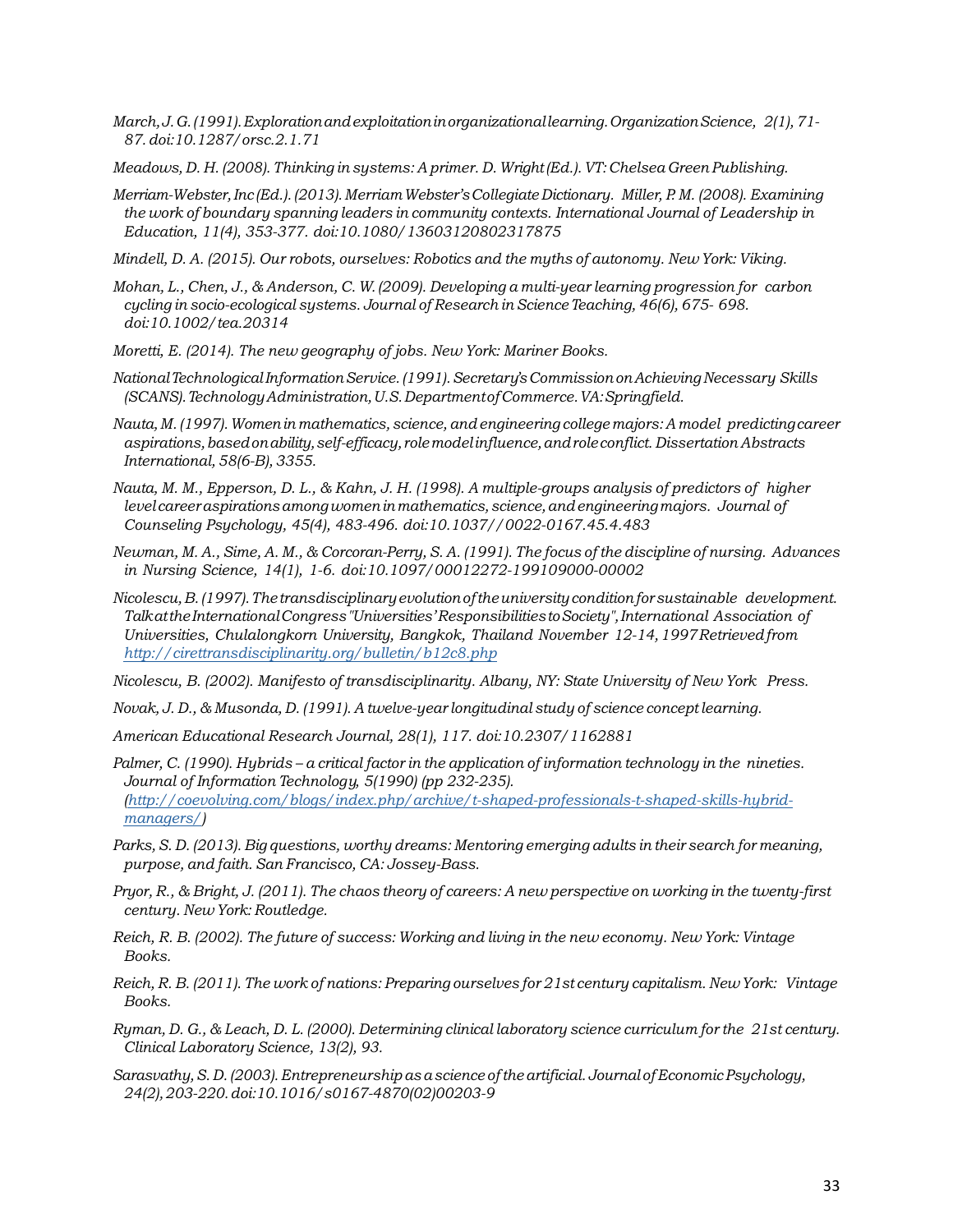- *Schaefers, K. G., Epperson, D. L., & Nauta, M. M. (1997). Women's career development: Can theoretically derived variables predict persistence in engineering majors? Journal of Counseling Psychology, 44(2), 173-183. doi:10.1037//0022-0167.44.2.173*
- *Schunk,D.H.(1990).Goalsettingandself-efficacyduringself-regulatedlearning.Educational Psychologist, 25(1), 71-86. doi:10.1207/s15326985ep2501\_6*
- Senge, P., Kleiner, A., Roberts, C., Ross, R., Roth, G., Smith, B., & Guman, E. C. (1999). The dance of *change:The challenges of sustainingmomentuminlearningorganizations.NewYork:Doubleday.*
- *Senge, P. M. (2006). The fifth discipline: The art and practice of the learning organization. New York: Randomhouse*
- *Senge, P. M., & Sterman, J. D. (1992). Systems thinking and organizational learning: Acting locally and thinking globally in the organization of the future. European Journal of Operational Research, 59(1), 137-150. doi:10.1016/0377-2217(92)90011-w*
- *Simon, H. A. (2008).* The sciences of the artificial*. Cambridge, Mass.: MIT Press.*
- *Smil, V. (2013). Made in the USA: The rise and retreat of American manufacturing. Cambridge, MA: The MIT Press.*
- *Spohrer, J., and Maglio, P. (2005) Emergence of service science: services sciences, management, engineering (SSME)as the nextfrontier in innovation. Presentation atIBM Almaden Research Center, (Oct. 2005).*
- Streveler, R. A., Geist, M. R., Ammerman, R. F., Sulzbach, C. S., Miller, R. L., Olds, B. M., & Nelson, M. A. *(2006).Thedevelopmentofaprofessionalknowledgebase:Thepersistence of substance-based schemas in engineering students. In Annual Meeting of the American Educational Research Association.*
- *Strober, M. H. (2015). Interdisciplinary conversations: Challenging habits of thought. Stanford, CA: Stanford University Press.*
- Tett, G. (2016). The silo effect: The peril of expertise and the promise of breaking down barriers. New York: *Simon & Schuster.*
- *Tinto,V.(1993). Building community. LiberalEducation, 79(4), 16-21.*
- *Tinto, V.(2012). Leaving college: Rethinking the causes and cures of student attrition. Chicago: University of Chicago Press.*
- *Tushman, M. L., & Scanlan, T. J. (1981). Characteristics and external orientations of boundary spanning individuals. Academy of Management Journal, 24(1), 83-98. doi:10.2307/255825*
- *United States. National Commission on Excellence in Education. (1983). A nation at risk: the imperative for Educational Reform. Washington: U.S. Dept. of Education. Retrieved from https://www2.ed.gov/pubs/NatAtRisk/risk.html.*
- *United States. Secretary's Commision on Achieving Necessary Skills (1991). What work requires of schools: a SCANS report for America. Washington: U.S. Dept. of Education. Retrieved from https://www2.ed.gov/pubs/NatAtRisk/risk.html.*
- *Vygotcky, L. (1978). Interaction between learning and development. In M. Gauvain & M.*
- *Cole (Eds.), Readings on the development of children (pp. 34-40). New York, NY: Scientific American.*
- *Waldrop, M. M. (1994). Complexity: The emerging science atthe edge of order and chaos. Oxford: Oxford University Press.*
- *Which Letter-shaped will Future Employees and Leaders be ... (Esin Akay) (n.d.) Retrieved from https://www.linkedin.com%2fpulse%2fwhich-letter-shaped-future-employees-leaders-esinakay&p=DevEx,5063.1*